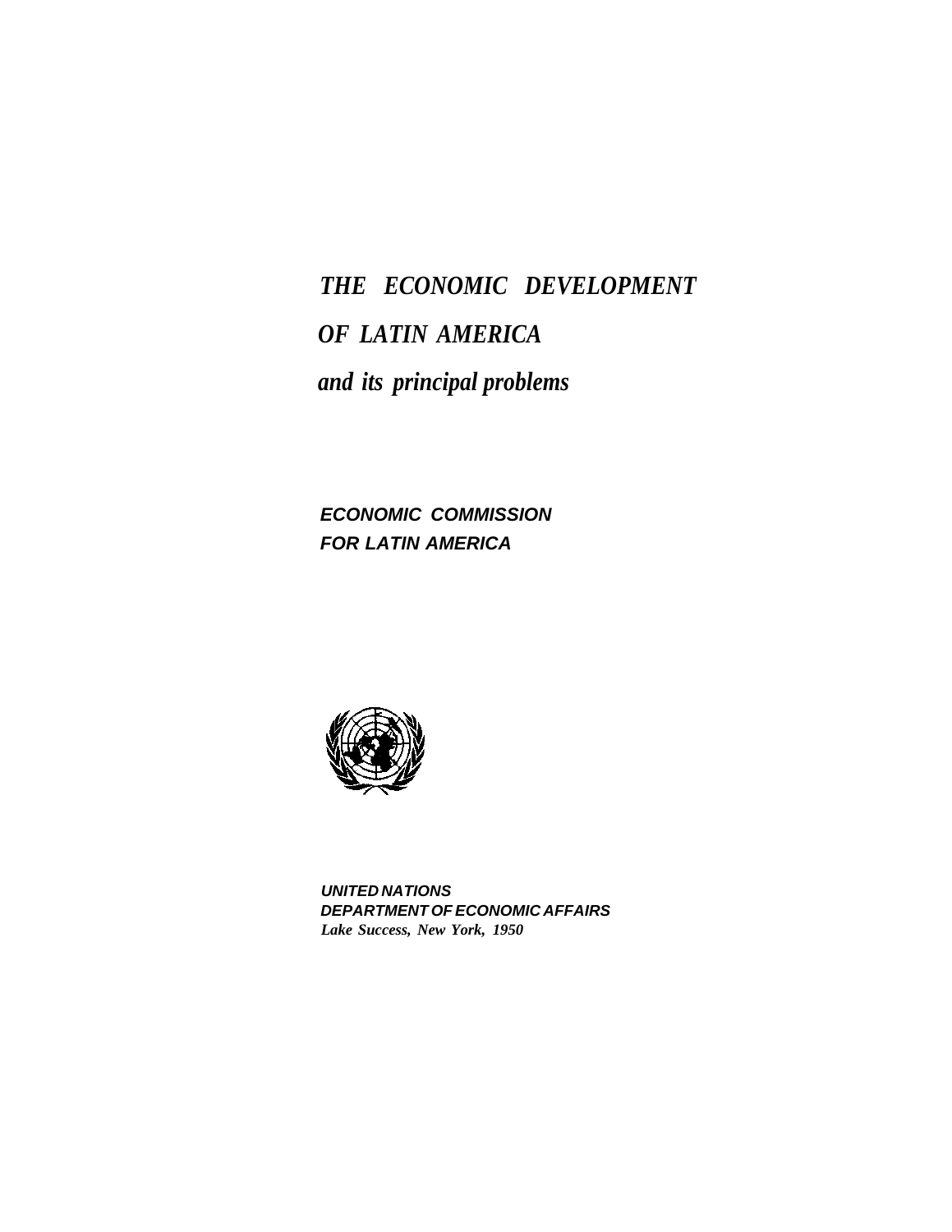E/CN.12/89/Rev.l» 27 April 1950 Original text: Spanish

# UNITED NATIONS PUBLICATION

Sales No.: 50. II.G. 2

Price: \$U.S. 0.50 (or equivalent in other currencies)

\* Original document reproduced in Santiago, Chile.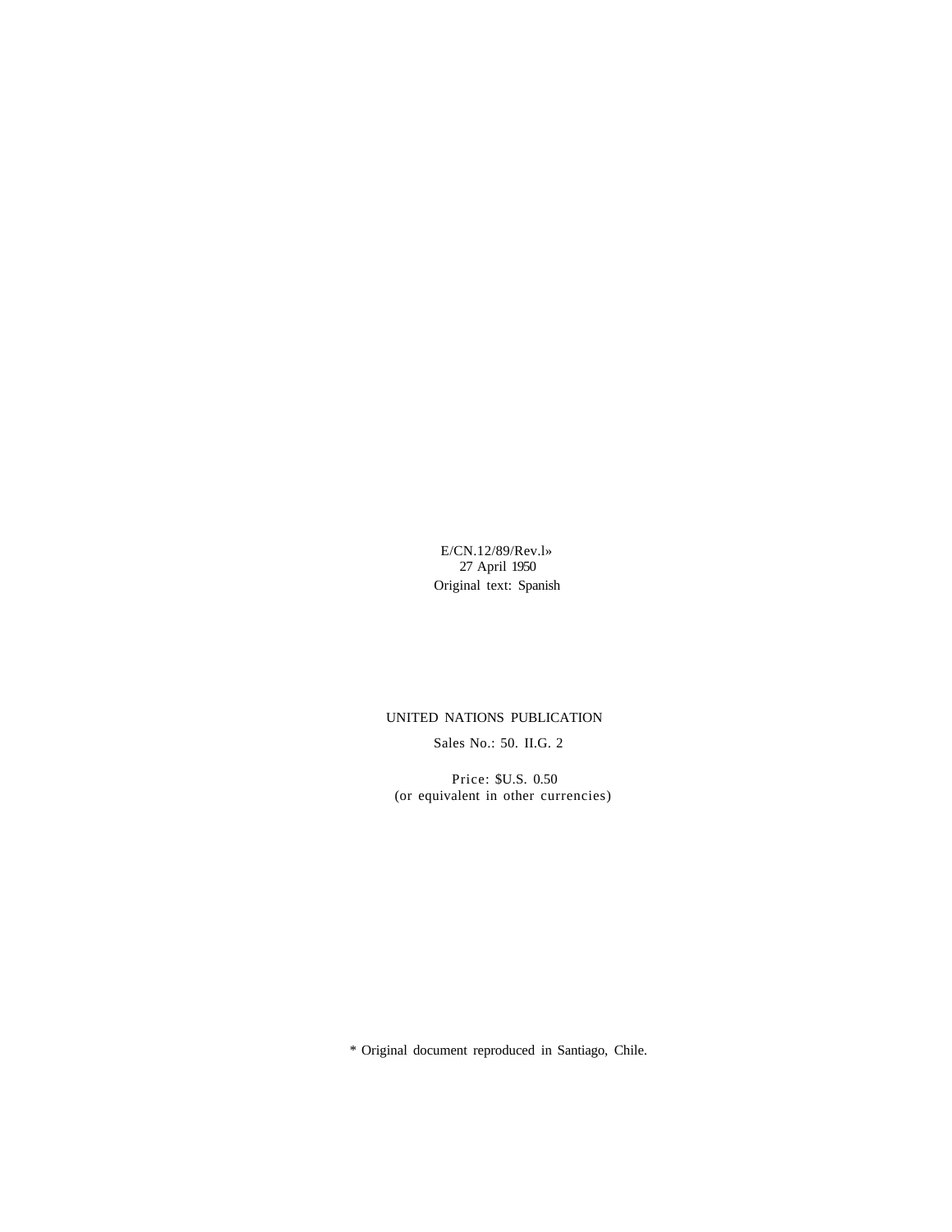# **Table of Contents**

|      | Page                                                                                                                                                                                                                           |
|------|--------------------------------------------------------------------------------------------------------------------------------------------------------------------------------------------------------------------------------|
|      | Letter of transmittal entry and the set of transmittal entry and the set of transmittal entry and the set of the set of the set of the set of the set of the set of the set of the set of the set of the set of the set of the |
| L.   | Introduction entering the contract of the contract of the contract of the contract of the contract of the contract of the contract of the contract of the contract of the contract of the contract of the contract of the cont |
| Н.   | The advantage of technical progress and the countries of the                                                                                                                                                                   |
| III. | Latin America and the high productivity of the United States 15                                                                                                                                                                |
| IV.  | The problem of the dollar shortage and its repercussions in                                                                                                                                                                    |
|      | V. Capital formation in Latin America and the inflationary                                                                                                                                                                     |
|      |                                                                                                                                                                                                                                |
| VL.  | The limits of industrialization 43                                                                                                                                                                                             |
| VII. | Bases for the discussion of an anti-cyclical policy in Latin<br>America 49                                                                                                                                                     |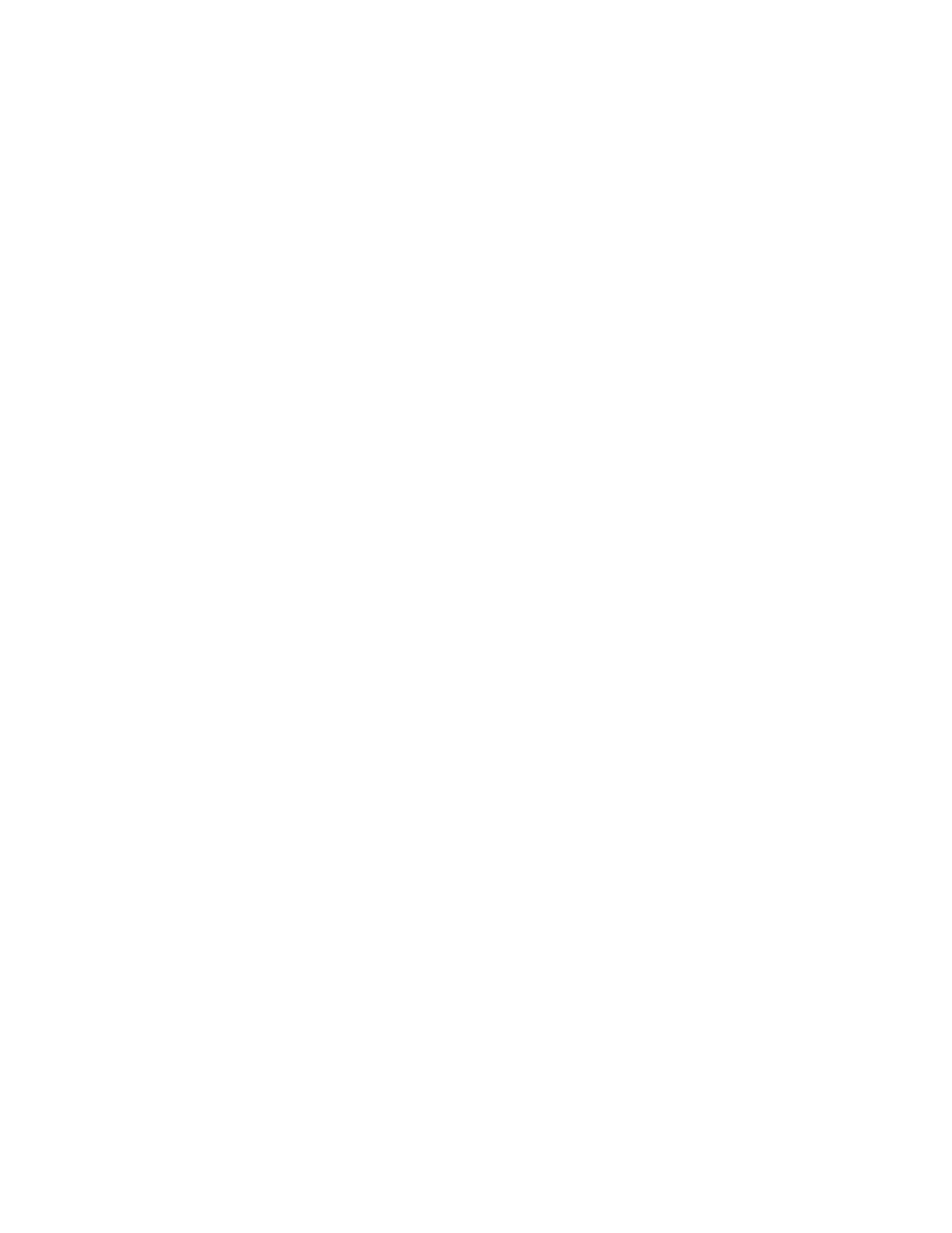# **Letter of Transmittal**

Santiago, Chile 9 October 1949

Sir,

I have the honour to transmit to you herewith an essay entitled "The Economic Development of Latin America and its principal problems", by Professor Raul Prebisch.

In creating the Economic Commission for Latin America, the Economic and Social Council stated that one of its main purposes would be to "make or sponsor . . . investigations and studies of economic and technological problems and developments within territories of Latin America . . .".

Having regard to the importance of fostering research along these lines, and in agreement with the Assistant Secretary-General in charge of the Department of Economic Affairs, Mr. David Owen, the undersigned Executive Secretary has sponsored the preparation, of a paper on "The Economic Development of Latin America and its principal problems", which has been written by Professor Raul Prebisch.

It is hoped that its publication may arouse further interest in economic investigations in the Latin-American countries and that it will prompt the writing of similar works which aim at finding a solution to the basic problems confronting Latin America, the correct presentation of which has become a matter of immediate concern.

I have the honour to be, Sir,

Your obedient servant,

GUSTAVO MARTINEZ CABANAS *Executive Secretary* 

MR. TRYGVE LIE *Secretary-General of the United Nations*  Lake Success, New York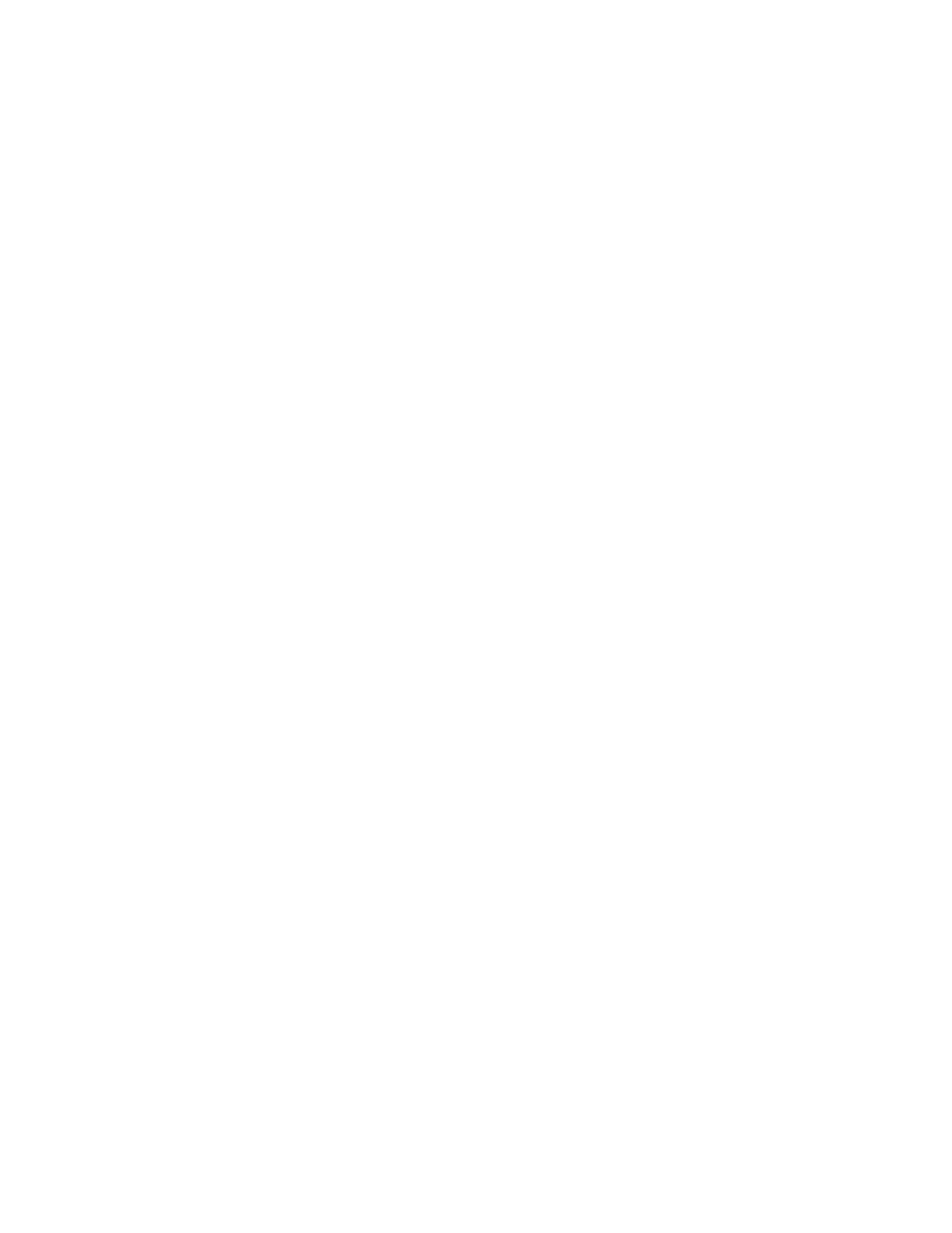# **I. Introduction**

In Latin America, reality is undermining the out-dated schema of the international division of labour, which achieved great importance in the nineteenth century and, as a theoretical concept, continued to exert considerable influence until very recently.

Under that schema, the specific task that fell to Latin America, as part of the periphery of the world economic system, was that of producing food and raw materials for the great industrial centres.

There was no place within it for the industrialization of the new countries. It is nevertheless being forced upon them by events. Two world wars in a single generation and a great economic crisis between them have shown the Latin-American countries jtheir opportunities, clearly pointing the way to industrial activity.

The academic discussion, however, is far from ended. In economics, ideologies usually tend either to lag behind events or to outlive them. It is true that the reasoning on the economic advantages of the international division of labour is theoretically sound, but it is usually forgotten that it is based upon an assumption which has been conclusively proved false by facts. According to this assumption, the benefits of technical progress tend to be distributed alike over the whole community, either by the lowering of prices or the corresponding raising of incomes. The countries producing raw materials obtain their share of these benefits through international exchange, and therefore have no need to industrialize. If they were to do so, their lesser efficiency would result in their losing the conventional advantages of such exchange.

The flaw in this assumption is that of generalizing from the particular. If by "the community" only the great industrial countries are meant, it is indeed true that the benefits of technical progress are gradually distributed among all social groups and classes. If, however, the concept of the community is extended to include the periphery of the world economy, a serious error is implicit in the generalization. The enormous benefits that derive from increased productivity have not reached the periphery in a measure comparable to that obtained by the peoples of the great industrial countries. Hence, the outstanding differences between the standards of living of the masses of the former and the latter and the manifest discrepancies between their respective abilities to accumulate capital, since the margin of saving depends primarily on increased productivity.

Thus there exists an obvious disequilibrium, a fact which, whatever its explanation or justification, destroys the basic premise underlying the schema of the international division of labour.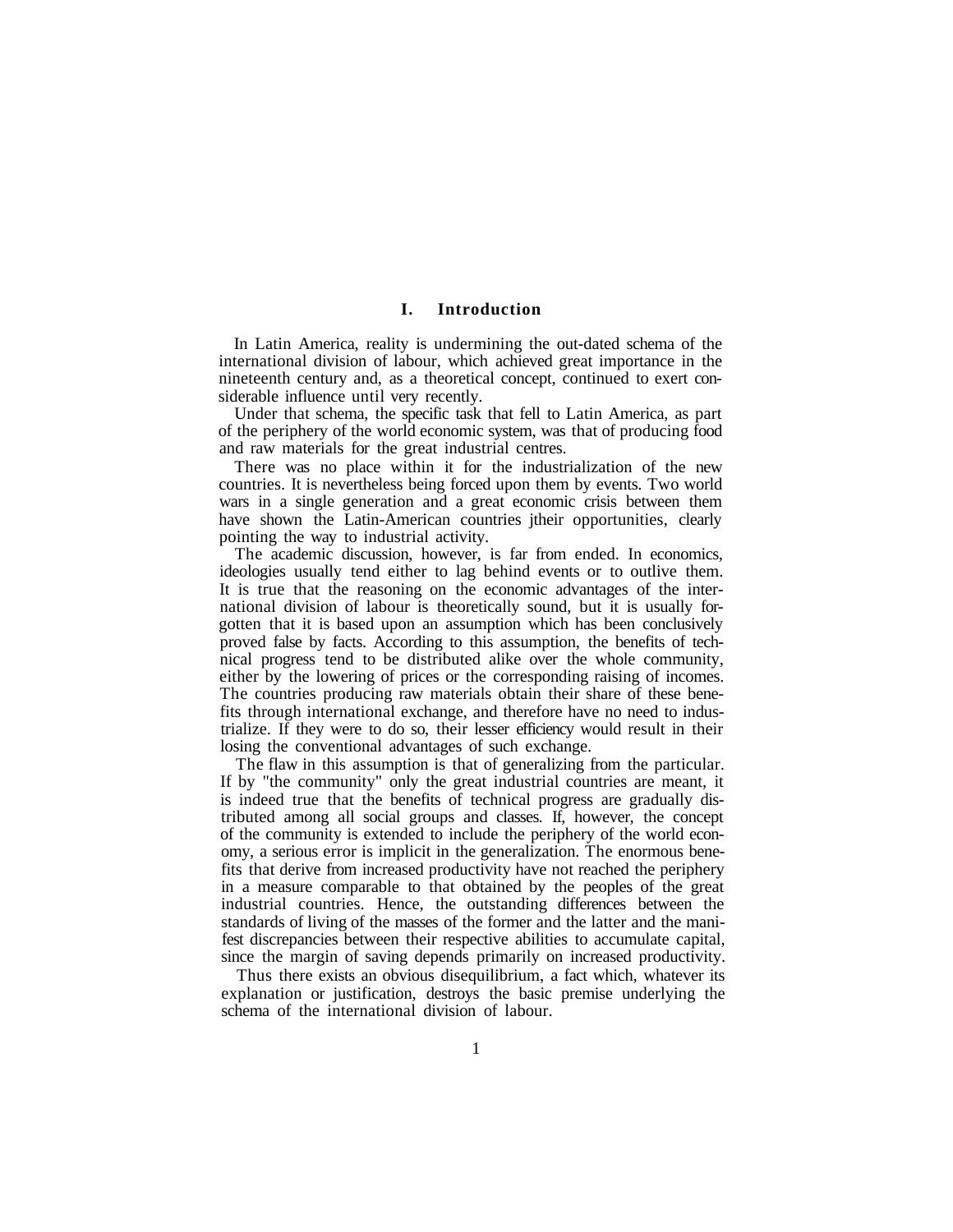#### **2 ECONOMIC DEVELOPMENT OF LATIN AMERICA**

Hence, the fundamental significance of the industrialization of the new countries. Industrialization is not an end in itself, but the principal means at the disposal of those countries of obtaining a share of the benefits of technical progress and of progressively raising the standard of living of the masses.

The Latin-American countries are thus faced with an immense general problem, embracing a series of minor ones which must be defined before embarking on the long task of research and practical measures which will be necessary if there is a firm intention to solve the problems.

It would be premature, in this initial report, to draw conclusions that would have only the doubtful value of an improvization. Admittedly much remains to be done in the Latin-American countries, both in learning the facts and in their proper theoretical interpretation. Though many of the problems of these countries are similar, no common effort has ever been made even to examine and elucidate them. It is not surprising, therefore, that the studies published on the economy of Latin-American countries often reflect the points of view or the experience of the great centres of world economy. Those studies cannot be expected to solve problems of direct concern to Latin America. The case of the Latin-American countries must therefore be presented clearly, so that their interests, aspirations and opportunities, bearing in mind, of course, the individual differences and characteristics, may be adequately integrated within the general framework of international economic co-operation.

The task ahead is thus considerable and the responsibility heavy. To deal with it methodically, it would be necessary to begin with a preliminary examination of the principal problems as a whole, at the same time bringing out certain general considerations suggested by direct contact with the economic life of Latin America. Such is the purpose of this report.

The industrialization of Latin America is not incompatible with the efficient development of primary production. On the contrary, the availability of the best capital equipment and the prompt adoption of new techniques are essential if the development of industry is to fulfil the social objective of raising the standard of living. The same is true of the mechanization of agriculture. Primary products must be exported to allow for the importation of the considerable quantity of capital goods needed.

The more active Latin America's foreign trade, the greater the possibility of increasing productivity by means of intensive capital formation. The solution does not lie in growth at the expense of foreign trade, but in knowing how to extract, from continually growing foreign trade, the elements that will promote economic development.

If reasoning does not suffice to convince us of the close tie between economic development and foreign trade, a few facts relating to the situa-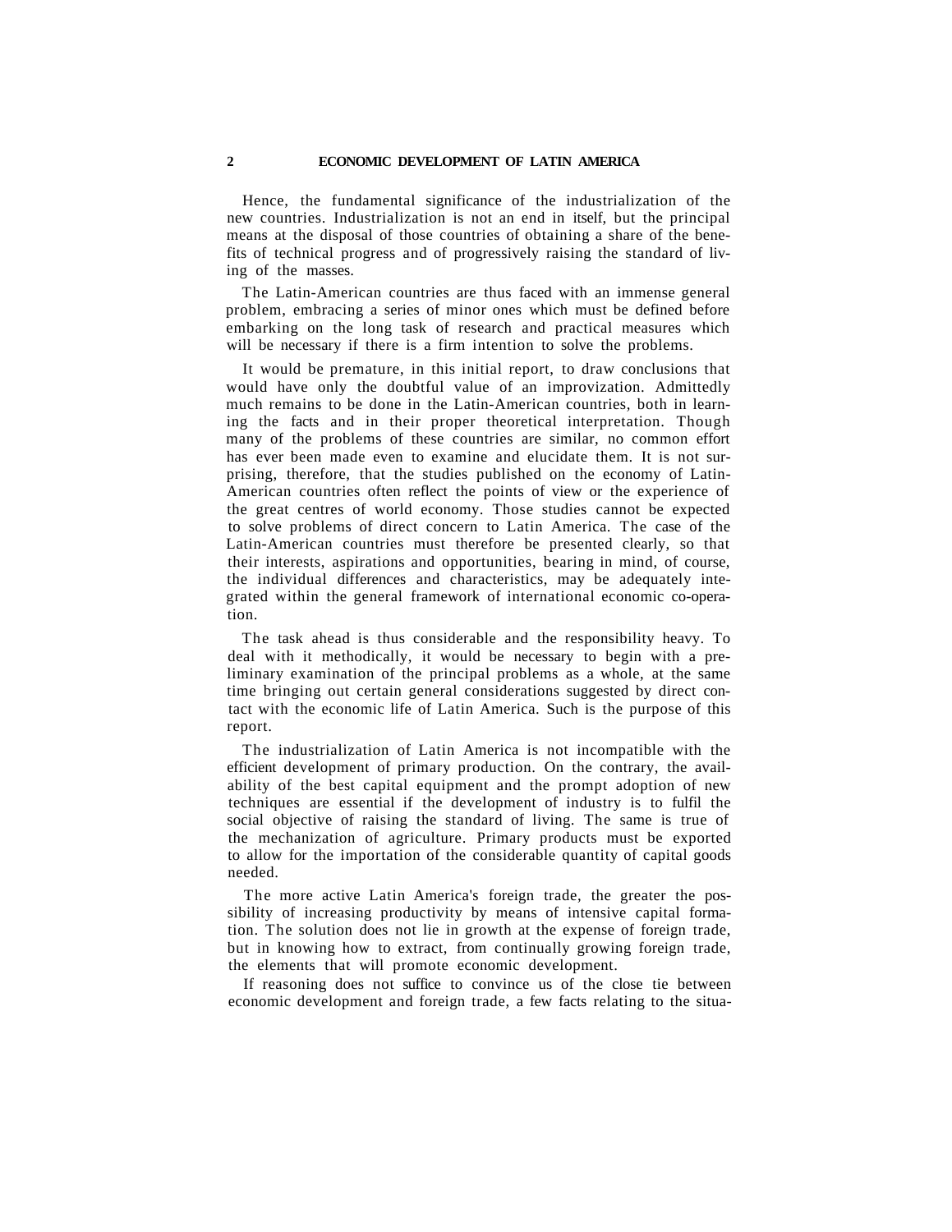tion today will make it evident. The economic activity and level of employment in the majority of the Latin-American countries are considerably higher than before the war. This high level of employment entails increased imports of consumer goods, both non-durable and durable, besides those of raw materials and capital goods, and very often exports are insufficient to provide for them.

This is evident in the case of imports and other items payable in dollars. There are already well-known cases of scarcity of that currency in certain countries, despite the fact that the amount of dollars supplied by the United States to the rest of the world in payment of its own imports was considerable. In relation to its national income, however, the import coefficient of the United States has, after a persistent decline, arrived at a very low level (not over 3 per cent). It is, therefore, not surprising that, notwithstanding the high income level of the United States, the dollar resources thus made available to the Latin-American countries seem insufficient to pay for the imports needed for their intensive development.

It is true that as European economy recovers, trade with that continent can profitably be increased, but Europe will not supply Latin America with more dollars unless the United States increases its import coefficient for European goods.

This, then, is the core of the problem. It is obvious that if the abovementioned coefficient is not raised, Latin America will be compelled to divert its purchases from the United States to those countries which provide the exchange to pay for them. Such a solution is certainly very dubious, since it often means the purchase of more expensive or unsuitable goods.

It would be deplorable to fall back on measures of that kind when a basic solution might be found. It is sometimes thought that, by reason of the enormous productive capacity of the United States, that country could not increase its import coefficient for the purpose of providing the basic solution to this world problem. Such a conclusion cannot be substantiated without a prior analysis of the factors that have caused the United States steadily to reduce its import coefficient. These factors are aggravated by unemployment, but can be overcome when it does not exist. One can understand that it is of vital importance, both to Latin America and the rest of the world, that the United States achieve its aim of maintaining a high level of employment.

It cannot be denied that the economic development of certain Latin-American countries and their rapid assimilation of modern technology, in so far as they can utilize it, depend to a very large extent upon foreign investment. The implications involved render the problem far from simple. The negative factors include the failure to meet foreign financial commitments during the great depression of the nineteen thirties, a failure which, it is generally agreed, must not be allowed to happen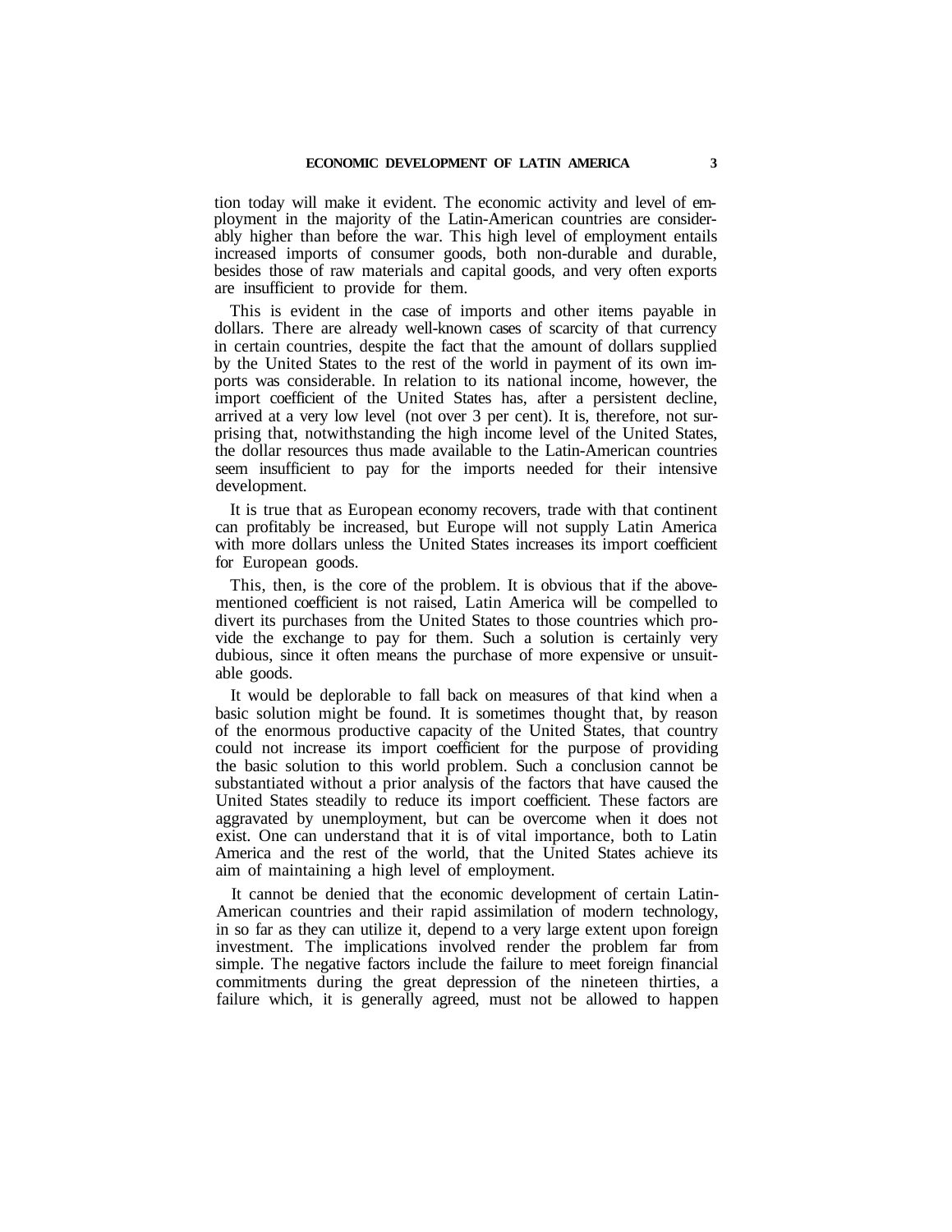again. Fundamentally the problem is the same as that referred to in the preceding paragraph. The servicing of these foreign investments, unless new investments are made, must be paid for by means of exports in the same currency and, if these do not show a corresponding increase, in time the same difficulties will arise again. They will be the greater if exports fall violently. The question thus arises whether, pending that basic solution, it would not be wiser to direct investments toward such productive activities as would, through direct or indirect reduction of dollar imports, permit the regular servicing of foreign obligations.

Here one must beware of dogmatic generalizations. To assume that the meeting of foreign commitments and the proper functioning of the monetary system depend upon nothing more than a decision to obey certain rules of the game is to fall into an error involving serious consequences. Even when the gold standard was in operation in the great centres, the countries of the Latin-American periphery had great difficulty in maintaining it, and their monetary troubles frequently provoked condemnation from abroad. The more recent experiences of the large countries have brought a better understanding of some aspects of the situation. Great Britain, between the two wars, encountered difficulties somewhat similar to those which arose and continue to arise in the Latin-American countries, which have never taken kindly to the rigidity of the gold standard. That experience doubtless helps to bring about a better understanding of the phenomena of the periphery.

The gold standard has ceased to function, as in the past, and the management of currency has become even more complex in the periphery. Can all these complications be overcome by a strict application of sound rules of monetary behaviour? Sound rules for these countries are still in the making. Here there arises another vital problem; that of utilizing individual and collective experience to find a means of harmoniously fitting monetary action into a policy of regular and intensive economic development.

Let this not be interpreted as meaning that the classic teachings are of no value. If they do not provide positive rules, they at least show what cannot be done without impairing the stability of the currency. The extremes to which inflation has gone in Latin America show that monetary policy was not based upon these teachings, since some of the larger Latin-American countries increased circulation to a greater extent than did those countries which had to meet enormous war expenditure.

There is yet another aspect of the problem of dollar shortage. It is true that, as already stated, a high level of employment increases imports. But it is also a fact that an excessive monetary expansion has often unduly increased the pressure on the balance of payments, thus leading to the use of foreign exchange for purposes not always compatible with economic development.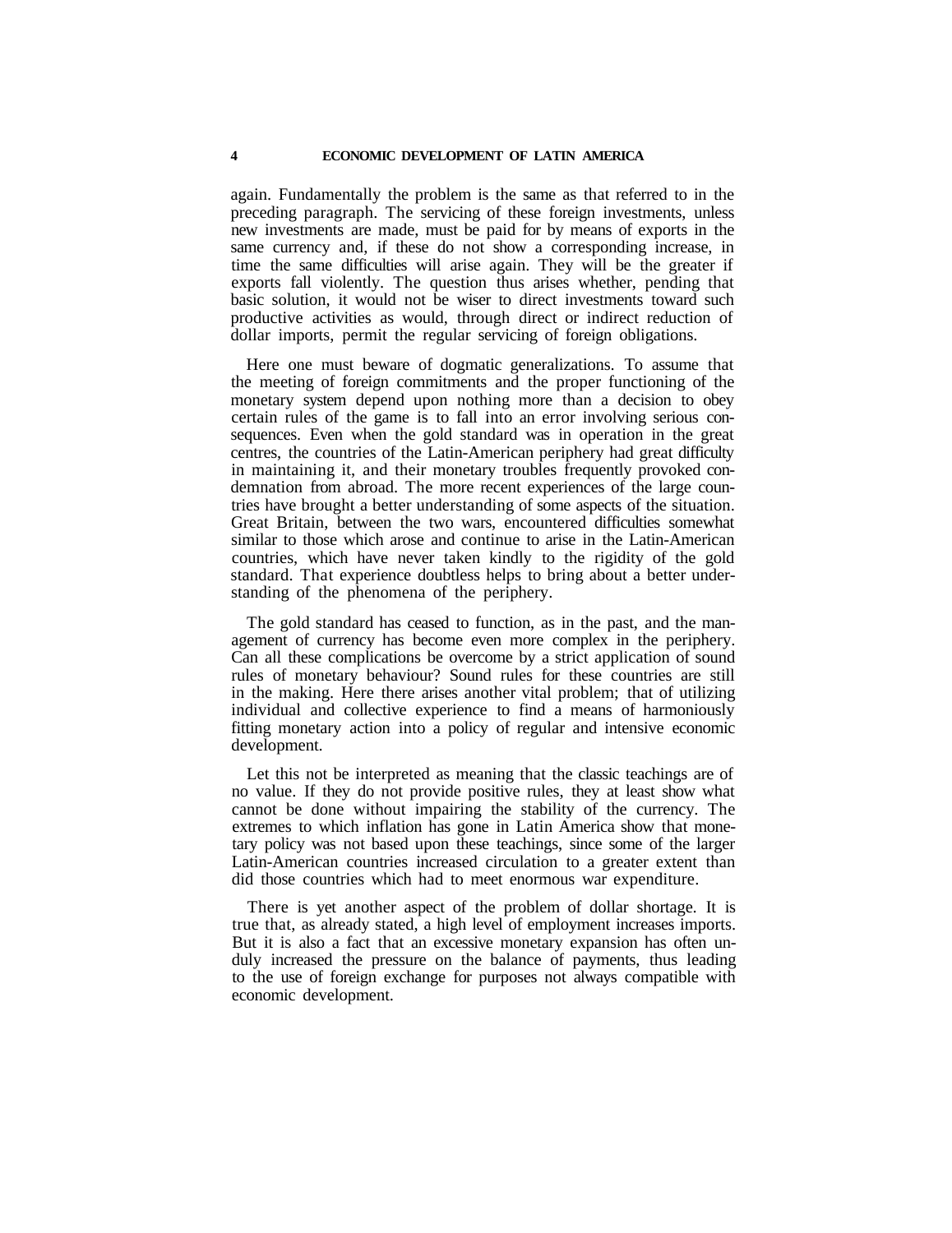These facts must be taken into account in an objective analysis of the effects of the inflationary increase on the process of capitalization. It must, however, be admitted that, in most of the Latin-American countries, voluntary savings are not sufficient to cover the most urgent capital needs. In any case, monetary expansion does not bring about an increase in the foreign exchange reserves necessary for the importation of capital goods; it merely redistributes income. It must now be determined whether it has led to a more active capital formation.

The point is a decisive one. The raising of the standard of living of the masses ultimately depends on the existence of a considerable amount of capital per man employed in industry, transport and primary production, and on the ability to use it well.

Consequently, the Latin-American countries need to accumulate an enormous amount of capital. Several have already shown their capacity to save to the extent of being able to finance a large part of their industrial investments through their own efforts. Even in this case, which is exceptional, capital formation has to overcome a strong tendency towards certain types of consumption which are often incompatible with intensive capitalization.

Nevertheless, it does not appear essential to restrict the individual consumption of the bulk of the population, which, on the whole, is too low, in order to accumulate the capital required for industrialization and for the technical improvement of agriculture. An immediate increase in productivity per man could be brought about by well-directed foreign investments added to present savings. Once this initial improvement has been accomplished, a considerable part of the increased production can be devoted to capital formation rather than to inopportune consumption.

How are sufficient increases in productivity to be achieved? The experience of recent years is instructive. With some exceptions, the rise in employment necessitated by industrial development was made possible by the use of men whom technical progress had displaced from primary production and other occupations, especially certain comparatively poorly paid types of personal services, and by the employment of women. The industrial employment of the unemployed, or ill-employed, has thus meant a considerable improvement in productivity and, consequently, where other factors have not brought about a general lowering of productive efficiency, a net increase in national income.

The great scope for technical progress in the field of primary production, even in those countries where it has already been considerable, together with the perfecting of existing industries, could contribute, to national income, a net increase that would provide an ever-increasing margin of saving.

All this, however, especially in so far as it is desired to reduce the need for foreign investments, presupposes a far greater initial capitalization than is usually possible with the type of consumption of certain sectors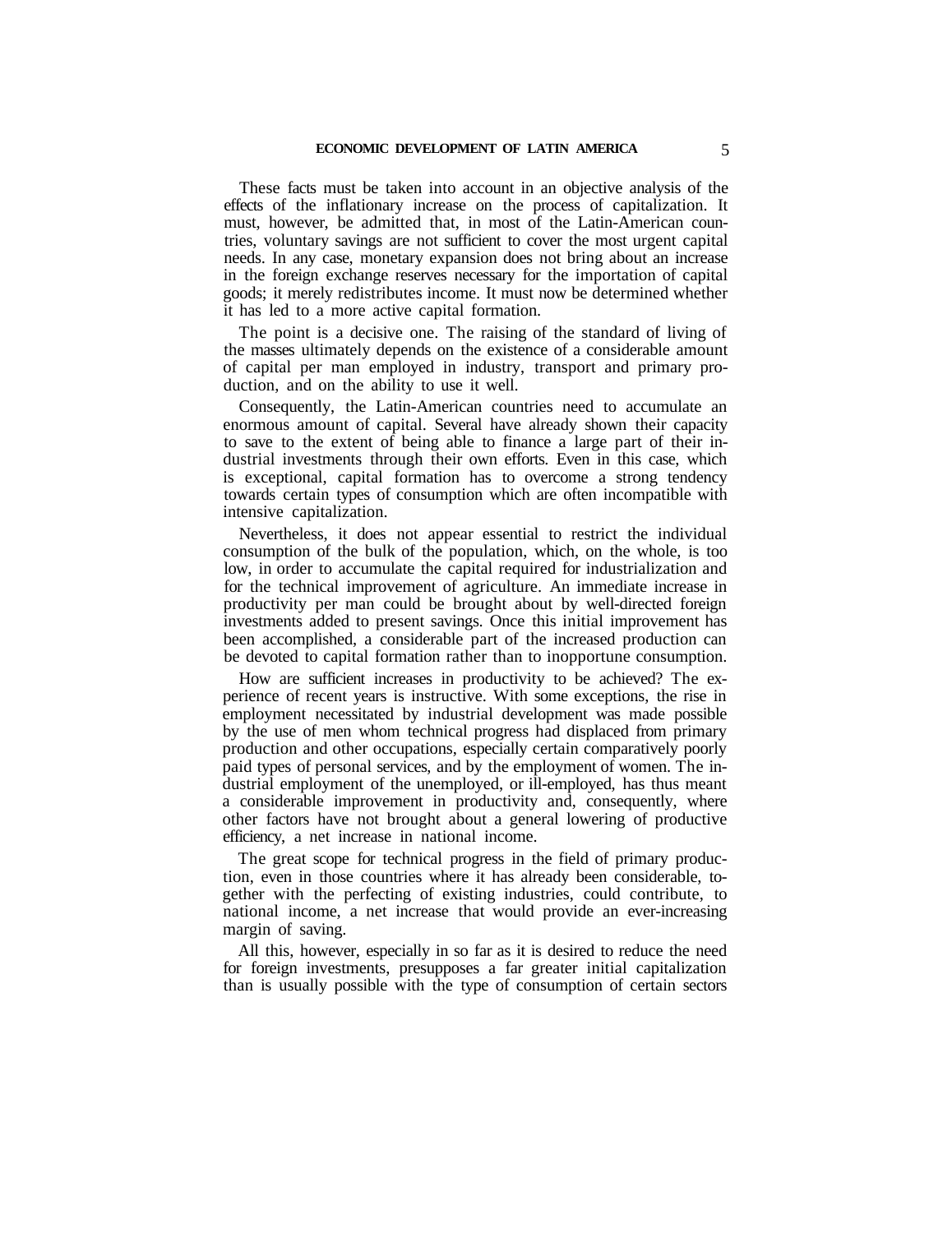of the community, or the high proportion of national income absorbed, in some countries, by fiscal expenditure, which makes no direct or indirect contribution to national productivity.

It is, in fact, a demonstration of the latent conflict existing in these countries between the desire to assimilate, quickly, ways of life which the technically more advanced countries adopted step by step as their productivity increased, and the need for capitalization without which this increase in productivity could not be achieved.

For the very reason that capital is scarce, and the need for it great, its use should be subjected to a strict standard of efficacy which has not been easy to maintain, especially where industries have developed to meet an emergency. There is, however, still time to correct certain deviations and, above all, to avoid them in the future.

In order to achieve this, the purpose of industrialization must be clearly defined. If industrialization is considered to be the means of attaining an autarchic ideal in which economic considerations are of secondary importance, any industry that can produce substitutes for imports is justifiable. If, however, the aim is to increase the measurable well-being of the masses, the limits beyond which more intensive industrialization might mean a decrease in productivity must be borne in mind.

Formerly, before the great depression, development in the Latin-American countries was stimulated from abroad by the constant increase of exports. There is no reason to suppose, at least at present, that this will again occur to the same extent, except under very exceptional circumstances. These countries no longer have an alternative between vigorous growth along those lines and internal expansion through industrialization. Industrialization has become the most important means of expansion.

This does not mean, however, that primary exports must be sacrificed to further industrial development. Exports not only provide the foreign exchange with which to buy the imports necessary for economic development, but their value usually includes a high proportion of land rent, which does not involve any collective cost. If productivity in agriculture can be increased by technical progress and if, at the same time, real wages can be raised by industrialization and adequate social legislation, the disequilibrium between incomes at the centres and the periphery can gradually be corrected without detriment to that essential economic activity.

This is one of the limits of industrialization which must be carefully considered in plans of development. Another concerns the optimum size of industrial enterprises. It is generally found in Latin-American countries that the same industries are being attempted on both sides of the same frontier. This tends to diminish productive efficiency and so militates against fulfilling the social task to be accomplished. The defect is a serious one, which the nineteenth century was able to attenuate con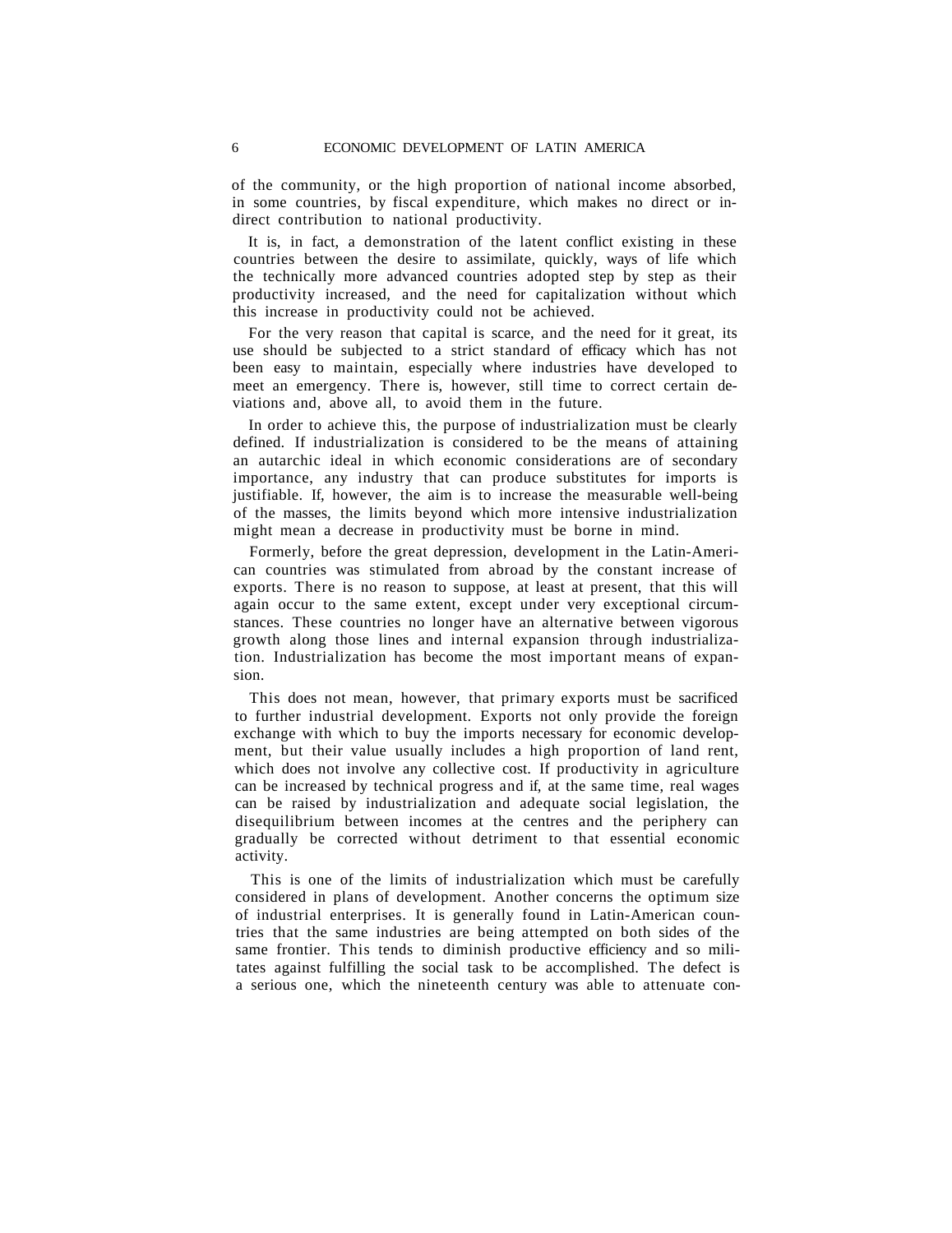siderably. When Great Britain proved, with facts, the advantages of industry, other countries followed suit. Industrial development, however, spurred by active competition, tended towards certain characteristic types of specialization which encouraged profitable trade between the various countries. Specialization furthered technical progress and the latter made possible higher incomes. Here, unlike the case of industrial countries by comparison with those producing primary products, the classic advantages of the division of labour between countries that are equal, or nearly so, followed.

The possibility of losing a considerable proportion of the benefits of technical progress through an excessive division of markets thus constitutes another factor limiting the industrial expansion of these countries. Far from being unsurmountable, however, it is a factor which could be removed with mutual benefit by a wise policy of economic interdependence.

Anti-cyclical policies must be included in any programmes of economic development if there is to be an attempt, from a social point of view, to raise real income. The spread of the cyclical fluctuations of the large centres to the Latin-American periphery means a considerable loss of income to these countries. If this could be avoided, it would simplify the problem of capital formation. Attempts have been made to evolve an anti-cyclical policy, but it must be admitted that, as yet, but little light has been thrown on this subject. Furthermore, the present dwindling of metallic reserves of several countries means that, in the event of a recession originating abroad, they would not only be without a plan of defense but would lack means of their own to carry out the measures demanded by the circumstances.

The principal problems having been set forth in this first part of the report, the following sections will be devoted to some of their outstanding aspects, which must be discussed both on account of their intrinsic importance and of the need for carrying out systematic research on them.<sup>1</sup>

It could hardly be expected that the economists of the great countries, absorbed by serious problems of their own, should devote preferential attention to a study of those of Latin America. The study of Latin America's economic life is primarily the concern of its own economists. Only if this regional economy can be explained rationally and with scientific objectivity, can effective proposals for practical action be achieved.

It must not be thought, however, that this desire springs from an exclusive individualism. On the contrary, Latin-American economists can only accomplish it on the basis of a sound knowledge of the theories expounded in the great countries with their wealth of universal truths. An intelligent knowledge of the ideas of others must not be confused with that mental subjection to them from which we are slowly learning to free ourselves.

<sup>&</sup>lt;sup>1</sup> The obstacles in the way of carrying out such a task in Latin America are well known. The greatest difficulty is perhaps the small number of economists capable of an original approach to the specific problems of these countries. For various reasons, it has not been possible to supply the lack by training an adequate number of young men of high intellectual calibre. Considerable progress has been made by sending them to the great European and American universities, but this is not sufficient. One of the most conspicuous deficiencies of general economic theory, from the point of view of the periphery, is its false sense of universality.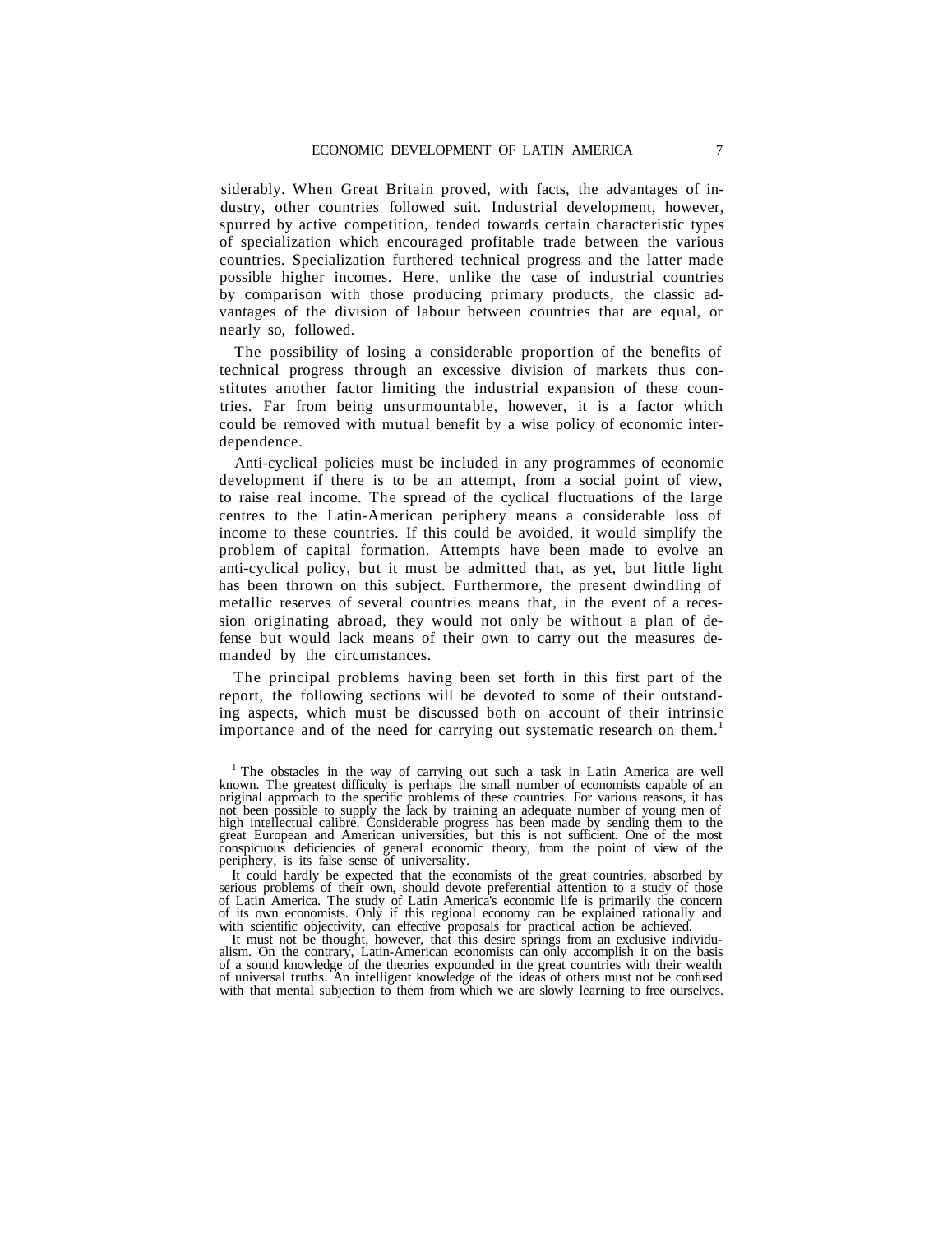# **II. The advantage of technical progress and the countries of the periphery-**

It was stated in the preceding section that the advantages of technical progress have been mainly concentrated in the industrial centres and have not directly extended to the countries making up the periphery of the world's economic system. The increased productivity of the industrial countries certainly stimulated the demand for primary products and thus constituted a dynamic factor of the utmost importance in the development of Latin America. That, however, is distinct from the question discussed below.

Speaking generally, technical progress seems to have been greater in industry than in the primary production of peripheral countries, as was pointed out in a recent study on price relations.<sup>1</sup> Consequently, if prices had been reduced in proportion to increasing productivity, the reduction should have been less in the case of primary products than in that of manufactures, so that as the disparity between productivities increased, the price relationship between the two should have shown a steady improvement in favour of the countries of the periphery.

Had this happened, the phenomenon would have been of profound significance. The countries of the periphery would have benefited from the fall in price of finished industrial products to the same extent as the countries of the centre. The benefits of technical progress would thus have been distributed alike throughout the world, in accordance with the implicit premise of the schema of the international division of labour, and Latin America would have had no economic advantage in industrializing. On the contrary, the region would have suffered a definite loss, until it had achieved the same productive efficiency as the industrial countries.

The above supposition is not borne out by the facts. As can be seen in the indexes of table 1, the price relation turned steadily against primary production from the 1870's until the Second World War. It is regrettable that the price indexes do not reflect the differences in quality of finished products. For this reason, it was not possible to take them into account in these considerations. With the same amount of primary products, only 63 per cent of the finished manufactures which could be bought in the 1860's were to be had in the 1930's; in other words, an average of 58.6 per cent more primary products was needed to buy the same amount of

i "Post War Price Relations in Trade Between Under-developed and Industrialized Countries", document E/CN.l/Sub.S/W.5.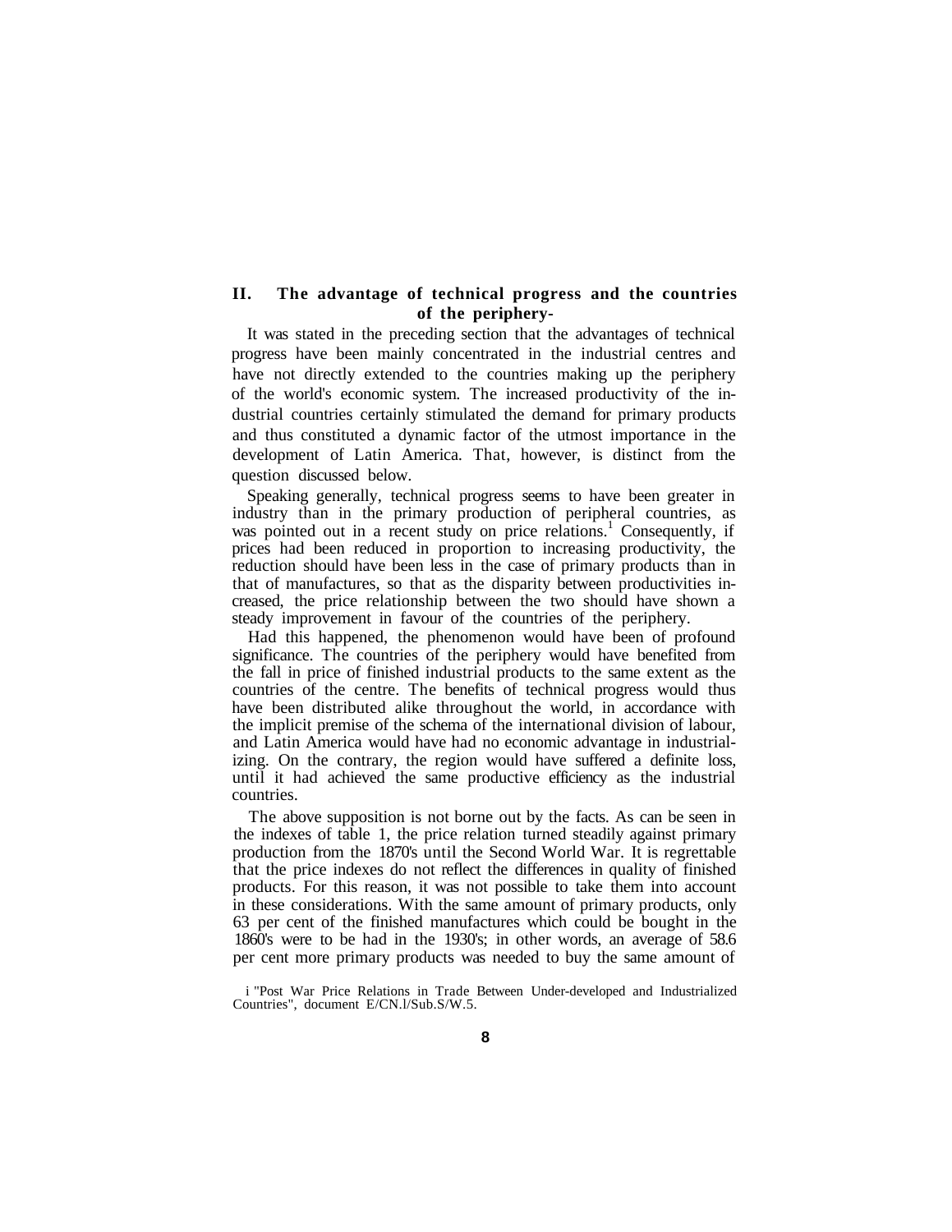finished manufactures. $2$  The price relation, therefore, moved against the periphery, contrary to what should have happened had prices fallen as costs decreased as a result of higher productivity.

## TABLE 1

*Ratio of prices of primary commodities to those of manufactured goods (average import and export prices, according to data of the Board of trade)* 

#### **Base: 1876-80 = 100**

| <b>Periods</b> | <b>Amount of finished products</b><br><i>obtainable for a given</i><br><i>quantity of primary commodities</i>                                                                                                                |
|----------------|------------------------------------------------------------------------------------------------------------------------------------------------------------------------------------------------------------------------------|
|                | $1876-80$ 100                                                                                                                                                                                                                |
|                | $1881-85$ 192.4                                                                                                                                                                                                              |
|                |                                                                                                                                                                                                                              |
|                | 1891-95 0.1                                                                                                                                                                                                                  |
|                | 1896-1900 87.1                                                                                                                                                                                                               |
|                | 1901-05 84.6                                                                                                                                                                                                                 |
|                | $1906-10$ 85.8                                                                                                                                                                                                               |
|                | $1911-13$ 85.8                                                                                                                                                                                                               |
|                | $1921-25$ , 67.3                                                                                                                                                                                                             |
|                | $1926-30$ . The set of the set of the set of the set of the set of the set of the set of the set of the set of the set of the set of the set of the set of the set of the set of the set of the set of the set of the set of |
|                | $1931.35$ 62.0                                                                                                                                                                                                               |
|                | $1936-38$ 64.1                                                                                                                                                                                                               |
|                | 1946-47 68.7                                                                                                                                                                                                                 |
|                | <i>Source:</i> "Post War Price Relations in Trade                                                                                                                                                                            |
|                | Between Under-developed and Industrialized                                                                                                                                                                                   |
| ruary 1949.    | Countries", document E/CN.1/Sub.3/W.5,23 Feb-                                                                                                                                                                                |

During the expansion of the last war, as in the case of all cyclical expansions, the relation moved in favour of primary products. Now, however, although there has not been a recession, a typical readjustment is taking place, with the result that prices of primary products are losing their former advantage.

The pointing out of this disparity between prices does not imply passing judgment regarding its significance from other points of view. It could be argued, on grounds of equity, that the countries which strove to achieve a high degree of technical efficiency were in no way obliged to share its fruits with the rest of the world. Had they done so, they would not have reached their enornjous capacity to save, without which it might well be asked whether technical progress would have achieved the intense rhythm which characterizes capitalist development. In any case the productive technique exists and is at the disposal of those with

**2 According to the report already quoted. The figures for the thirties go only as far as 1938 inclusive. The data given are the Board of Trade's average price indexes for British imports and exports representative of world prices for raw materials and manufactured goods respectively.**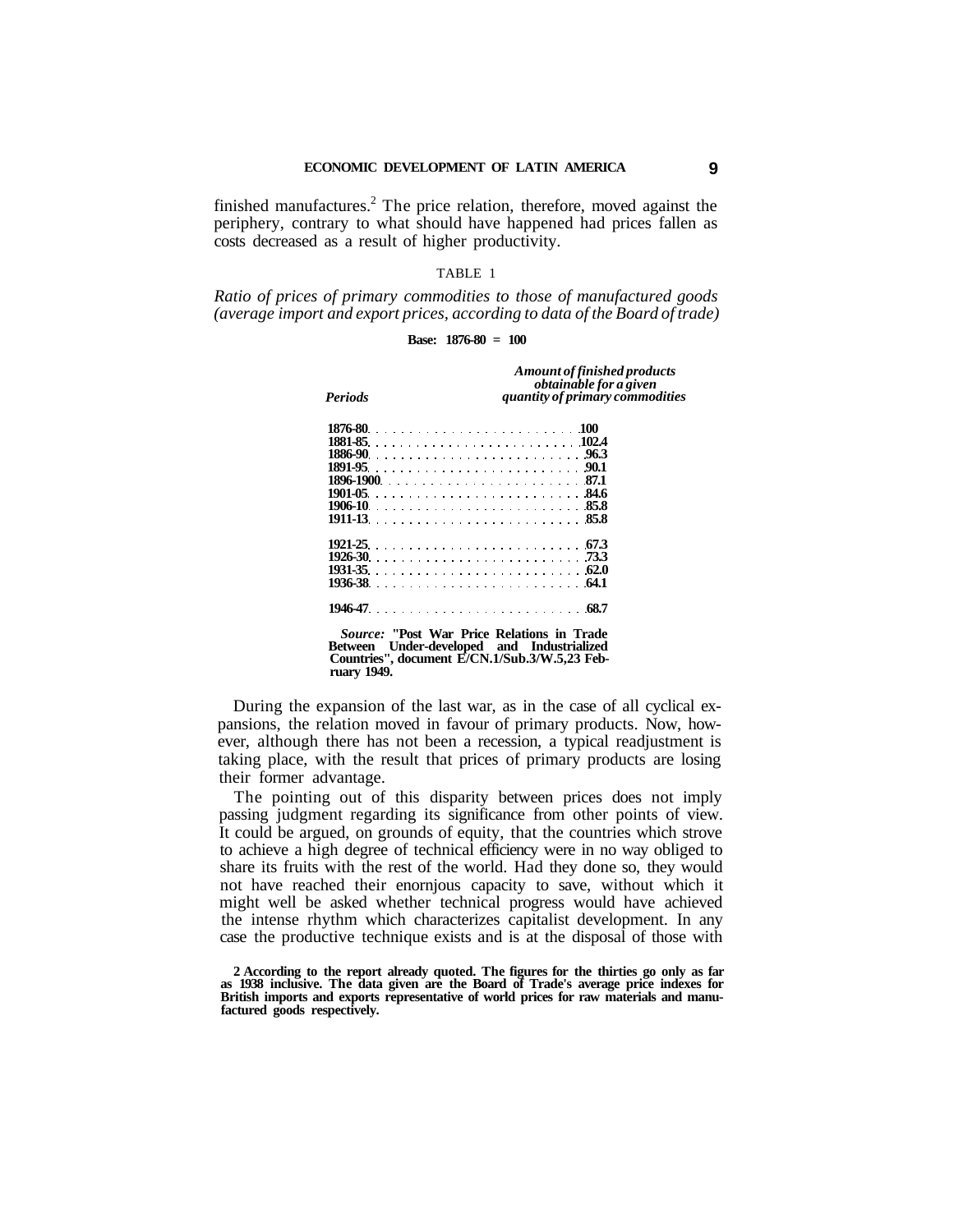the capacity and perseverance to assimilate it and increase their own productivity. All that, however, is outside the scope of this report. The purpose is to emphasize a fact which, despite its many implications, is not usually given the importance it deserves when the significance of the industrialization of the peripheral countries is discussed.

Simple reasoning on the phenomenon in question brings us to the following considerations:

*First.* Prices have not fallen concomitantly with technical progress, since, while on the one hand, costs tended to decrease as a result of higher productivity, on the other, the income of entrepreneurs and productive factors increased. When income increased more than productivity, prices rose instead of falling.

*Second.* Had the rise in income, in the industrial centres and the periphery, been proportionate to the increase in their respective productivity, the price relation between primary and manufactured products would have been the same as if prices had fallen in strict proportion to productivity. Given the higher productivity of industry, the price relation would have moved in favour of the primary products.

*Third.* Since, as we have seen, the ratio actually moved against primary products in the period between the 1870's and the 1930's, it is evident that in the centre the income of entrepreneurs and of productive factors increased relatively more than productivity, whereas in the periphery the increase in income was less than that in productivity.

In other words, while the centres kept the whole benefit of the technical development of their industries, the peripheral countries transferred to them a share of the fruits of their own technical progress. $3$ 

<sup>&</sup>lt;sup>8</sup> "Post War Price Relations in Trade between Under-developed and Industrialized Countries", document E/CN.1/Sub.3/W.5, pp. 115-116:

<sup>&</sup>quot;A long-term deterioration in terms of trade, such as has been found to obtain for primary producers over a long period, may be an effect of differences in the rate of increase in productivity in the production of primary commodities and manufactured articles, respectively. If we can assume that the deteriorating terms of trade for underdeveloped countries reflect a more rapid increase of productivity in primary commodities than Of manufactured goods, the effect of worsened terms of trade would, of course, be less serious. It would merely mean that, to the extent that primary commodities are being exported, the effects of increased productivity are being passed on to the buyers of primary articles in the more industrialized countries. Although statistical data on differential rates of increase in productivity of primary production in under-developed countries, and production of manufactured articles in industrialized countries, are almost entirely lacking, this explanation of the long-term changes in terms of trade which were observed in this study may be dismissed. There is little doubt that productivity increased faster in the industrialized countries than primary production in under-developed countries. This is evidenced by the more rapid rise in standards of living in industrialized countries during the long period covered, from 1870 to the present day. Hence, the changes observed in terms of trade do not mean that increased productivity in primary production was passed on to industrialized countries; on the contrary, they mean that the under-developed countries maintained, in the prices which they paid for their imported manufactures relative to those which they obtained for their own primary products, a rising standard of living in the industrialized countries, without receiving, in the price of their own products, a corresponding equivalent contribution towards their own standards of living.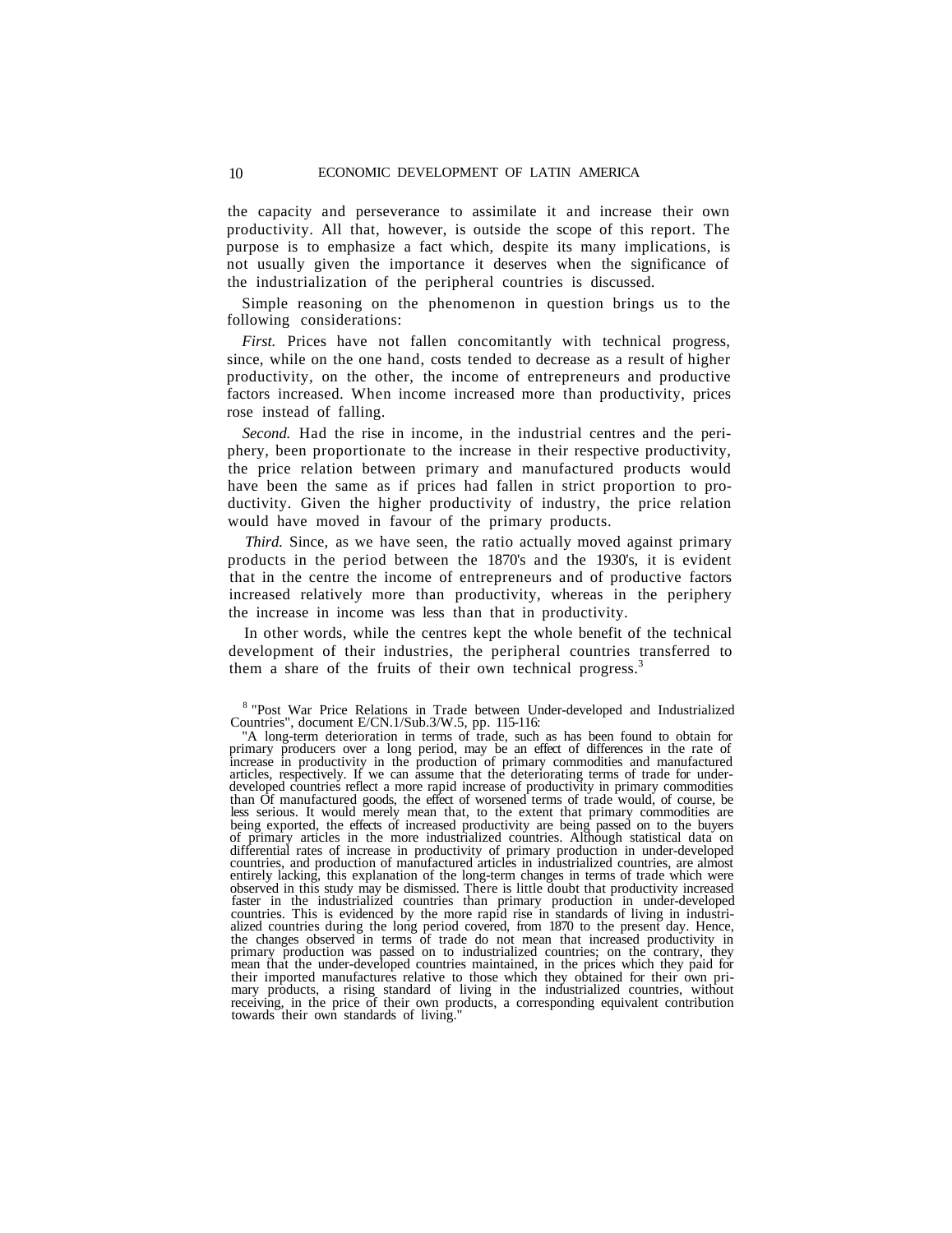Before explaining the reason for this phenomenon, which is so important to Latin America, it would be well to consider how the effects of increased productivity are transmitted.

For this purpose, an illustrative example is presented in table 2, in which it is assumed that the indexes of productivity, per man, are greater in industry than in primary production. For the sake of simplification, both are supposed to make an equal contribution to the finished product.

## TABLE 2

# *Illustration of the distribution of the benefits of technical progress between the centre and the periphery*

|                                                                                                                                  |             |                                       |              | nano         |             |
|----------------------------------------------------------------------------------------------------------------------------------|-------------|---------------------------------------|--------------|--------------|-------------|
|                                                                                                                                  | (1)         | Primary Industrial Total (1)<br>(2)   | (?)          | P)           | (2)<br>V)   |
| <i>Assumption:</i> Productivity<br>$1n-$<br>creases in accordance with the<br>following indexes:                                 | 100<br>120  | 100<br>160                            | 100<br>140   |              |             |
| <i>First case:</i> Costs decrease as pro-<br>ductivity rises and prices de-<br>crease with costs, without any<br>rise in income: | 100<br>83.3 | 100 <sub>b</sub><br>62.5 <sub>b</sub> | 100<br>71.4  | 100<br>116.7 | 100<br>87.5 |
| <i>Second case:</i> Costs decrease as in<br>the first case, but income in-<br>creases as follows:                                | 100<br>120  | 100<br>180                            | 100<br>150   | 100<br>80    | 100<br>120  |
| Changes in prices following the<br>increase in income:                                                                           | 100<br>99.9 | 100 Ъ<br>112.5b                       | 100<br>107.1 | 100<br>98.8  | 100<br>105  |

a Figures relate to the finished products. See explanation on page 18. b Part of the price representing value added by the manufacturing process.

It has been assumed in the first case that, with an increase in productivity, from 100 to 120 in agriculture and from 100 to 160 in industry, incomes of entrepreneurs and productive factors do not rise, but costs fall. If prices are reduced *pari passu* with costs, the decline in the price of primary products is less than that in the case of manufactured goods, as is shown by the corresponding indexes. Consequently, the ratio between the two moves, in favour of the primary products, from 100 to 116.7.

This is precisely the ratio that would have allowed the increase in final production to be shared equally by the primary producers and the industrial centres. In fact, if there is an increase in primary productivity

*Ratio*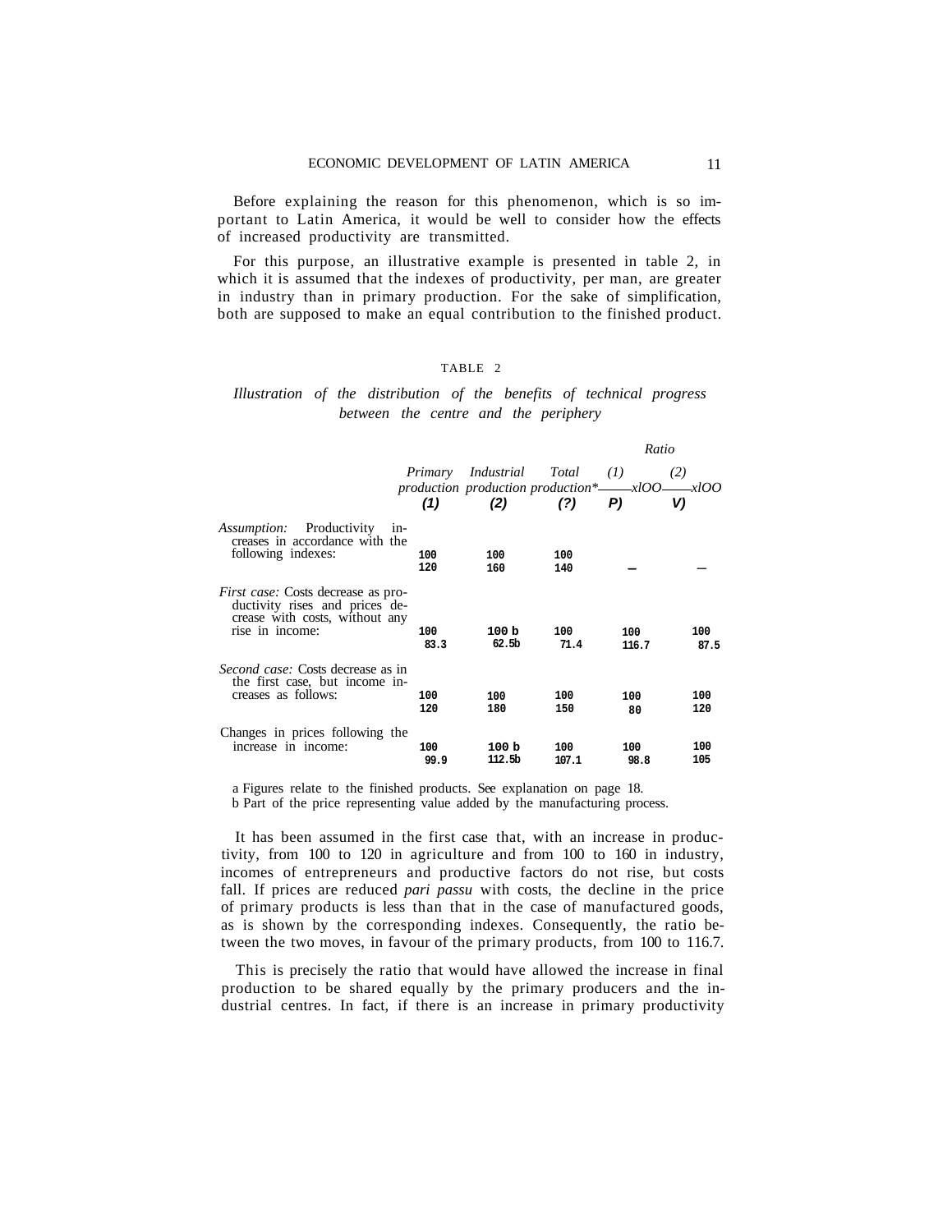from 100 to 120, and if, as has just been seen, 100 primary products can now be exchanged for 116.7 manufactured articles, it means that primary producers can now obtain 140 instead of 100 of those products, or, in other words, that the increase has been the same as in the case of final production, an increase obviously obtained by the industrial producers also.

There is a marked difference in these results when, in the second case, incomes are altered. It is assumed that, in industry, the increase in income is greater than the increase in productivity and that, in primary production, both increases are equal. As a result, the price ratio moves against primary production, from 100 to 93.3, so that primary products, despite the increase in productivity from 100 to 120, can buy only 112.0 final products, as against 100 previously. On the other hand, a similar calculation shows that industrial producers can now obtain 168 final products, as compared with the 100 they bought before.

It should be noted that, whereas the primary producers can increase their acquisitions of final products less than they increase productivity, industrial producers benefit more than they should in relation to the increase in their productivity.

It follows, logically, that if the increase in income in primary production had been assumed to be less than, instead of equal to, the increase in productivity, the price ratio would have dropped still further against the primary producers.

The deterioration of 36.5 per cent in the price ratio between the eighteen seventies and the nineteen thirties suggests the possibility of a phenomenon of that kind.

In short, if, in spite of greater technical progress in industry than in primary production, the price relation has moved against the latter instead of in its favour, it would seem that the average income, *per capita,*  has risen more in industrial centres than in the producer countries of the periphery.

The existence of this phenomenon cannot be understood, except in relation to trade cycles and the way in which they occur in the centres and at the periphery, since the cycle is the characteristic form of growth of capitalist economy, and increased productivity is one of the main factors of that growth.

In the cyclical process of the centres, there is a continuous inequality between the aggregate demand and supply of finished consumer goods. The former is greater than the latter in the upswing and lower in the downswing.

The magnitude of profits and their variations are closely bound up with this disparity. Profits rise during the upswing, thus tending to curtail excess demand by raising prices; they fall during the downswing,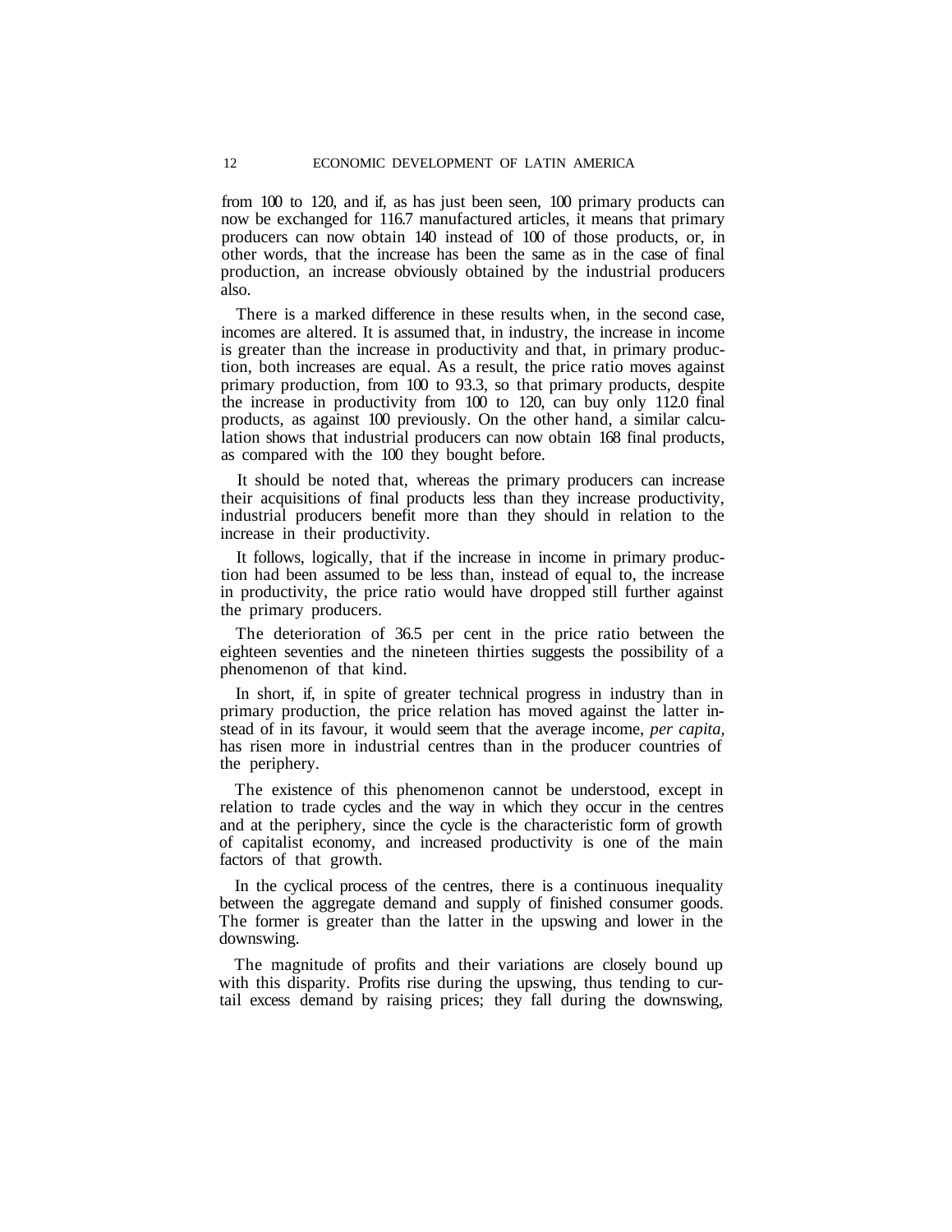tending, in that case, to counteract the effect of excess supply by lowering prices.

As prices rise, profits are transferred from the entrepreneurs at the centre to the primary producers of the periphery. The greater the competition and the longer the time required to increase primary production in relation to the time needed for the other stages of production, and the smaller the stocks, the greater the proportion of profits transferred to the periphery. Hence follows a typical characteristic of the cyclical upswing: prices óf primary products tend to rise more sharply than those of finished goods, by reason of the high proportion of profits transferred to the periphery.

If this be so, what is the explanation of the fact that, with the passage of time and throughout the cycles, income has increased more at the centre than at the periphery?

There is no contradiction whatsoever between the two phenomena. The prices of primary products rise more rapidly than industrial prices in the upswing, but also they fall more in the downswing, so that in the course of the cycles the gap between prices of the two is progressively widened.

Let us now look at the explanations of this inequality in the cyclical movement of prices. It was seen that profits rise in the upswing and decrease in the downswing, thus tending to offset the disparity between demand and supply. If profits could fall in the same way in which they rose, there would be no reason whatsoever for this unequal movement. It occurs precisely because they cannot fall in that way.

The reason is very simple. During the upswing, part of the profits are absorbed by an increase in wages, occasioned by competition between entrepreneurs and by the pressure of trade unions. When profits have to be reduced during the downswing, the part that had been absorbed by wage increases loses its fluidity, at the centre, by reason of the well-known resistance to a lowering of wages. The pressure then moves toward the periphery, with greater force than would be the case if, by reason of the limitations of competition, wages and profits in the centre were not rigid. The less that income can contract at the centre, the more it must do so at the periphery.

The characteristic lack of organization among the workers employed in primary production prevents them from obtaining wage increases comparable to those of the industrial countries and from maintaining the increases to the same extent. The reduction of income—whether profits or wages—is therefore less difficult at the periphery.

Even if there existed as great a rigidity at the periphery as at the centre, it would merely increase the pressure of the latter on the former, since, when profits in the periphery did not decrease sufficiently to offset the inequality between supply and demand in the cyclical centres, stocks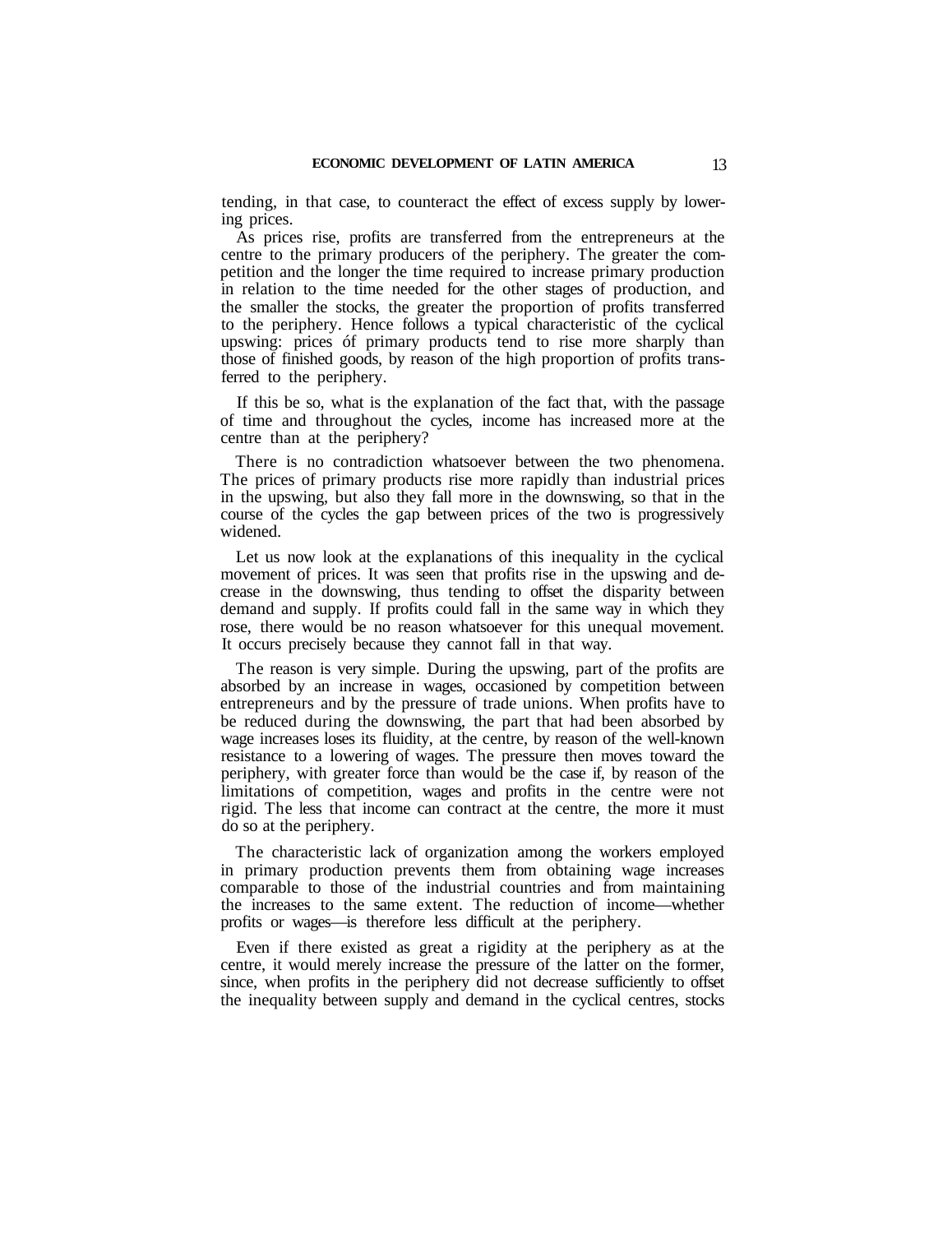would accumulate in the latter, industrial production contract, and with it the demand for primary products. Demand would then fall to the extent required to achieve the necessary reduction in income in the primary producing sector. The forced readjustment of costs of primary production during the world crisis illustrates the intensity that this movement can attain.

The greater ability of the masses in the cyclical centres to obtain rises in wages during the upswing and to maintain the higher level during the downswing and the ability of these centres, by virtue of the role they play in production, to divert cyclical pressure to the periphery (causing a greater reduction of income of the latter than in that of the centres) explain why income at the centres persistently tends to rise more than in the countries of the periphery, as happened in the case of Latin America.

That is the clue to the phenomenon whereby the great industrial centres not only keep for themselves the benefit of the use of new techniques in their own economy, but are in a favourable position to obtain a share of that deriving from the technical progress of the periphery.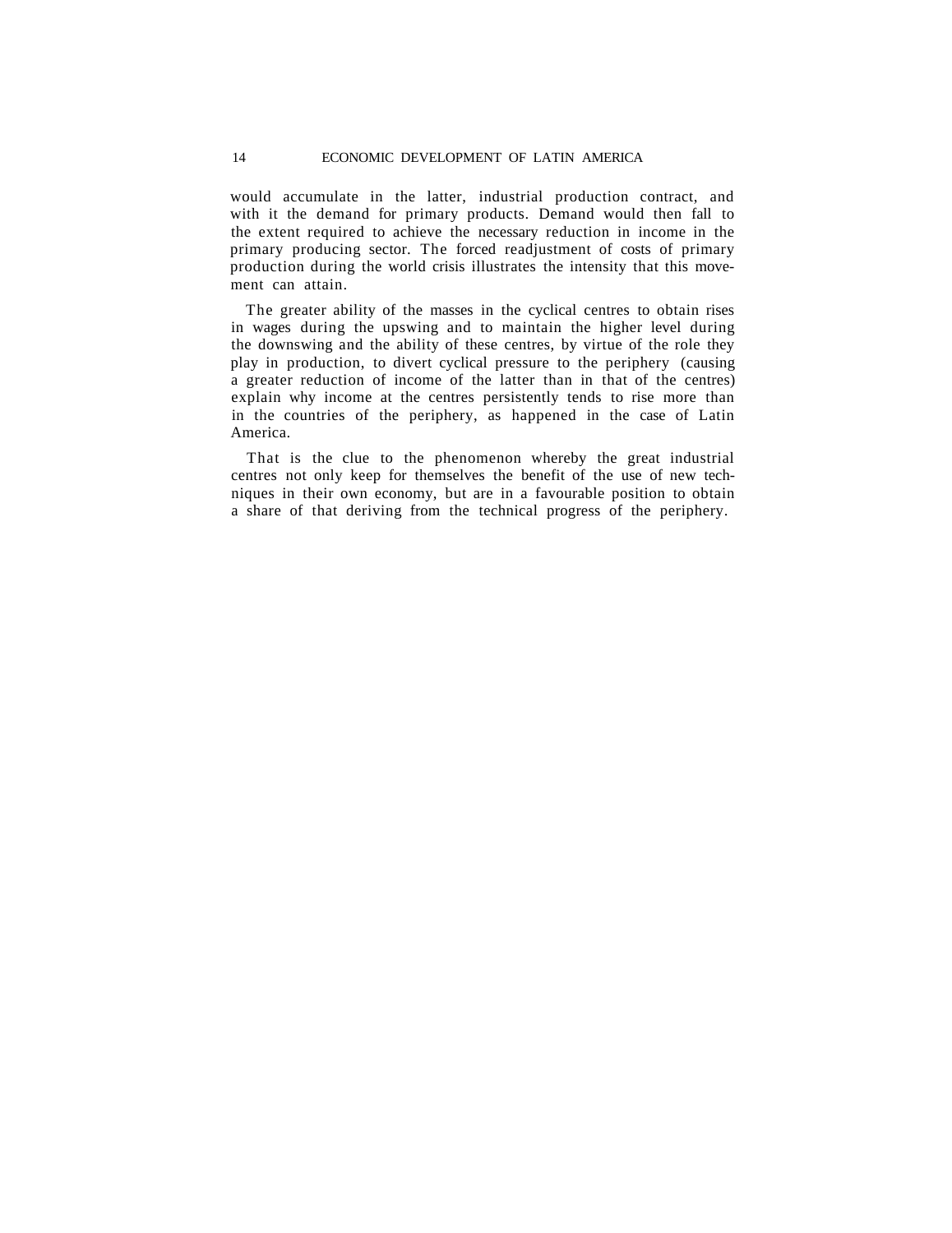# **III. Latin America and the high productivity of the United States**

The United States is now the principal cyclical centre of the world, as was formerly Great Britain. Its economic influence over other countries is obvious, and in that influence, its enormous increase in productivity has played a vital part. It has profoundly affected foreign trade and, through its variations, the rate of economic development of the rest of the world and the international distribution of gold.

The Latin-American countries, with their high coefficient of foreign trade, are extremely sensitive to such economic repercussions. An examination of the implications of the phenomenon and the problems it presents is therefore opportune.

It is a well-known fact that, in the United States, prices have not fallen in proportion to the increase in productivity as the recent research of Mr. Fabricant has clearly shown. During the period covered by that research—the forty years preceding the Second World War—manufacturing production costs declined regularly and persistently. The movement of prices did not follow this pattern at all. The increase in productivity was not reflected in prices but in income. Wages and salaries rose as real costs fell. This did not account, however, for all the benefits of productivity, as an appreciable part of it was passed on in the form of a shorter working day.

The increase in income arising out of higher productivity sooner or later extends to all phases of economic life through the well-known process, which need not be recalled here. By virtue of that same process income has also increased in activities in which technical progress has been insignificant or non-existent, as in certain types of services. In some social groups the increase was very slow; meanwhile the rest of the community enjoyed advantages which, as the necessary adjustment took place, had to be yielded to the former. This transfer, however, was usually offset by new increases in wages resulting from still higher productivity.

This fact is pointed out as a good example of the type of adjustment to which the gradual industrialization of Latin America will necessarily give rise. As productivity increases with industrialization, wages will rise, thus causing a comparative increase in the prices of primary products. In this way, as its income rises, primary production will gradually obtain that share of the benefits of technical progress which it would have enjoyed had prices declined. As in the case of the lagging social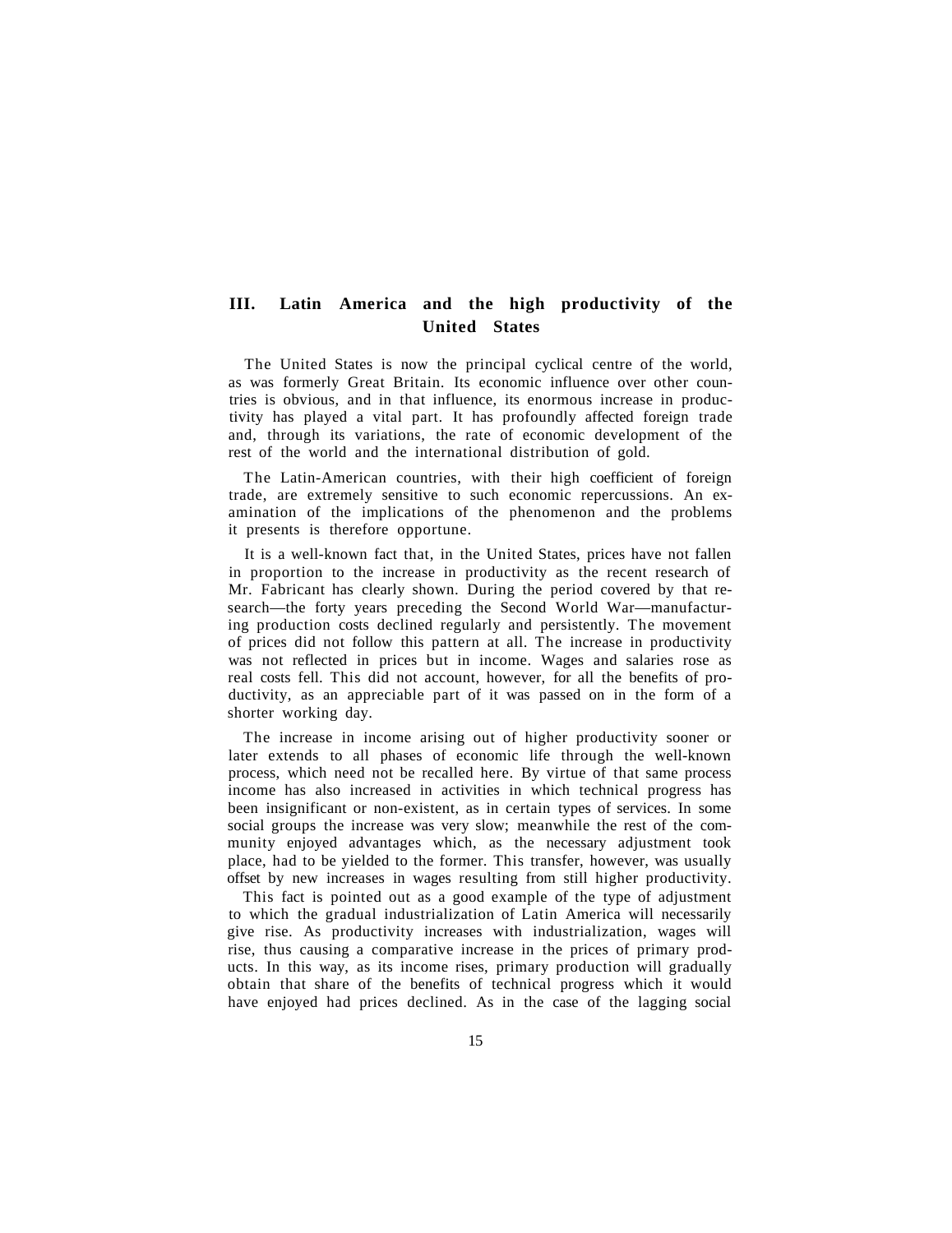groups mentioned above, it is evident that such adjustment will mean a loss of real income in the industrial sectors, which will, however, be limited by the import coefficient; but in the long run, that loss can be well compensated by the benefit of subsequent technical developments.

As mentioned before, since prices do not keep pace with productivity, industrialization is the only means by which the Latin-American countries may fully obtain the advantages of technical progress.

Another solution had, nevertheless, been found by the classical theory. If the advantages of technique were not passed on through prices, they would be extended to the same degree by the raising of income. We have just seen that this is precisely what happened in the United States, as well as in the other great industrial centres. It did not, however, occur in the rest of the world. It would have required, throughout the world, the same mobility of factors of production as that which characterized the broad field of the internal economy of the United States. That mobility is one of the essential assumptions of the theory. In fact, however, a series of obstacles hampered the easy movement of productive factors. Doubtless the high wages paid in the United States, as compared with those in the rest of the world, would have attracted large masses to that country, with a very adverse effect upon wages, tending to reduce the difference between them and those in the rest of the world.

Thus the observance of one of the essential rules of the classic game would have resulted in a considerable lowering of the standard of living of the United States, as compared with the levels actually achieved.

It is easily understandable that the protection of this standard of living, attained by great effort, should have prevailed over the uncertain advantages of an academic concept. But the classic rules of the game form an indivisible whole and, if one is eliminated, the others cannot logically serve as absolute standards governing relations between the centres and the periphery.

This point is the more worthy of consideration in that one of the consequences of the technical progress of the United States, so much greater than that of the rest of the world, has been another important departure from the rules.

As previously stated, the import coefficient of the United States has become extremely low, not more than 3 per cent. In 1929 it was 5 per cent. The decline is not new, but one of long standing. During the last hundred years, national income increased about two and a half times more than imports.

This phenomenon is largely explained by technical progress. Paradoxical as it may seem, increased productivity contributed to the strengthening of the United States' protective tariff policy, after that country had reached the stage of economic maturity. The explanation is simple. Over a given period of time, technical progress does not affect all in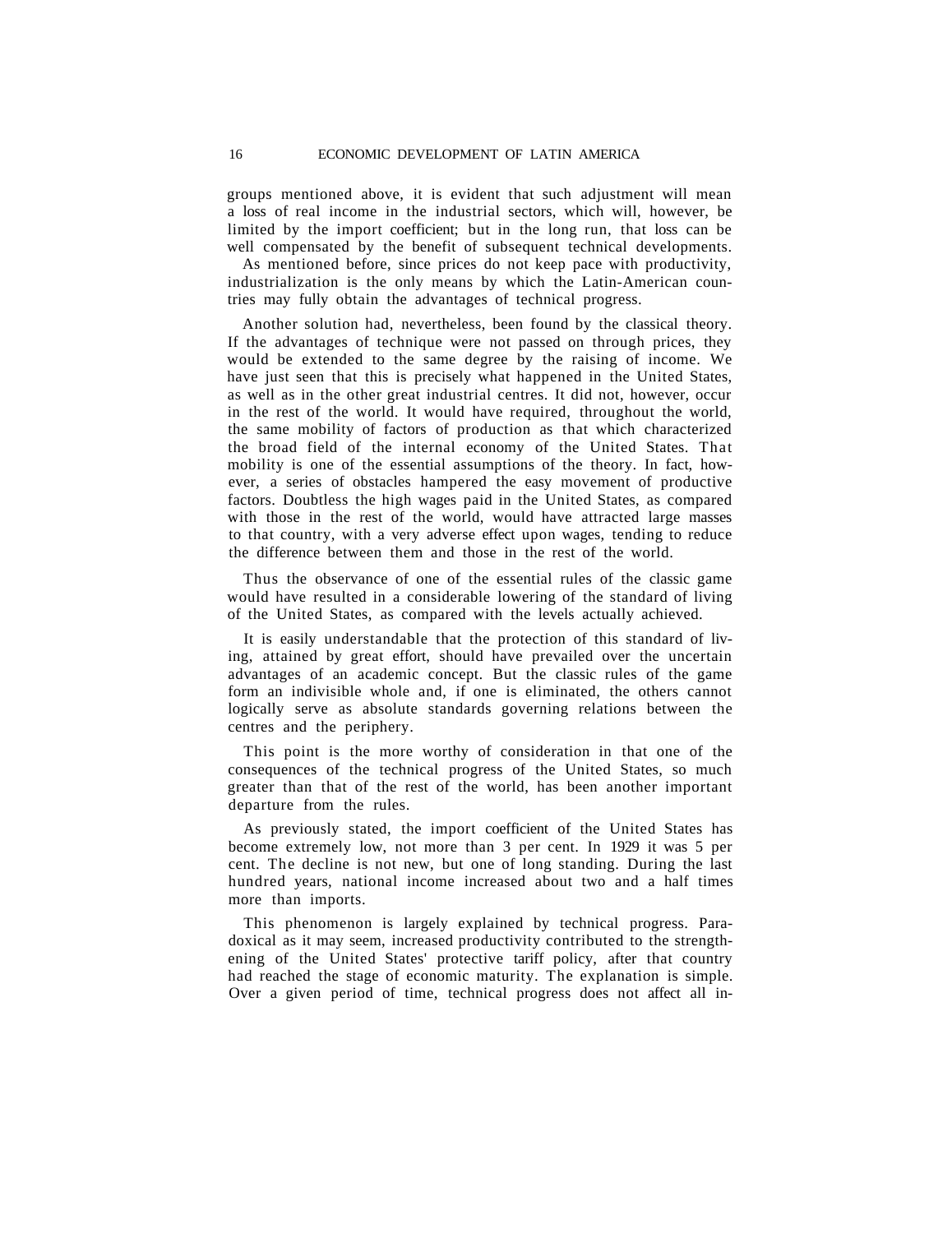dustries equally. When higher wages resulting from the increased productivity of the more advanced industries are extended to the less advanced, the latter lose the advantage which had enabled them to compete with foreign industries paying lower wages. The significance of this factor will be appreciated from the fact that wages are twice or two and a half times as high in the United States as in Great Britain. Thus, tariff protection has been necessary for industries more efficient than their foreign competitors, but whose level of productivity is lower than the average for their own country. For instance, despite the great improvement of agricultural technique, some of the important branches of agriculture needed protection as a result of their relatively high incomes as compared with those of foreign competitors.

England, when it was the economic dynamic centre, followed a diametrically opposed policy. If, however, the clock could be put back, it is by no means certain that it would abide by the same policy and disrupt its economy. The United States is a powerful and well-integrated economic entity and has become so largely through its own deliberate effort, the great significance of which is recognized. One cannot overlook, however, the fact that this brought about, for the rest of the world, conditions incompatible with the functioning of international economy in the same way as before the First World War, when the British centre strictly observed the rules of the game in the fields of monetary policy and foreign trade.

It is under these new conditions of international economy, that the process of industrialization has begun to develop in Latin America. The fundamental problem lies in adaptation to these conditions—in so far as they cannot be altered—while seeking new rules in keeping with the new circumstances.

Until that happens, and possibly with slight intervals, a persistent tendency toward disequilibrium will prevail. It is due, fundamentally, to the following fact: while, as we have seen, the import coefficient of the United States has been declining, the dollar imports of the Latin-American countries are tending to increase, thus compelling them to take defensive measures to lessen the effects. There are several reasons for this:

*First:* since technical progress has been greater in the United States than anywhere else, the demand for the capital goods necessary for industrialization is preferentially made upon that country.

*Second:* technical development continuously manifests itself in the form of new products which, by modifying existing ways of life, assume the character of new necessities, of new ways of spending the income of Latin America, generally substituting them for the previous forms of domestic expenditure.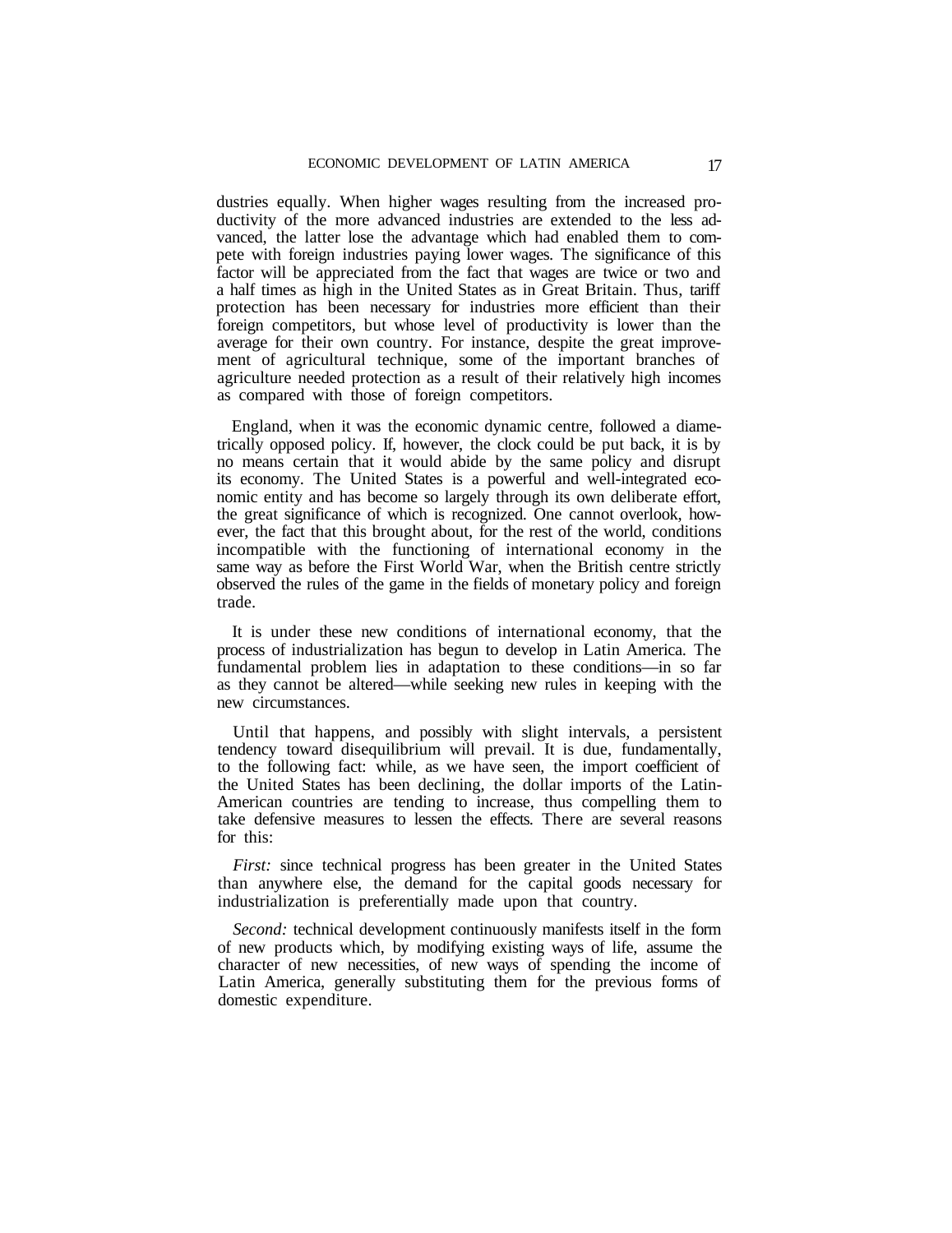*Third:* in addition to those products which have undeniable technical advantages, there are others toward which demand is diverted by the considerable persuasive power of advertising. New tastes are created which must be satisfied by imports, to the prejudice of those which could be satisfied locally.

That it is not possible to reduce the import coefficient at the centre on the one hand, and to allow it to increase freely in the periphery on the other, under the influence of the above factors, Was fully proved by the serious events of the nineteen thirties. We now have sufficient perspective to understand their significance and to learn the lesson that they teach. One other fact must first be mentioned.

It has already been stated that the industrialization of Latin America, if wisely carried ,out, will open the way to a considerable increase in national income, by giving more productive employment to vast numbers of the population at present engaged in occupations of low productivity.

It can now be seen that the rise in income so far achieved has accentuated the influence of those factors on the demand for dollar imports. The greater the rise in income in these countries, therefore, the greater their need to import. This brings us once again to the problem of dollar shortage, which demands special attention.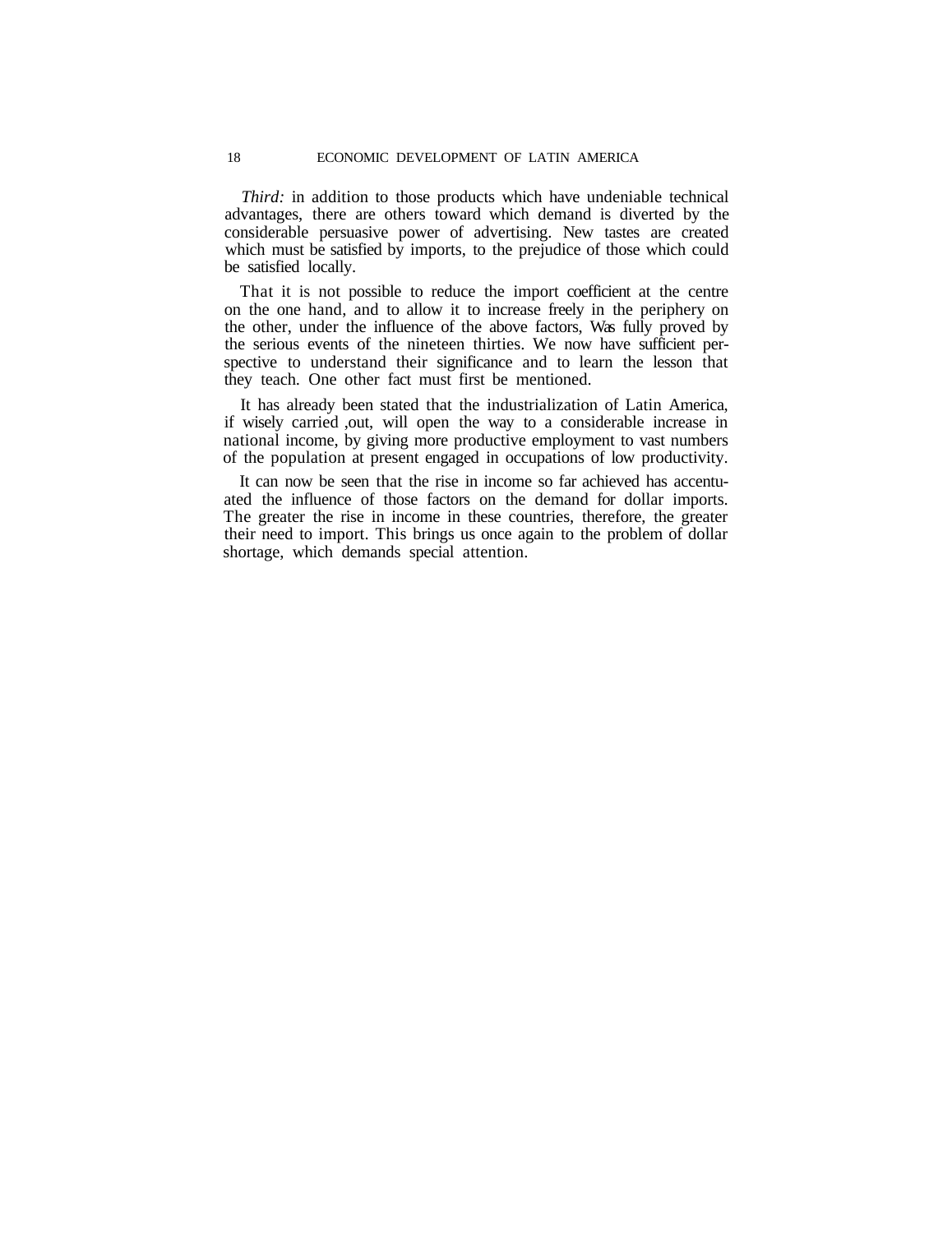# **IV. The problem of the dollar shortage and its repercussions in Latin America**

As soon as the symptoms of a dollar shortage begin to appear, the natural reaction is to look back at the not very distant past when, as shown in tables 3 and 4 and charts 1 and 2, increasingly large quantities of gold were being concentrated in the vaults of the United States. Before the First World War, that country held 26.5 per cent of the world reserves; by the beginning of the Second World War, this figure had increased to 50.9 per cent; and though at the end of hostilities it had fallen to 36.5 per cent, the United States again increased its share, which in 1948 comprised about half the world reserves.

The dollar shortage means that the United States does not purchase merchandise and services, or lend money, in an amount sufficient to cover the needs, justified or not, of other countries. This entails recourse to monetary reserves: dollars must be sold or gold sent to the United States.

Though this dwindling of reserves is not slow to give rise to monetary disturbances, the attraction of gold toward the main cyclical centre, if persistent, is not simply a monetary problem; it is the manifestation of a much deeper dynamic phenomenon related to the rhythm of economic growth of the various countries and the way in which it occurs.

Depending on the type of its own growth, the action of the principal centre may, through cyclical fluctuations, take the form either of a persistent tendency to expel gold that flows to it, and thus stimulate the economic development of the rest of the world, or that of a tenacious retention of gold, to the detriment of the dynamic forces of the rest of the world. The British cyclical centre was of the first type. So was the new principal cyclical centre before 1929. In the nineteen thirties, however, the second type prevailed, and the countries of the rest of the world were obliged to adjust their relationship with that centre in order that they might be able to continue developing, in spite of the unfavorable influence of the centre and its great absorption of metal.

The Latin-American countries shared, with the others, the hardships of the nineteen thirties. It is understandable, therefore, that, faced with the symptoms of another dollar shortage, they should examine the past, as they can now do in clearer perspective, to discover whether the same factors which were at work then are again coming into force.

Those factors relate, on the one hand, to the repercussions on the rest of the world of the contraction and expansion of the principal cyclical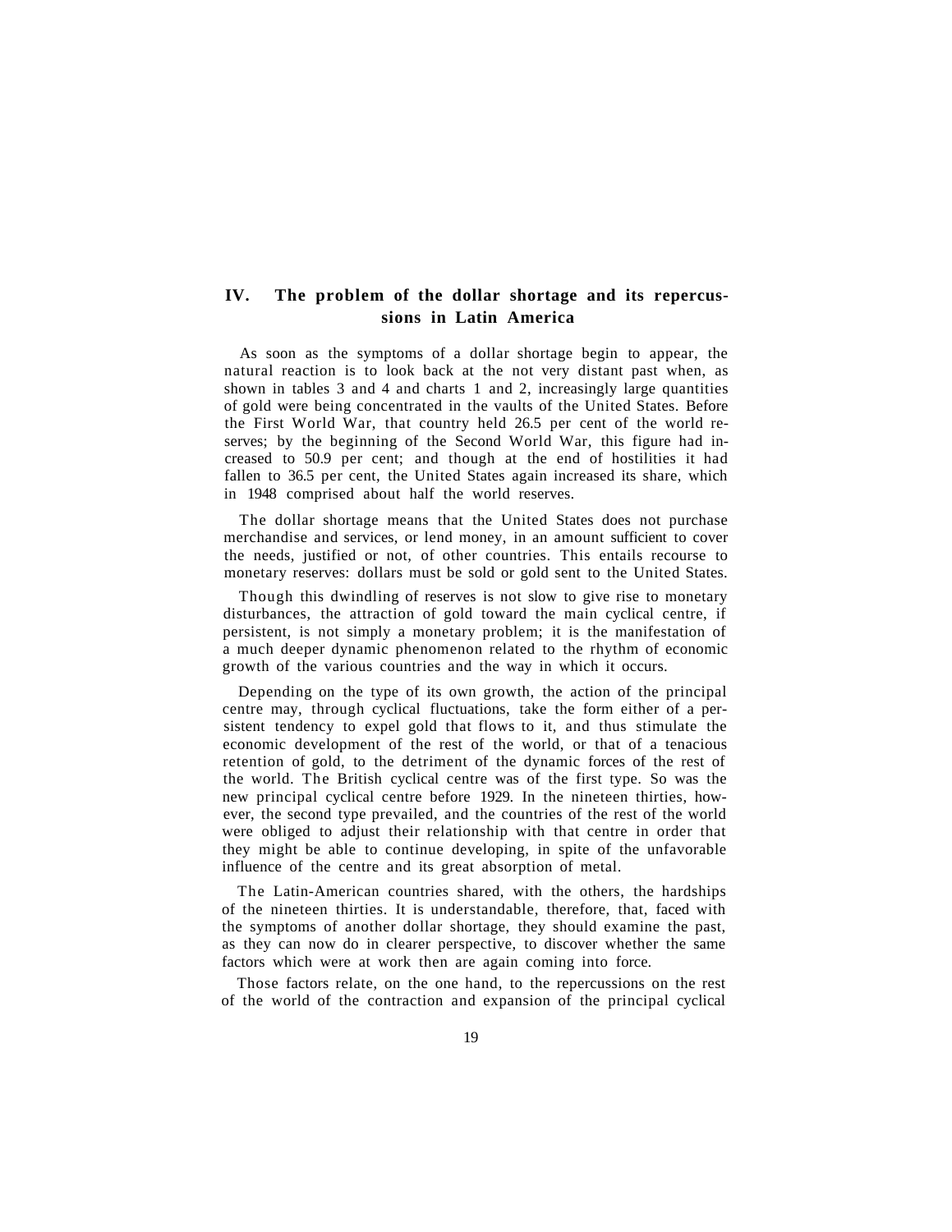centre and, on the other, to the marked reduction of its import coefficient and other foreign payments.

#### TABLE 3

#### *Gold reserves of the United States and the rest of the world*  **In millions of dollars at 35 dollars an ounce**

*United States* 

*Net short-*

|  |  | Rest of world |
|--|--|---------------|
|--|--|---------------|

|                |                              | net snort-<br>term balances |                                   |            |                |                    |        |
|----------------|------------------------------|-----------------------------|-----------------------------------|------------|----------------|--------------------|--------|
|                |                              | of other coun-              | Gold                              | Percentage |                | Percentage         |        |
|                | Gold                         | tries held in               | adjusted                          | οf         |                |                    | World  |
|                | unadjusted                   | <b>United States</b><br>the | (3)<br>$\equiv$                   | world      | (4)            | world <sup>.</sup> | total  |
| Year           | $\mathcal{L}(I)$             | (2)                         | (2)<br>$\bf(1)$<br>$\blacksquare$ | total      | $(5)$ —<br>(i) | total              | (5)    |
|                |                              |                             |                                   |            |                |                    |        |
| 1923           | 7,190                        | 1,102                       | 6,088                             | 41.5       | 8,558          | 58.5               | 14,646 |
| 1924           | 7,698                        | 1,303                       | 6,395                             | 42.        | 8,001          | 58.                | 15,196 |
| 1925           | 7.493<br>and the control     | 1,124                       | 6,369                             | 41.8       | 8,862          | 58.2               | 15,231 |
| 1926<br>$\sim$ | 6.912                        | 1,833                       | 5,079                             | 32.4       | 10,553         | 67.6               | 15,632 |
| 1927           | 6.733                        | 2,823                       | 31910                             | 24.        | 12,330         | 76.                | 16,240 |
| 1928           | 6.342                        | 2.234                       | 4.108                             | 24.1       | 12,919         | 75.9               | 17,027 |
| 1929           | 6,603                        | 2,337                       | 4,3)76                            | 25.        | 13,122         | 75.                | 17,498 |
| 1930           | 7.153                        | 1,417                       | 5,736                             | 30.9       | 12.792         | 69.1               | 18,528 |
| 1931.          | 6,858                        | 338                         | 6,520                             | 34.        | 12,649         | 66.                | 19,169 |
| 1932           | 6,848                        | $-325$                      | 7,173                             | 35.5       | 13,029         | 64.5               | 20,202 |
| 1933.          | 6,792<br><b>Contractor</b>   | $-856$                      | 7,648                             | 37.7       | 12,627         | 62.3               | 20,275 |
| 1934           | 8.236                        | $-522$                      | 8,758                             | 40.        | 13,109         | 60.                | 21,867 |
| 1935<br>$\sim$ | 10.124                       | 444                         | 9,680                             | 44.5       | 12,024         | 55.5               | 21,704 |
| 1936.          | 11,258                       | 819                         | 10,439                            | 45.8       | 12,277         | 54.2               | 22,716 |
| 1937           | 12,760                       | 1,208                       | 11,552                            | 48.        | 12,493         | 52.                | 24,045 |
| 1938           | 14.592<br>and the control of | 1,579                       | 13,013                            | 50.9       | 12,531         | 49.1               | 25,544 |
| 1939           | 17,800                       | 2,714                       | 15,086                            | 59.1       | 10,414         | 41.9               | 25,500 |
| 1940           | 22,043                       | 3,578                       | 18,465                            | 63.1       | 10,535         | 36.9               | 29,000 |
| 1941.          | 22,761                       | 3,335                       | 19.426                            | 64.7       | 10,574         | 35.3               | 30,000 |
| 1942           | 22,738<br>and the control    | 3,891                       | 18,757                            | 54.3       | 15,743         | 45.6               | 34,500 |
| 1943           | 21,981                       | 5,158                       | 16,823                            | 47.5       | 16,577         | 52.5               | 35,400 |
| 1944           | 20,631                       | 5,316                       | 15,315                            | 42.1       | 20,985         | 57.9               | 36.300 |
| 1945           | 20.083                       | 6,558                       | 13,525                            | 36.5       | 23,4.75        | 63.5               | 37,000 |
| 1946           | 20,706                       | 5,453                       | 15,253                            | 40.6       | 22,247         | 59.4               | 37,500 |
| 1947           | 22,868                       | 4,331                       | 18,537                            | 48.6       | 19,563         | 51.4               | 38,100 |
| 1948           | 24,004                       | 4,672                       | 19,332                            | 50.        | 19,268         | 50.                | 38,600 |
|                |                              |                             |                                   |            |                |                    |        |

*Note.* The amounts representing net short-term dollar assets belonging to the countries of the rest of the world have been deducted from the gold holdings of the United States, since they represent monetary assets belongi

*Sources.* **The following procedure has been adopted in making this adjustment: (o) Data for the**  years 1931-1936, both inclusive, have been taken from *Banking and Monetary Statistics*, Board of Governors of the Federal Reserve System, Washington, 1943, pages 574-589, and after 1937 from the International Financial St

The world total has been obtained from the *Federal Reserve Bulletin* for the years before 1940,<br>and from the *Annual Reports* of the Bank for International Settlements, Basle, for later years.<br>Data for 1948 are preliminar

When income falls in the principal centre during the cyclical downswing, the fall tends to spread to the rest of the world. If the latter's income does not fall simultaneously and correspondingly, but with a certain lag a disequilibrium arises in the balance of payments. Since the fall in income is more rapid at the centre, the decrease in imports and other foreign payments is sharper there than in the rest of the world, with the result that the latter is forced to send gold to the centre. If equilibrium were possible—in the presence of cycles it is not—balance would be achieved when the respective incomes fell at the same rate.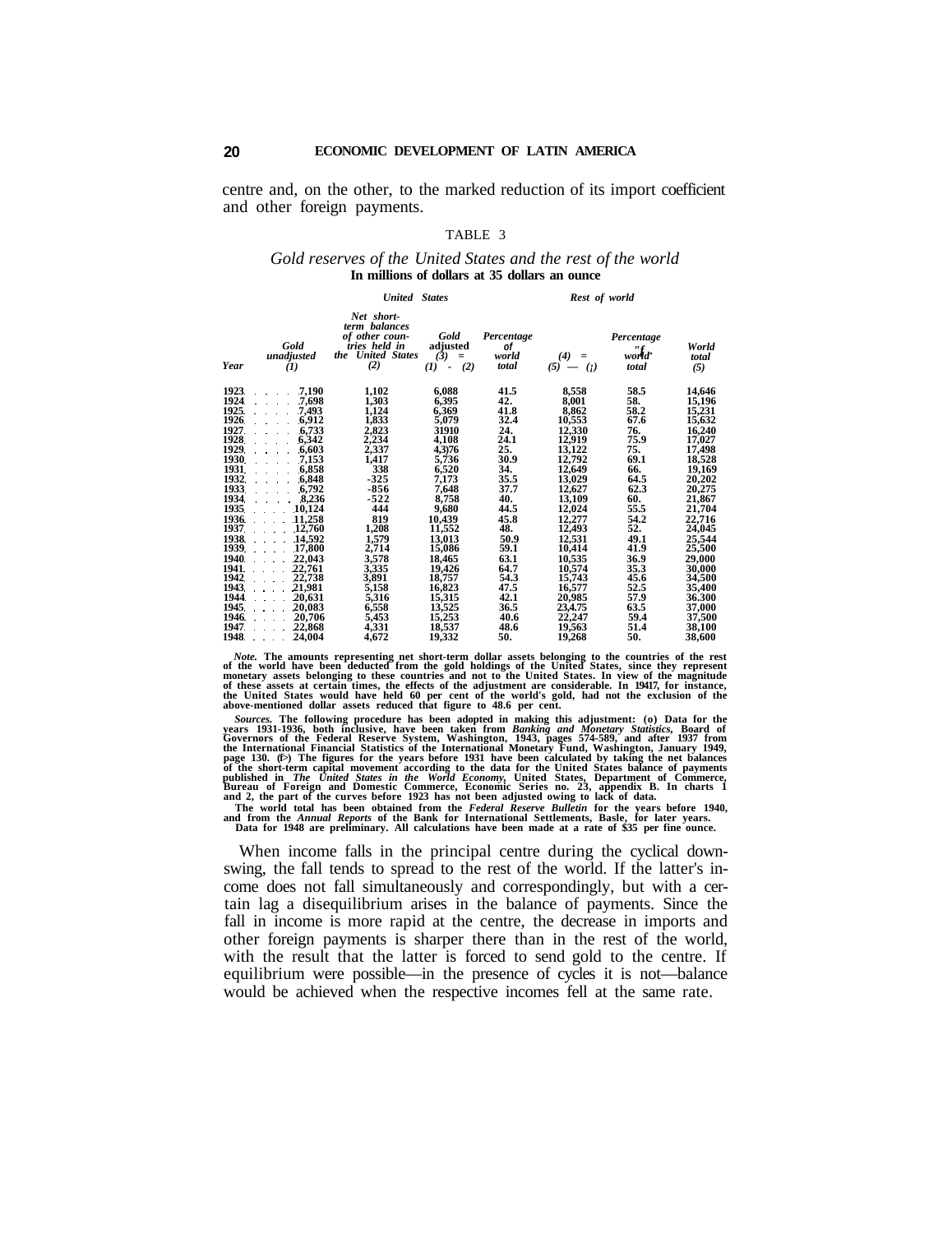

*Gold reserves of the United States and the rest of the world*  Thousand millions **of** dollars



. . . . Rest of the world.

United States.

*Note.* The amounts representing net short-term dollar assets belonging to the countries of the rest of the world have been deducted from the gold holdings of the United States, since they represent monetary assets belonging to these countries and not to the United States. In view of the size of these assets at certain times, the effects of the adjustment are considerable. In 1947, for instance, the United States would have held 60 per cent of the world's gold, had not the exclusion of the above-mentioned dollar assets reduced the figure to 48.6 per cent.

*Sources:* The following procedure has been adopted in making this adjustment: *(a)* Data for the years 1931-1936, both inclusive, have been taken from *Banking and Monetary Statistics,* Washington, 1943, pages 574-589, and after 1937 from the *International Financial Statistics* of the International Monetary Fund, Washington, January 1949, page ISO. (6) The figures for the years before 1931 have been calculated by taking the net balances of the short-term capital movement according to the data for the United States balance of payments published in *The United States in the World Economy,* United States Department of Commerce, Bureau of Foreign and Domestic Commerce, Economic Series no. 23—Appendix B. In graphs 1 and 2 parts of the curve have not been adjusted, owing to lack of data.

The world total has been obtained from the *Federal Reserve Bulletin* for the years before 1940, and from the *Annual Reports* of the Bank for International Settlements, Basle, for the later years.

Data for 1948 are preliminary. All calculations have been made at a rate of CSS per fine ounce.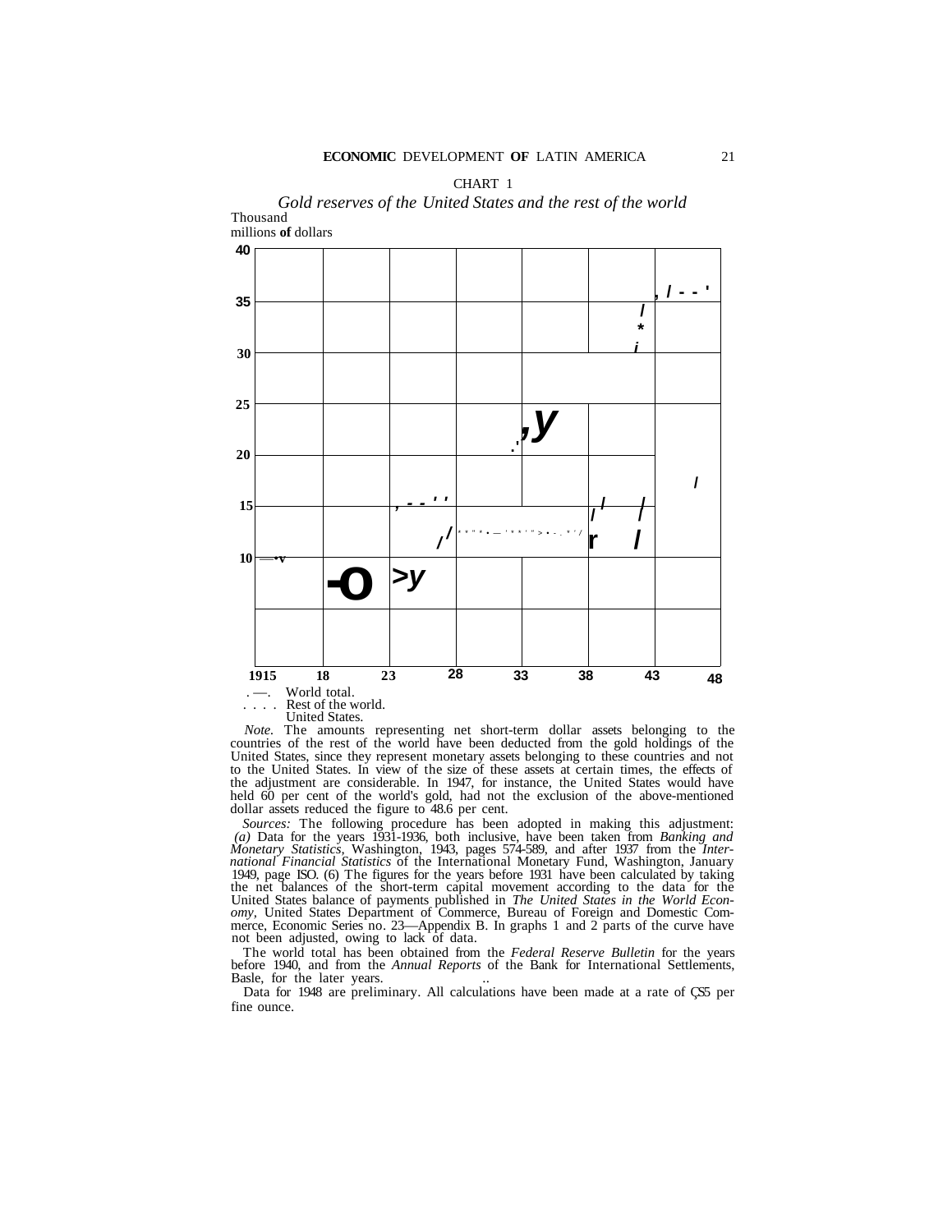#### TABLE 4

#### *Net short-term balances of other countries held in the United States*  In millions of dollars

|                                                      | Short-term<br>balances of<br><i>other countries</i> | Short-term<br>balances of the<br>United States held |                 |
|------------------------------------------------------|-----------------------------------------------------|-----------------------------------------------------|-----------------|
|                                                      | held in the                                         | <i>in other</i>                                     | Net short-term  |
| Year                                                 | <b>United States</b>                                | countries                                           | balance         |
|                                                      | (I)                                                 | (2)                                                 | $(t) = (1)-(2)$ |
| $1923 \t\t\t 6065$                                   |                                                     | 963                                                 | U <sub>02</sub> |
| $1924 \t 2,450$                                      |                                                     | 1.147                                               | 1,303           |
| $1925$ 2,349                                         |                                                     | 1,225                                               | 1,124           |
| $1926$ 3,119                                         |                                                     | 1,286                                               | 1,833           |
| $1927$ 4,700                                         |                                                     | 1,877                                               | 2,823           |
| $1928$ $4,502$                                       |                                                     | 2.268                                               | 2.234           |
| $1929$ $4,834$                                       |                                                     | 2,606                                               | 2.227           |
| $1930 \t\t 4,346$                                    |                                                     | 2,930                                               | 1,417           |
| $1931 \t 2,205$                                      |                                                     | 1,867                                               | 338             |
| 1932<br>1.261                                        |                                                     | 1,586                                               | $-325$          |
| $1933 \t\t 664$                                      |                                                     | 1,520                                               | $-856$          |
| $1934$ 610                                           |                                                     | 1,132                                               | $-522$          |
| 1935<br>1.227                                        |                                                     | 783                                                 | 444             |
| $1936$ 1,491                                         |                                                     | 672                                                 | 819             |
| $1937$ $1,929$                                       |                                                     | 721                                                 | 1,208           |
| $1938$ 2,236                                         |                                                     | 657                                                 | 1.579           |
| $1939 \t 3,271$                                      |                                                     | 558                                                 | 2,714           |
| 1940.<br>3.988                                       |                                                     | 410                                                 | 3,578           |
| $1941 \t 3,724$                                      |                                                     | 389                                                 | 3,335           |
| $1942$ $4,252$                                       |                                                     | 266                                                 | 3.981           |
| 1943.<br>5,437                                       |                                                     | 279                                                 | 5,158           |
| 1944.<br>5.673                                       |                                                     | 357                                                 | 5,316           |
| 1945<br>6.987                                        |                                                     | 429                                                 | 6,558           |
| 1946<br>the control of the control of the control of | 6,193                                               | 740                                                 | 5,453           |
| 1947.<br>the company of the company of the company   | 5,318                                               | 987                                                 | 4,331           |
| 1948.1 5,772                                         |                                                     | 1,100                                               | 4,672           |

*Note.* Balances for the years before 1931 in columns 1 and 2 were calculated by adding to the 1931 figures the annual inflow into the United States of short-term capital owned by other countries and by subtracting the annual outflow to the rest of the world of short-term capital owned by the United States.

*Sources.* The data for the years 1931 to 1936, inclusive, in columns 1 and 2 have been taken from *Banking and Monetary Statistics,* Board of Governors of the Federal Reserve System, Washington, D. C; for the years 1937 to 1948, from *International Financial Statistics,* International Monetary Fund, Washington, D. C.

The cyclical contraction that occurred in the United States after 1929 would have beçn sufficient to attract a great part of the gold it had lost during the previous expansion, as usually happened in the cycles of the old principal centre. In this case, however, there appeared a new factor which had not been an element of the British influence, namely, the decline of the import coefficient. This decline was chiefly the result of two events: the raising of tariffs in 1929, on the one hand, and, on the other, a greater decline in the prices of imported primary products than in those of finished products (which have the most influence on national income). Table 5 and chart 3 illustrate the intensity of this phenomenon.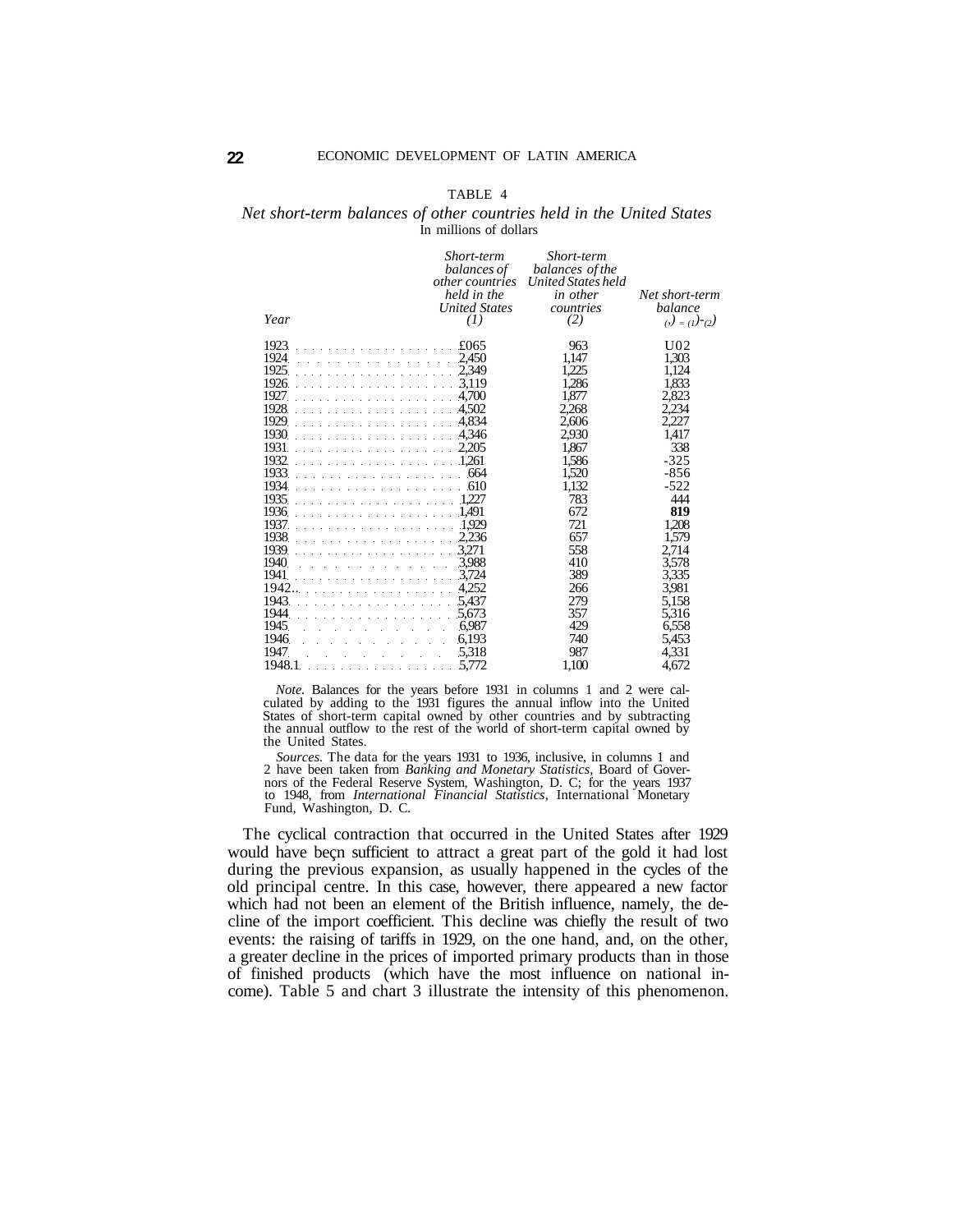

CHART 2 *United States' share of the world's gold reserves*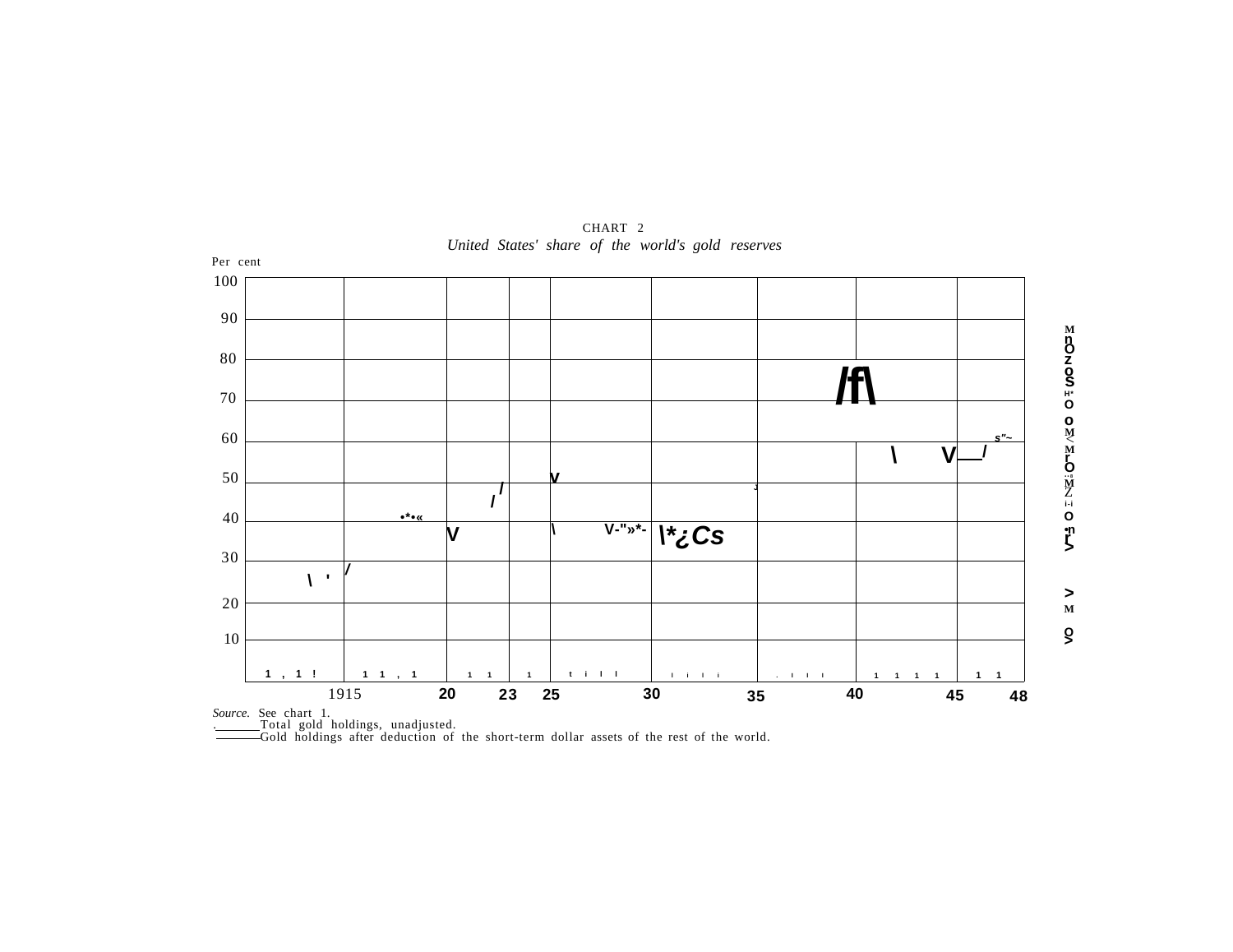#### TABLE 5

# *Import coefficient of the United States Relation of imports to income*  In millions of dollars

| Year                                            | <i>Imports</i> | <b>National</b><br>income | Percentage coefficient<br>of imports |
|-------------------------------------------------|----------------|---------------------------|--------------------------------------|
| $1919 \t 3,904$                                 |                | 65,900                    | 5.9                                  |
| $1920$ 5,278                                    |                | 76,400                    | 6.9                                  |
| $1921 \t\t ; \t\t 2,509$                        |                | 60.300                    | 4.1                                  |
| $1922$ 3,112                                    |                | 61.500                    | 5.0                                  |
| $1923 \t\t 3,792$                               |                | 72,900                    | 5.2                                  |
| $1924$ 3,609                                    |                | 73,300                    | 4.4                                  |
| $1925$ $4,226$                                  |                | 77,800                    | 5.4                                  |
| 1926.<br>4,430                                  |                | 82,800                    | 5.3                                  |
| $1927 \t\t 4,184$                               |                | 81.300                    | 5.1                                  |
| $1928$ 4,091                                    |                | 83.300                    | 4.9                                  |
| $1929$ $4,399$                                  |                | 87,300                    | 5.0                                  |
| $1930 \t\t 3,060$                               |                | 75,000                    | 4.0                                  |
| $1931 \t 2,090$                                 |                | 58,800                    | 3.5                                  |
| $1932 \t\t 1,322$                               |                | 41,600                    | 3.2                                  |
| 1933 1,449                                      |                | 39.500                    | 3.7                                  |
| $1934$ $1,655$                                  |                | 48,600                    | 3.4                                  |
| $1935$ 2,047                                    |                | 56,700                    | 3.6                                  |
| 1936<br>and the control of the                  | 2,422          | 66,900                    | 3.6                                  |
| 1937<br>3,083                                   |                | 73,600                    | 4.2                                  |
| 1938<br>$\mathcal{L} = \mathcal{L} \mathcal{L}$ | 1.960          | 67,300                    | 2.9                                  |
| 1939.                                           |                | 72.500                    | 3.2                                  |
| 1940.<br>2.625                                  |                | 81,300                    | 3.2                                  |
| 1941                                            | 3,345          | 103,800                   | 3.2                                  |
| 1942'                                           | 2,744          | 136.400                   | 2.0                                  |
| 1943                                            | 3,381          | 168,200                   | 2.0                                  |
| 1944.                                           | 3.919          | 182.200                   | 2.2                                  |
| 1945<br>the control of the control of the       | 4,147          | 182,800                   | 2.3                                  |
| 1946                                            | 4,908          | 178.200                   | 2.8                                  |
| 1947<br>and the control of the control of       | 5.732          | 202.500                   | 2.8                                  |
| $\frac{1}{2}; \ldots;$ 6,924<br>1948            |                | 224,000                   | 3.0                                  |

Sources: Data on income have been taken from *National Income and its Composition,*  by S. Kusnetz, New York, 1941, for the period 1919-1928; from the *Statistical Abstract of the United States, 1948,* Department of Commerce, Washington, D. C, for the period 1929-1947 and from *Economic Indicators,* February 1949 (U. S. Government Printing Office, Washington, D. C.) for the year 1948. Data on imports have been taken from the *Statistical Abstract of the United States* and from *Economic Indicators.* 

The decline of the import coefficient in the principal cyclical centre strengthens the tendency to accumulate gold, resulting from the contraction of income. In fact, imports in the centre fall even more sharply than in the rest of the world and the disequilibrium turns still further against the latter. To restore the balance, it would not only be necessary, as in the previous case, for the income of the rest of the world to contract as sharply as that of the principal cyclical centre, but much more sharply. The greater the decline in the import coefficient and in other external payments of the principal cyclical centre, the more must the income of the rest of the world fall below the level of that centre. It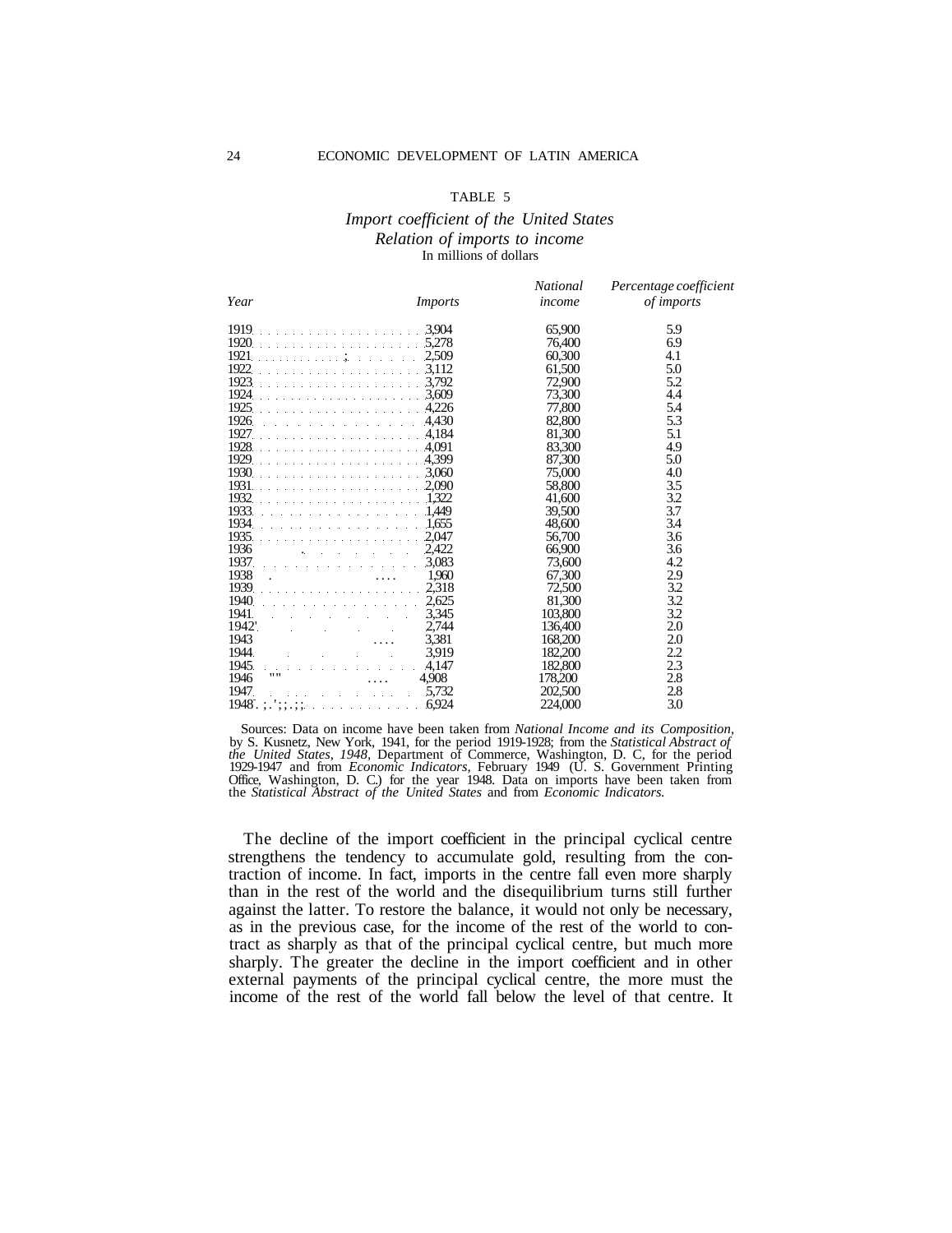## **ECONOMIC DEVELOPMENT OF LATIN AMERICA 25**

CHART 3

*Import coefficient of the United States*  **Imports in relation to income** 

6 -,

|  | 1920 | 25 | 30 | 35 | 40 | 45 |
|--|------|----|----|----|----|----|
|--|------|----|----|----|----|----|

*Source.* **The data for income have been obtained from** *National Income and its Composition,* **by S. Kusnetz, New York, 1941 for the years 1919-1928; from the** *Statistical Abstract of the United States, 1948* **for the years 1929-1947, and from** *Economic Indicators,* **February 1949, U. S. Government Printing Office, Washington, D. C, for 1948. The data on imports were obtained from the** *Statistical Abstract of the United States* **and** *Economic Indicators.*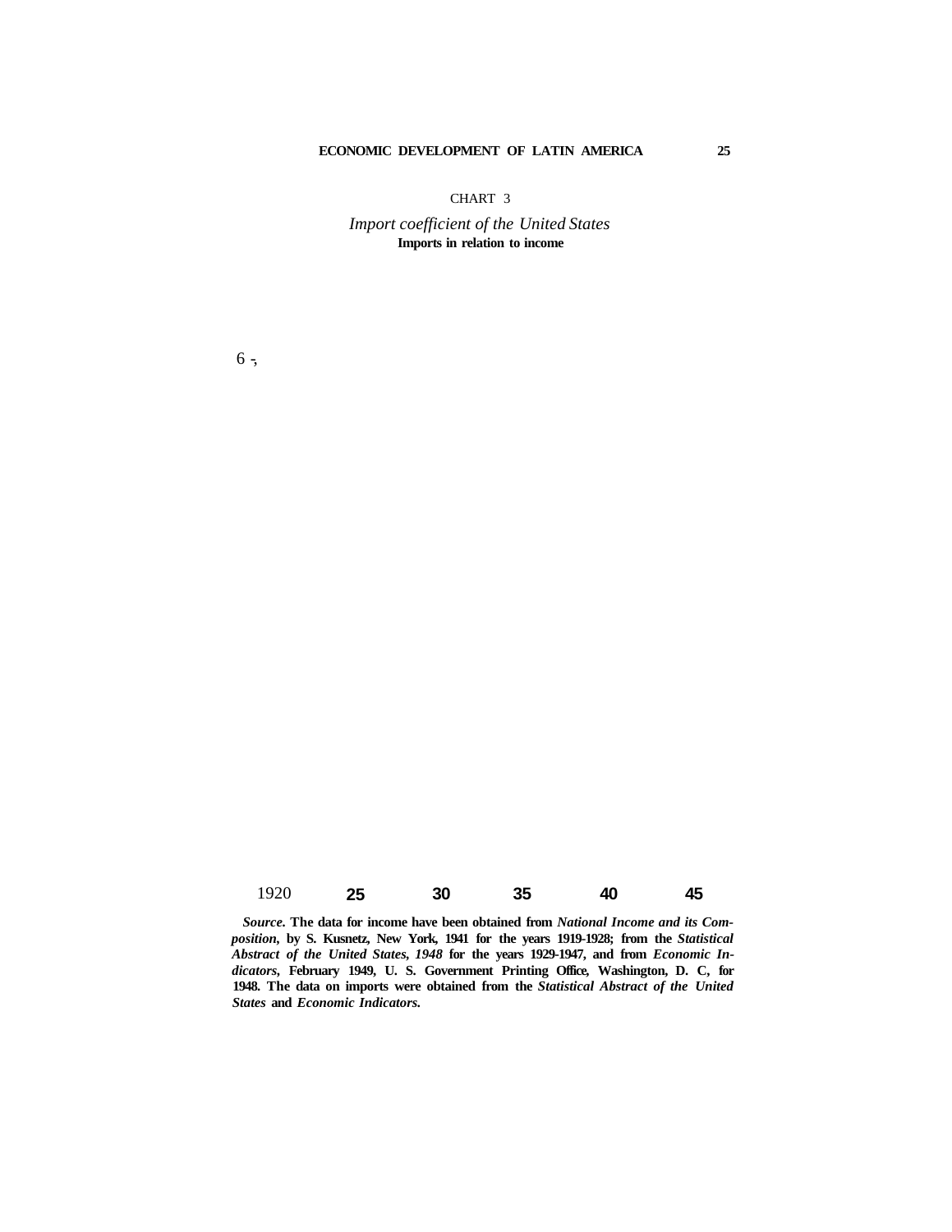must be remembered that, in addition to imports, these other external payments were also considerably reduced, by the cessation of the foreign loans made by the United States.

After the trough of the depression had been reached, in 1933, another expansion took place. According to British cyclical experience, the principal cyclical centre should have lost gold, as in fact it did during the expansion of the nineteen twenties. In the thirties, however, the opposite occurred; the monetary reserves of the United States attained extraordinary proportions, even discounting, as has been done in all the charts, the large quantity of foreign funds which, for other reasons, were deposited in dollars in the United States.

The decline of the import coefficient played a part in this. The income of the centre would have had to increase much more than that of the rest of the world for the former to cease attracting gold after the contraction and subsequently to begin losing it. The increase would have had to be great enough, first to compensate the effects of the decline in the coefficient, and then to surpass them. For instance, if the coefficient is halved, the income of the principal centre must increase to twice as much as that of the rest of the world, barely to offset the effects of such reduction.

The income of the United States, far from achieving this relatively high increase, took longer than that of the rest of the world to reach the level it had attained in 1929, judging from what took place in an important group of countries (see table 6 and chart 4).

It is thus not surprising that gold should have been steadily accumulating in the principal cyclical centre. The concentration of metal in the United States was, in fact, enormous. Practically all the new production of monetary gold in the world, which was certainly considerable after 1933, collected in that country. The reserves of the rest of the world fell slightly, as may be seen in table  $3<sup>1</sup>$ 

i An examination has been made in the text of the factors which caused the United States to attract gold in the nineteen thirties. There were also factors operating in the rest of the world which caused the expulsion of gold. Outstanding among them were those which appeared during the two world wars. The United States acquired large quantities of gold in return for supplies furnished to the Allies. It could only have lost this gold through a much greater inflationary expansion of income than that which actually took place, a possibility which need not, therefore, be considered. This was not the only phenomenon in the redistribution of gold brought about by the two wars. Part of the gold received by the United States was transferred to neutral countries or non-belligerents, to cover their favourable balance of payments. This is a normal phenomenon in the expansion of a cyclical centre, which was reflected in Latin America by a large increase in its metallic reserves. But it is also natural that a large part of the gold should return to the cyclical centre. This is what happened during the recession which took place in the United States after the First World War, and the cyclical movements of the British centre were also marked by fluctuations of gold. The present return of gold from the Latin-American countries to the United States, however, is different, in that the movement has begun before a contraction in that country has taken place. This is due, as already stated, to the rise in imports, occasioned by the high level of employment and accentuated by inflationary phenomena.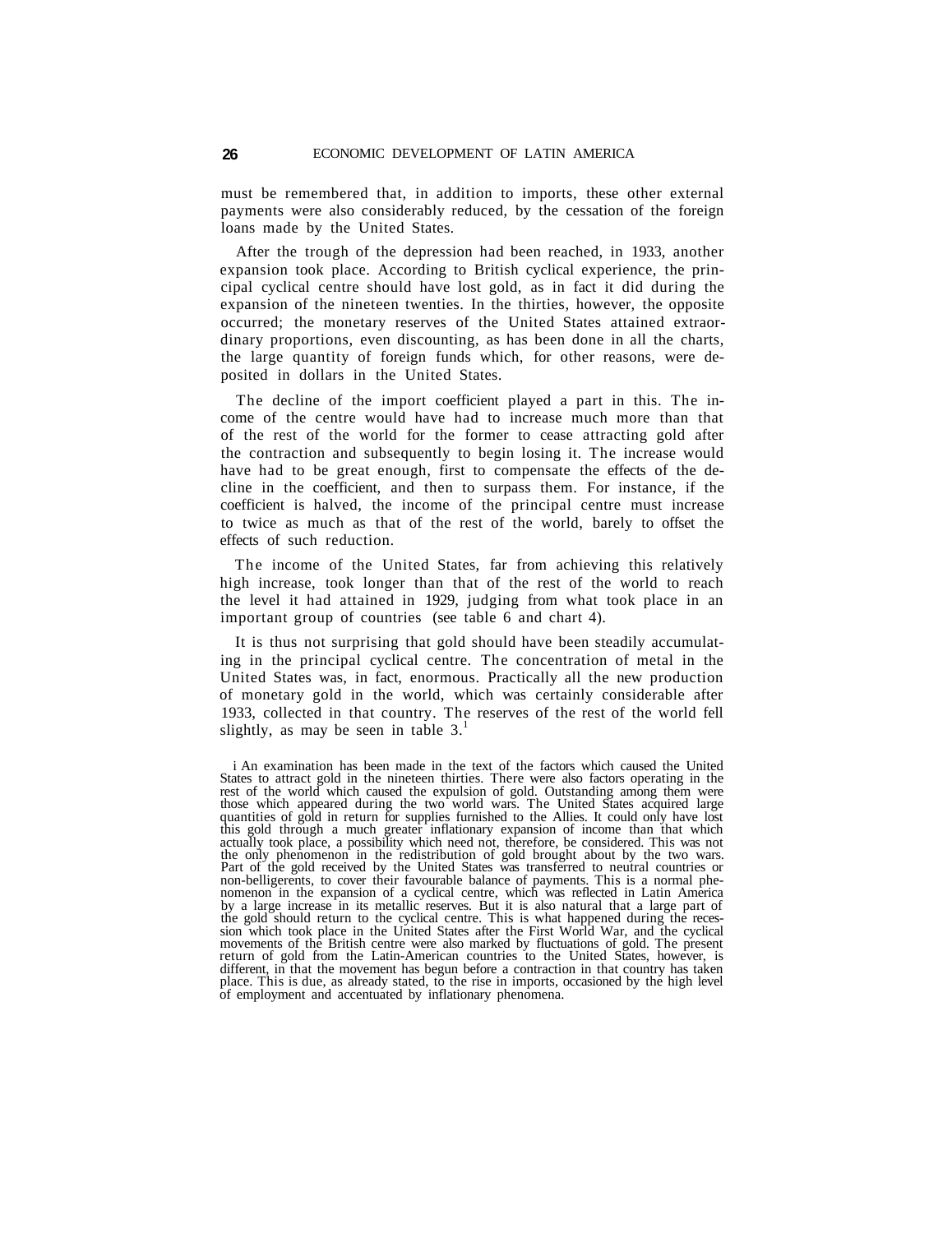#### TABLE 6

#### *National income of the United States and of eleven other countries (Australia, Canada, Denmark, France, Germany, Japan, the Netherlands, New Zealand, Norway, Sweden and United Kingdom)*  In millions of dollars

|                                                       |                      |                  |               | <i>Indices</i> $1929 = 100$ |
|-------------------------------------------------------|----------------------|------------------|---------------|-----------------------------|
|                                                       | Income of            | Income of eleven | <b>United</b> | Eleven                      |
| Year                                                  | <b>United States</b> | countries        | <b>States</b> | countries                   |
| $1924$ $73,300$                                       |                      | 56,700           | 83U           | 77.9                        |
| 1925 77,800                                           |                      | 57.200           | 89.1          | 78.6                        |
| $1926$ 82,800                                         |                      | 59,200           | 94.8          | 81.4                        |
| $1927$ 81,300                                         |                      | 63.700           | 93.1          | 87.6                        |
| $1928$ 83,300                                         |                      | 68.700           | 95.4          | 94.4                        |
| $1929$ 87,300                                         |                      | 72,700           | 100           | 100                         |
| $1930 \t\t 75,000$                                    |                      | 62,000           | 85.9          | 85.2                        |
| $1931 \t\t 58,800$                                    |                      | 56,200           | 67.3          | 77.3                        |
| 1932.<br>the control of the control of the control of | 41,600               | 48,400           | 47.6          | 66.0                        |
| $1933 \t\t 39,500$                                    |                      | 60.500           | 45.2          | 83.2                        |
| $1934 \t\t 48,600$                                    |                      | 76.400           | 55.6          | 105.0                       |
| $1935$ 56,700                                         |                      | 78.300           | 64.9          | 107.7                       |
| $1936$ 66,900                                         |                      | 88.100           | 76.6          | 121.8                       |
| 1937 73,600                                           |                      | 91.400           | 84.3          | 125.7                       |
| $1938$ 67,300                                         |                      | 87.700           | 77.0          | 120.6                       |

*Sources.* Data taken from *National Income and its Composition,* by S. Kusnetz, New York, 1941, for the national income of the United States during the period 1924-1928 inclusive (pages **310-11);** *Statistical Abstract of the United States, 1948* for the period 1929-1938; *World Economic Development, Effects on Advanced Industrial Countries,*  by Eugene Staley, Montreal, 1945, for the income of the eleven countries (page 144, chart 13).

If, in the nineteen thirties, the rest of the world had relied for its economic development solely upon the stimulus deriving from imports and other payments made by the United States, the increase of its income would have been much less than that country's. As already pointed out, this is due to the depressive effect of the decline of the import coefficient of the United States. However, this did not actually happen since, in the countries shown in chart 4, income increased to a greater extent than in the United States.

If these countries, like the rest of the world, had increased their income without changing their import coefficient, it can be safely assumed that they would not have been able to do so for long without seriously impairing their monetary reserves. If this did not happen, it was simply because they had already reduced their coefficient of imports and other payments, especially of imports from the United States, which fell more than those from other sources, in order to attenuate the contraction originating in the United States. $2$  This enabled the rest of the world not only to develop in the way already described, but in several instances, to use part of its dollar exports to reduce its debt to the United States.

<sup>2</sup> See charts published for various countries in *The United States in the World Economy,* United States Department of Commerce, Bureau of Foreign and Domestic Commerce, Economic Series no. 23, pages 67, 68 and 69.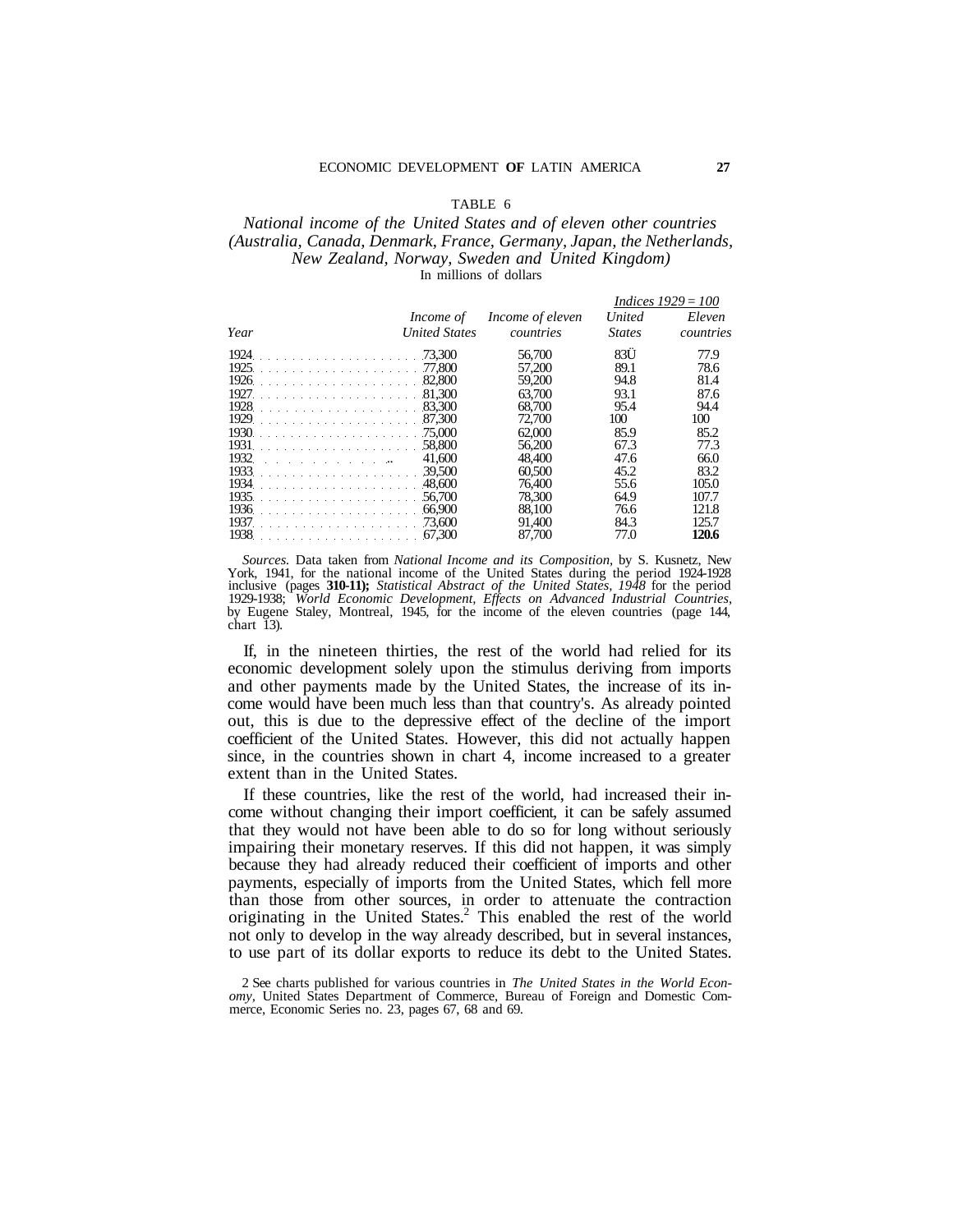CHART 4





*Source.* **Data for the national income of the United States have been obtained from**  *National Income and its Composition,* **by S. Kusnetz, New York, 1941, pages 310-311, for the years 1924-1928, both inclusive; and from the** *Statistical Abstract of the United States, 1948,* **for the years 1929-1938. Those for the income of the eleven countries were obtained from** *World Economic Development, Effects on Advanced Industrial Countries,*  **by Eugene Staley, Montreal, 1945, page 144, chart 13.**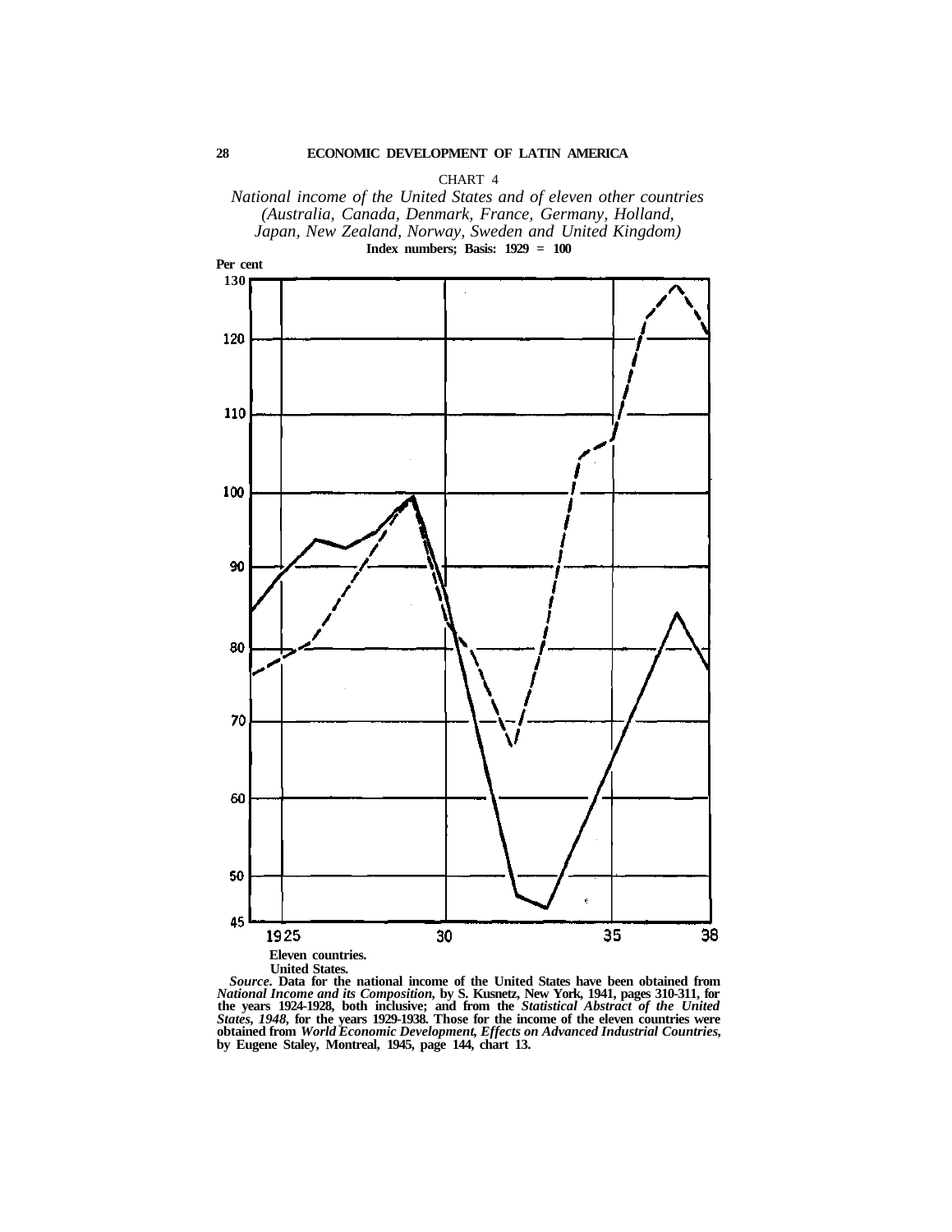Why was the coefficient of imports from the United States reduced more sharply in the rest of the world than the latter's total coefficient? Obviously because the deficit in the balance of payments was more acute in terms of dollars. Had imports in other currencies been reduced to the same extent as those in dollars, the damage suffered by international trade in the nineteen thirties would have been even more severe, with consequent additional loss of its classical advantages.

What were the reactions of Latin America when faced with the phenomena occurring in those years in the principal cyclical centres? It is needless to repeat the story of the well-known way in which such events were reflected in this part of the continent, but they should serve to clarify and define the best interests of Latin America.

The reaction in Latin-America was similar to that of other countries in the rest of the world, namely, a reduction of the import coefficient through depreciation of the currency, higher tariffs, import quotas and exchange controls.

Such measures had never been applied as widely ás in those days, since there had never been a shortage of pounds sterling under the monetary hegemony õf London.

The rapid extension of exchange controls is explained by the pressing need to reduce imports immediately and to stem the flight of capital. However, exchange controls were a means not only of reducing the volume of imports, but also of diverting to other countries, mainly those of Europe, demand for imports which, because of their low cost and suitability to Latin America's needs, it had formerly been preferable to bring from the United States. Notwithstanding its implications, it would be difficult to deny the obvious fact that exchange control has, in many instances, been used as an instrument of discrimination in international trade, contrary to the sound practices established with great effort through the general application of the most-favoured-nation clause. It must, nevertheless, be recognized that, when a country lacked the dollars necessary to pay for its essential imports, the only way out of so critical a situation seemed to be to import goods payable in currencies received in payment of exports.

Had these other currencies been convertible into dollars, the situation would have been very different. However, the dollar shortage affected all the rest of the world, and multilateral compensation could not be achieved when the total balance due in dollars exceeded available supplies.

Exchange control was not the result of a theory but was imposed by circumstances. None who had first-hand knowledge of the complications, of every kind that it involved would have adopted such a measure, had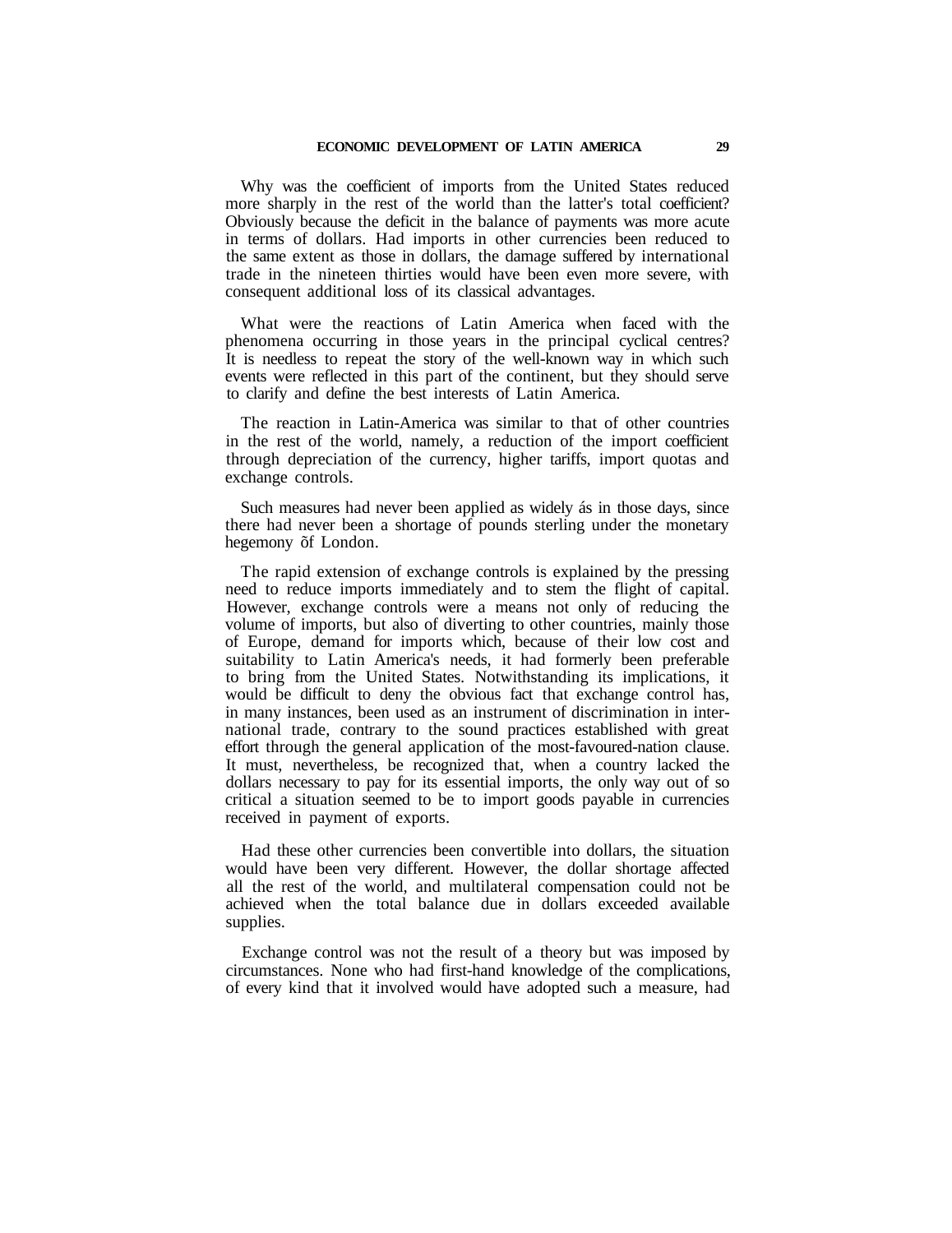there been other alternatives available or had it been within the power of the Latin-American countries to eliminate the fundamental causes of the evil.

Unfortunately these causes persisted too long. The abandonment of exchange control might have been considered when the worst of the world crisis was past and economic recovery in full swing, but the way in which the principal cyclical centre functioned made such a possibility remote.

Table 7 and chart 5, showing the monetary reserves of Latin America, reveal the nature of the difficulties. Imports and other payments usually absorbed all the dollars newly added to the reserves and even a part of the reserves themselves. Exchange control, as already stated, served the purpose of diverting the demand for imports that could not be so financed. Even so, in the nineteen thirties it could not prevent total monetary reserves from remaining at a level considerably lower than that maintained in the nineteen twenties.

Such was the significance of exchange control in those days. Whether handled well or badly, it was the means of mitigating the serious repercussions of events abroad on the internal activity of the Latin-American countries. Later, however, its functions changed considerably. Exchange control has been, and still is, used to check the effects of internal inflationary expansion on imports and other liability items in the balance of payments. It is evident that in this instance exchange control, instead of counteracting the effects of inflation, diverts the inflationary pressure toward internal activity, thus accentuating the rise in prices.

The same considerations thus do not apply in both cases. Latin-American countries had no influence over the external factors that imposed exchange control in the nineteen thirties. On the other hand, the factors operating today are dependent upon their own decisions, as Latin-American governments, concerned as they are at the gravity of this problem, have more than once admitted.

It is difficult, if not impossible, to determine to what extent the scarcity of dollars, which once more faces several Latin-American countries, is the result of the low import coefficient of the United States and to what extent it is the result of the inflationary pressure referred to above.

It has already been explained that the high level of employment attained in Latin America entails a considerable volume of dollar imports. Meanwhile,: as its national income had reached an extremely high level, the United States also increased its imports from Latin America and other countries-of the world. In 1948, its total imports amounted to 6,900 million dollars, with a coefficient of only 3 per cent. Had the coefficient been 5 per cent, as in 1929, imports would have totalled 11,500 million. These figures show the magnitude of the effects produced by the decline of the import coefficient.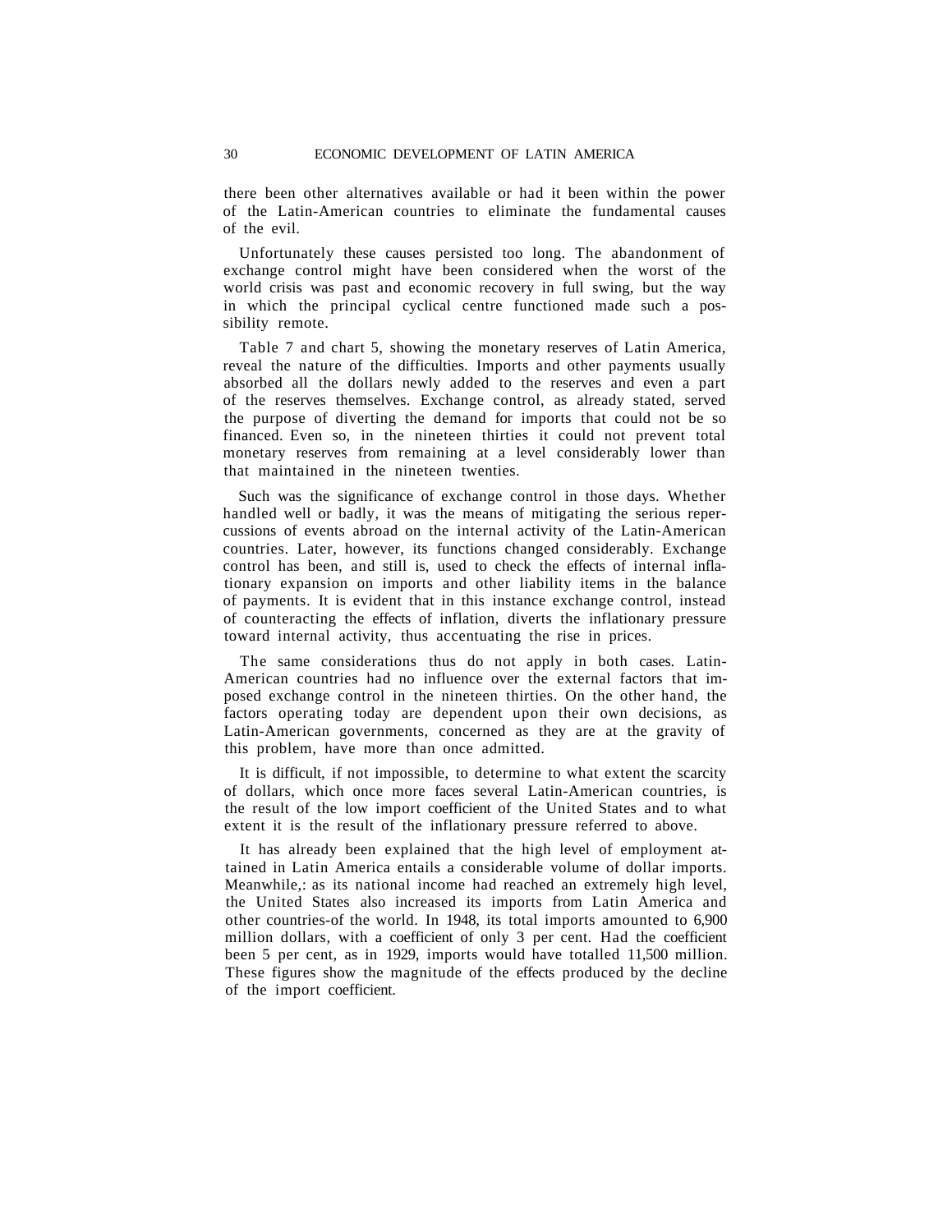It is still too early to say whether or not the Latin-American countries' share of these imports will provide them with sufficient means of covering their import needs in addition to the other payments they hâve to make to the United States. A considered opinion cannot yet be given. Information is still very inadequate and does not permit an examination of the composition of imports for the purpose of determining with sufficient accuracy how much of the increase has been due to the redistribution of income typical of inflation. There are instances of considerable dollar payments for imports wholly unrelated to industrialization or the mechanization of agriculture, but it is difficult to say to what extent such cases can be considered general.

## TABLE 7

#### *Gold reserves of Latin-America*  In millions of dollars at 35 dollars an ounce

| Year                                                                                                                                                                                                                                                                                                                                                                                                                                                                                               | Seven countries<br>(Argentina, Bolivia,<br>Brazil, Chile, Peru,<br>Uruguay and Venezuela) | <i>Twelve countries</i><br>(Colombia, Ecuador, El<br>Salvador, Guatemala, Mexico,<br>plus seven in Column 1) |
|----------------------------------------------------------------------------------------------------------------------------------------------------------------------------------------------------------------------------------------------------------------------------------------------------------------------------------------------------------------------------------------------------------------------------------------------------------------------------------------------------|-------------------------------------------------------------------------------------------|--------------------------------------------------------------------------------------------------------------|
| 1913.<br>$\sim$ 611<br>1914<br>521<br>1915<br>498<br>1916<br>568<br>1917.<br>649<br>1918<br>$\sim$ 724<br>816<br>1919.<br>1920.<br>1,100<br>1921<br>1,095<br>1922.<br>1099<br>$1923 \t\t 1090$<br>1926.<br>1.048<br>1927<br>1257<br>1928.<br>1.475<br>1929<br>1.180<br>1930.<br>1931.<br>656<br>1932<br>579<br>1933.<br>585<br>1934<br>1935<br>and a straight and<br>1936<br>and the state of the state of the state<br>1937<br>de la caractería de la caractería de la caractería<br>1938<br>1939 | <u>. 892</u><br>- 647<br>714<br>-656<br>-638<br>693                                       | 1.257<br>940<br>689<br>619<br>614<br>640<br>721<br>794<br>712<br>705<br>760                                  |

*Note.* Since figures for the first years of this period, starting with 1913, are available for only seven countries (Argentina, Bolivia, Brazil, Chile, Peru, Uruguay and Venezuela), the curve on chart 5 has been drawn up to 1939, and on this curve, starting with 1929, has been superimposed another including five more countries (Colombia, Ecuador, El Salvador, Guatemala and Mexico). These figures represent gold reserves only. All data are expressed at the rate of 35 dollars per ounce.

*Source. Banking and Monetary Statistics,* Board of Governors of the Federal Reserve System, Washington, D. C, 1943.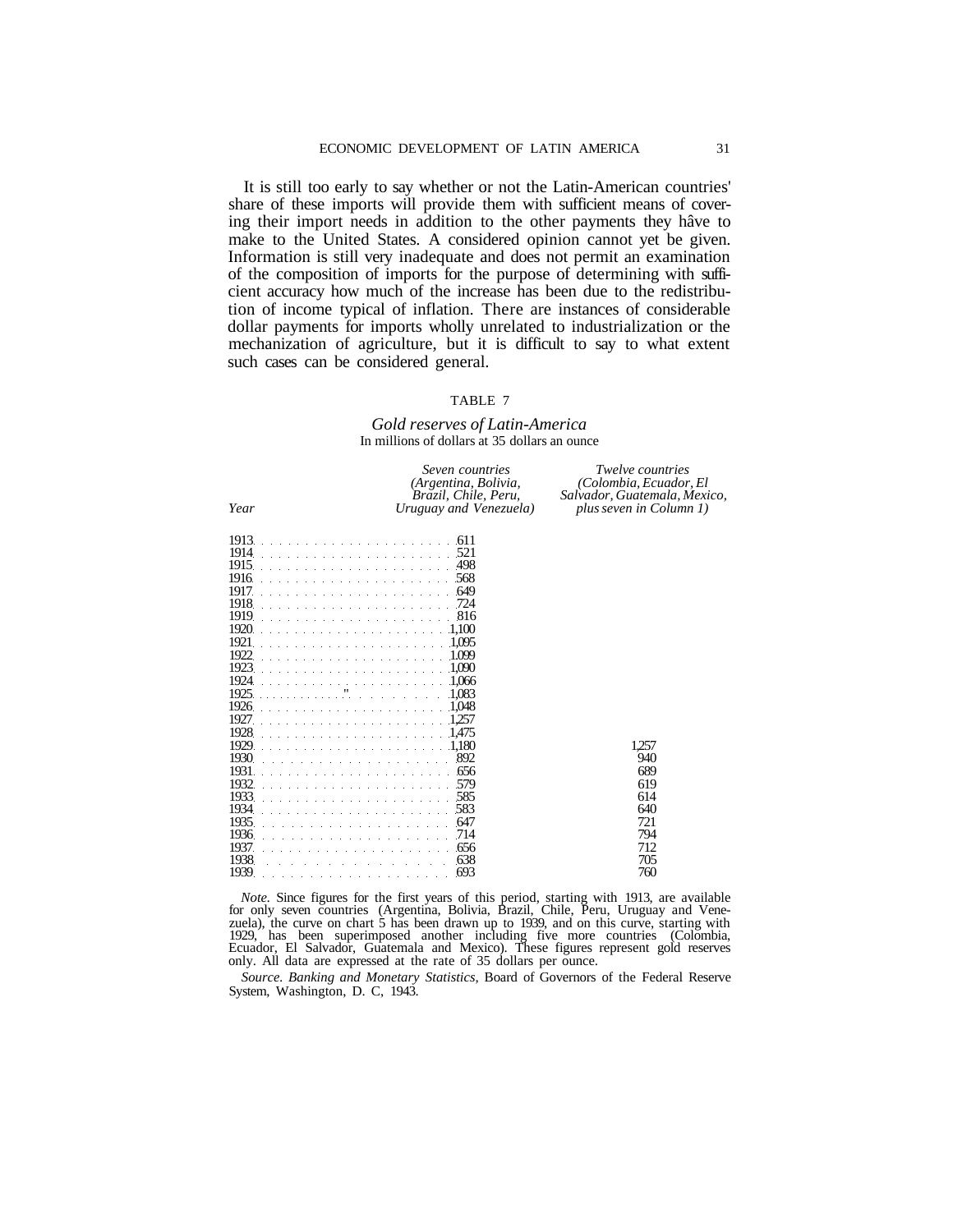In any case, very special attention should be paid to the events now taking place. For instance, the recommendations recently made by the Joint Brazil-United States Technical Commission in its interesting report on Brazil are decidedly symptomatic.

There is great similarity between the measures envisaged by the Commission in connexion with imports and those which, as recalled above, several Latin-American countries were compelled to take in the nineteen thirties.



CHART 5 *Gold reserves of Latin-America* 

*—^—* **Includes twelve countries.** 

*Note.* **As data for the earlier years of this period, 1913-1939, were available for only seven countries (Argentina, Bolivia, Brazil, Chile, Peru, Uruguay and Venezuela) the appropriate curve including them is shown until 1939. Five additional countries (Colombia, Ecuador, El Salvador, Guatemala and Mexico) are included in the second curve covering the years 1929-1939. These figures refer only to gold reserves and were calculated at the rate of \$35 per fine ounce.** 

*Sources. Monetary and Banking Statistics,* **Washington, 1943, for the years 1913-1936; and** *International Financial Statistics,* **Washington, 1949, for the years 1937-1939.** 

Despite the great increase in Brazil's dollar exports, the Commission has shown that they are not sufficient to cover its imports in that currency. It therefore approves the restriction of non-essential imports through a more effective application of the system of exchange control and recognized that "it would be necessary for Brazil to obtain its essential imports, as far as possible, from soft-currency countries with which it has had a 'favourable' balance of trade in recent years", and adds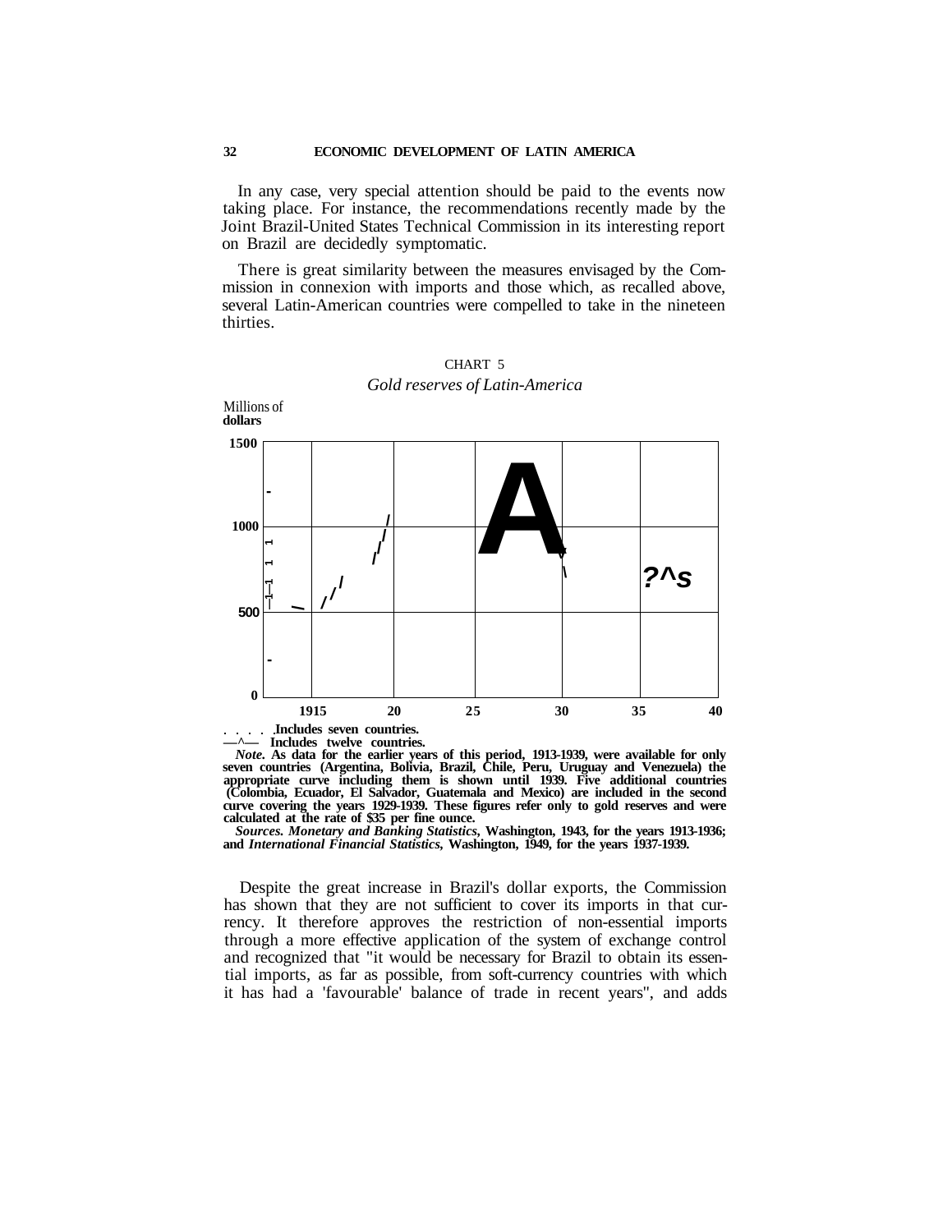that "one measure which might assist in reducing the total of hard currency imports, would be to require a review by the control authorities of all purchases in the dollar area proposed to be made by Brazilian government departments and 'autarquias' ".<sup>s</sup>

It is remarkable that a report of this nature should envisage not only the restriction of imports through exchange control, but also the application of discriminatory measures.

The case would be of no great significance if it were merely a recognition of the temporary need for relieving pressure on the balance of payments. If, however, it is the expression of something more fundamental and persistent, the Latin-American countries would have serious cause for concern.

Experience has shown that multilateral trade is the best suited to the economic development of Latin America. The ideal would be to be able to buy and sell in the best, though perhaps different, markets, without dividing foreign trade into water-tight compartments. The situation in which sales to Europe must be strictly counterbalanced by purchases from that continent, or even from each European country, with no possibility of using the balances for purchasing from the United States the goods which best satisfy the needs of Latin-American economic development, is not a solution that offers the undeniable advantages of multilateral trade.

It is essential, if multilateral compensation is to be practicable, that Europe have a dollar surplus with which to pay for its excess purchases from Latin America, after having satisfied its own import requirements from the United States.

This is, without doubt, the difficulty encountered by the Joint Brazil-United States Technical Commission. In the face of it, the Commission had only two alternative courses of action: either to propose the measures it actually recommended to Brazil or to suggest application of restrictions to all the countries equally, to the detriment not only of the exports of those countries with which Brazil has a favourable balance, but also to the rate of its economic growth.

The events of the nineteen thirties seem to have left the conviction that no fundamental solution can be expected from trade with the United States. Indeed, if the present extremely low import coefficient is maintained, its imports might be insufficient to solve the latent problem of a dollar shortage, even on the favourable assumption that maximum employment in that country would last. If, with maximum employment, income were to rise in the future at a rate unlikely to prove much more than 3 per cent a year, a corresponding increase in imports from the rest of the world would not do much to relieve the dollar pressure.

» *Report of the Joint Brazil-United States Technical Commission,* Rio de Janeiro, 1949, pages 32-33.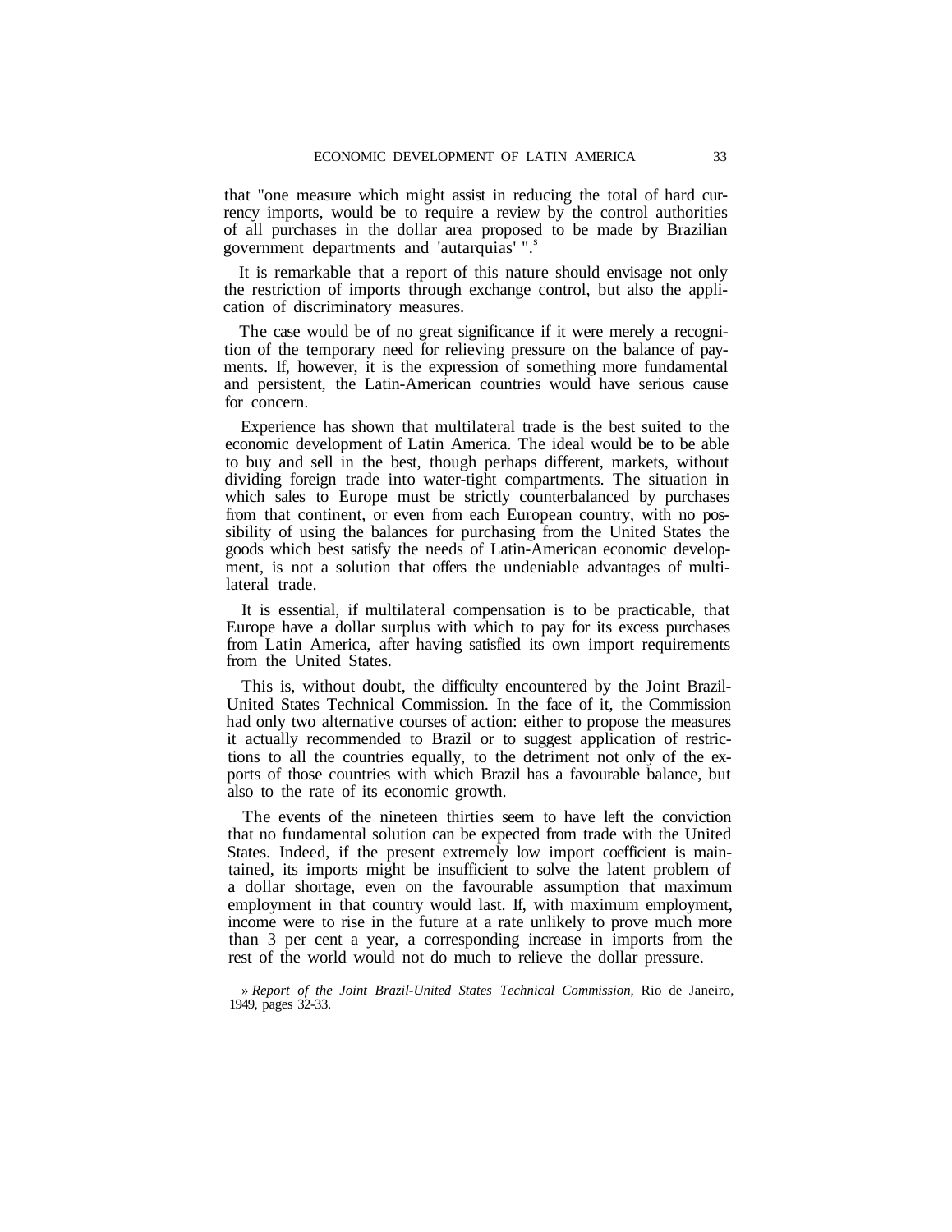Is there, however, no possibility of an increase in the import coefficient of that country, whereby its imports would increase more rapidly than national income?

The possibility does exist. The persistent attraction of gold toward a principal cyclical centre is only conceivable theoretically when there is a considerable margin of unemployed factors of production.

There could be no repetition of the phenomena of the nineteen thirties if the United States were able to maintain maximum employment and if the rest of the world, thus stimulated by.the principal centre, were able to carry out a similar policy of full utilization of its growing productive factors.

As explained in connexion with the adverse experience of those years, since there was unemployment in the United States, the rest of the world could not maintain its import coefficient with respect to that country without adjusting it to that of the United States with respect to the rest of the world, as no country can carry a permanent deficit in its balance of payments. Maximum employment, however, can alter the situation very much, as a brief reasoning will show.

Let us assume that a relatively high coefficient of the rest of the world, or better still a coefficient increased by the industrialization of Latin America, causes a sharp rise in the demand for exports from the United States. Let us further assume that, through the growth of productive factors, income increases annually by, say, 6,000, of which 4,000 represents factors employed in the export industry to satisfy the great demand and the remaining 2,000, industries supplying domestic needs, with an equivalent volume of production.

It is obvious that this volume of 2,000 will be insufficient to satisfy the internal demand created by the expenditure of the 6,000 income. Demand will then exceed supply, and since internal factors are fully employed, the deficit of production for internal requirements will have to be covered by imports.

If the productive factors were not fully employed, the excess of demand over supply would tend rather to stimulate internal production, and imports, far from rising in proportion to excess demand, would show only a slight increase, representing that part of the excess which is barely reflected in a demand for foreign goods, owing to the low import coefficient.

The nature of this report precludes more detailed development of the argument. It should be pointed out, however, that for such machinery to function, it is essential that the rest of the world be able to satisfy the United States' increased demand for imports, since the process would otherwise be inflationary. At the same time, the countries increasing their coefficient or their real income should be assured of sufficient resources to face a temporary disequilibrium in their balance of payments, pending the reaction of the principal cyclical centre.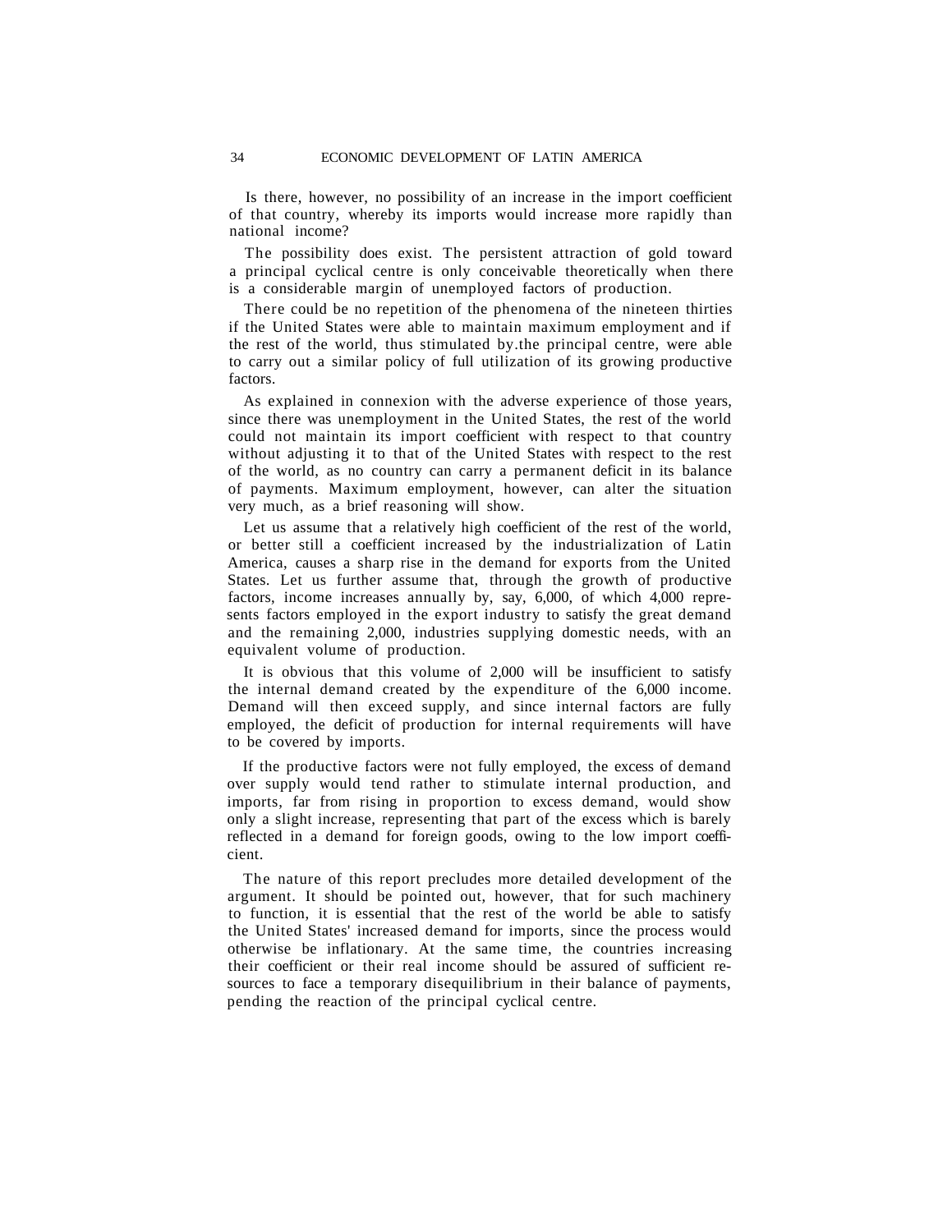In short, with full employment at the cyclical centre, any increase in its exports to the rest of the world, brought about by the action of the latter, would tend to be accompanied by a corresponding increase in imports (or other payments abroad) and gold would not tend to concentrate at the centre, to the detriment of the other countries.

It is clear that if this is to be achieved, the centre must not lower its import coefficient. In any case, what purpose would be served by such a measure if all productive factors are already fully employed? It is understandable that internal production should be substituted for imports in order to increase employment when there are unemployed factors. It is also understandable that, even when there is full employment, a country should avoid the sacrifice, through foreign competition, of industries supplying domestic consumption to favour those producing for export, as happened in the case of the British cyclical centre during the nineteenth century. Where full employment exists, however, it would show a lack of economic sense to lower the import coefficient generally while at the same time encouraging the development of certain industries producing for domestic consumption, at the expense of international trade.

Consequently, if nothing should hamper the natural play of economic forces, where there is full and growing employment at the principal cyclical centre, the way should be clear for the solution of that fundamental problem which is of such concern to the countries of Latin-America and the rest of the world. The import coefficient of the United States would certainly increase, even if existing tariffs were left unaltered, and its interdependence with the rest of the world would be strengthened. Thus it could be demonstrated that, in addition to full employment, the United States could achieve two other fundamental objectives of its economic policy: the active promotion of foreign trade and the furthering of Latin-American industrialization.

Another theoretical consideration closely related to the foregoing questions should be noted before closing this section. As yet nothing positive has been achieved in the attempt to explain, with the help of the classical theory, the fluctuations of the balances of payments and the international movements of gold in the nineteen thirties. Such an attempt could hardly have been successful, since, as is well known, the classical theory is based on the assumption of full employment. If this assumption were to take place in reality, the essential soundness of the classical reasoning regarding gold movements could be proved, allowing, of course, for the partial modifications which the theory demands. As Lord Keynes pointed out in his *General Theory,* with full employment we are safely ensconced in a Ricardian world. The opinion expressed on this, in his posthumous article published in the *Economic Journal,* is, therefore, not surprising: "I find myself moved, not for the first time, to remind contemporary economists that the classical teaching embodied some per-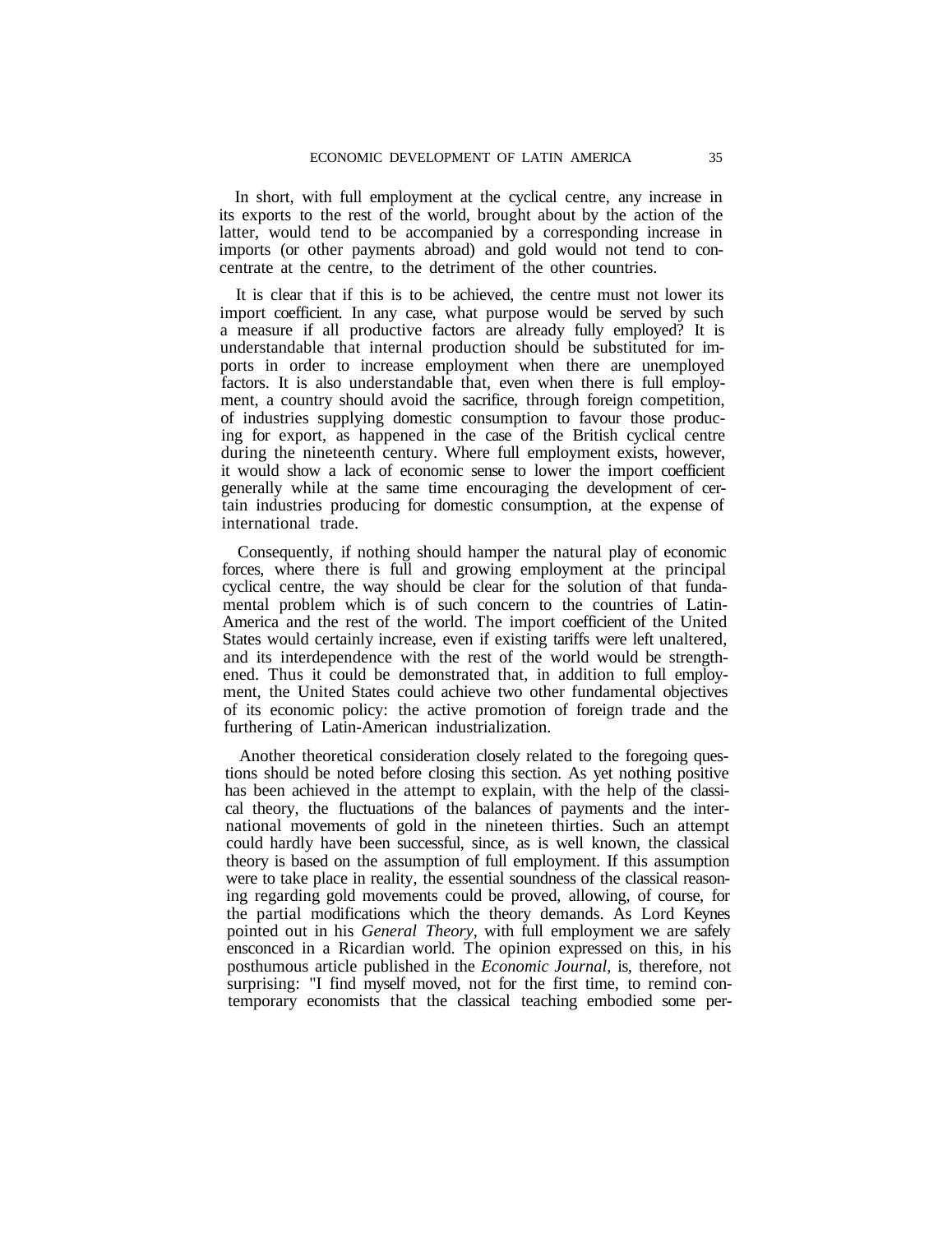## **36 ECONOMIC DEVELOPMENT OF LATIN AMERICA**

manent truths of great significance, which we are liable today to overlook because we associate them with other doctrines which we cannot now accept without much qualification. There are in these matters deep undercurrents at work, natural forces, one can call them, or even the invisible hand, which are operating towards equilibrium . . . Admittedly, if the classical medicine is to work, it is essential that import tariffs and export subsidies should not progressively offset its influence. It is for this reason that one is entitled to draw some provisional comfort from the present mood of the American Administration and, as I judge it, of the American people also, as embodied in the Proposals for Consideration by an International Conference on Trade and Employment. We have here sincere and thoroughgoing proposals, advanced on behalf of the United States, expressly directed towards creating a system which allows the classical medicine to do its work".<sup>4</sup>

**\* Lord Keynes, "The Balance of Payments of the United States",** *The Economic Journal,* **June 1946, pages 185 and 186.**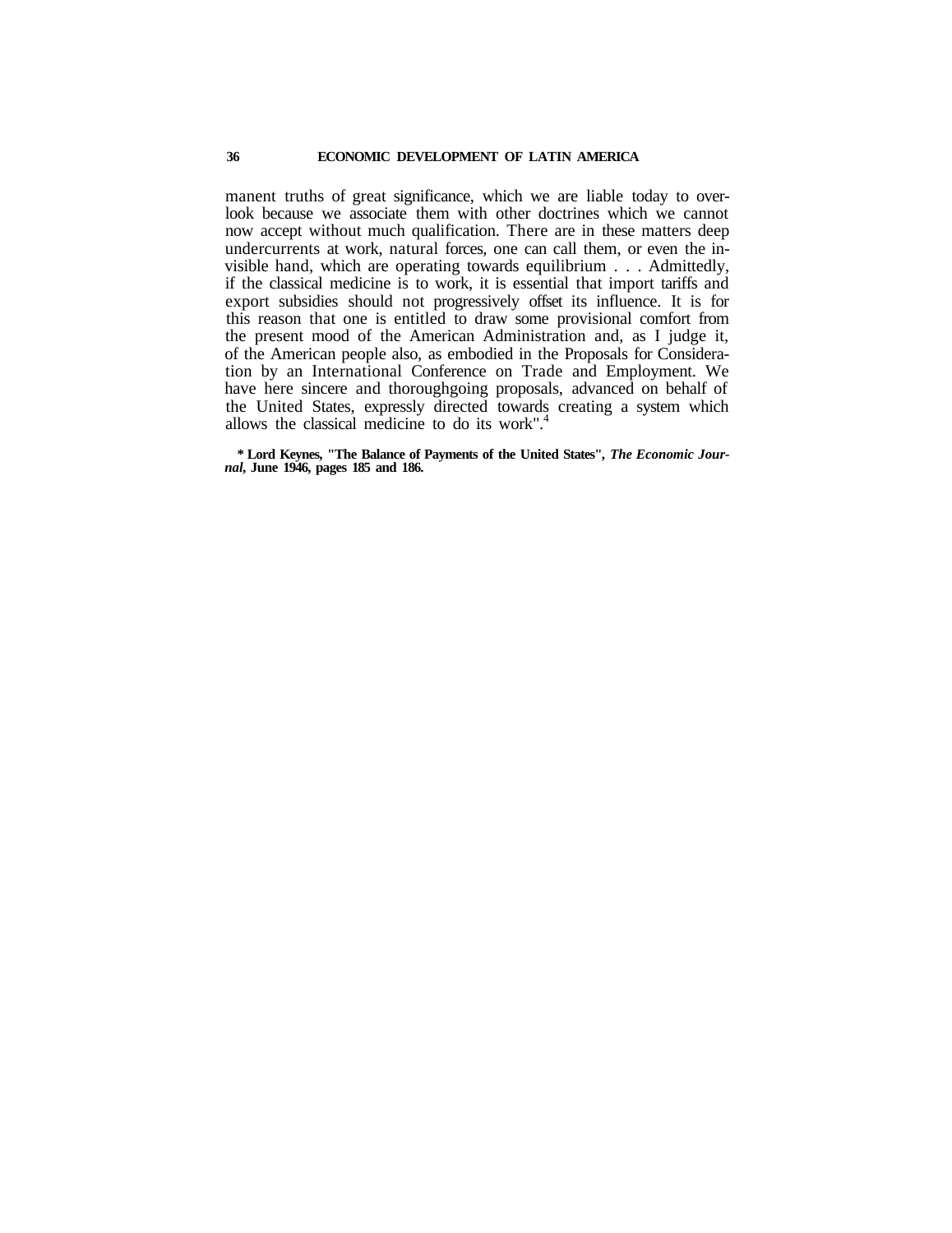# **V. Capital formation in Latin America and the inflationary process**

The margin of savings depends ultimately upon the progressive increase of labour productivity. Though the level of productivity achieved by some Latin-American countries is such that, by means of a judicious policy, they would be able to reduce the amount of foreign capital needed to supplement national savings to moderate proportions, in the majority of them this capital is admittedly indispensable.

In actual fact, productivity in these countries is very low owing to lack of capital; and the lack of capital is due to the narrow margin of savings resulting from this low productivity. The temporary help of foreign capital is necessary if this vicious circle is to be broken without unduly restricting the present consumption of the masses, which, generally speaking, is very low. If this capital is effectively used, the increase in productivity will, in time, allow savings to accumulate which could be substituted for foreign capital in the new investments necessitated by new technical processes and the growth of the population.

Throughout most of Latin America, the characteristic lack of savings is the result, not only of this narrow margin, but, in many cases, of its improper use. Saving means refraining from consumption and is thus incompatible with certain types of consumption peculiar to relatively high income groups.

Great disparities in the distribution of income may be, as they have been in the past, a factor favourable to the accumulation of capital and technical progress. Although the influences of that factor in the Latin-American countries should not be overlooked, there are many well-known examples of how such distributive inequalities have fostered types of consumption peculiar to countries of high productivity. Considerable opportunities for saving and effectively employing monetary reserves for productive imports are thus frequently lost.

It is the increase in productivity that has enabled the United States, and to a lesser degree other industrial countries, to shorten the working day, raise the real income and standard of living of the masses, and considerably increase public expenditure, without impeding a huge accumulation of capital.

It is a well-known fact that fiscal expenditure, which, in the middle of the last century, formed a relatively small part of national income in the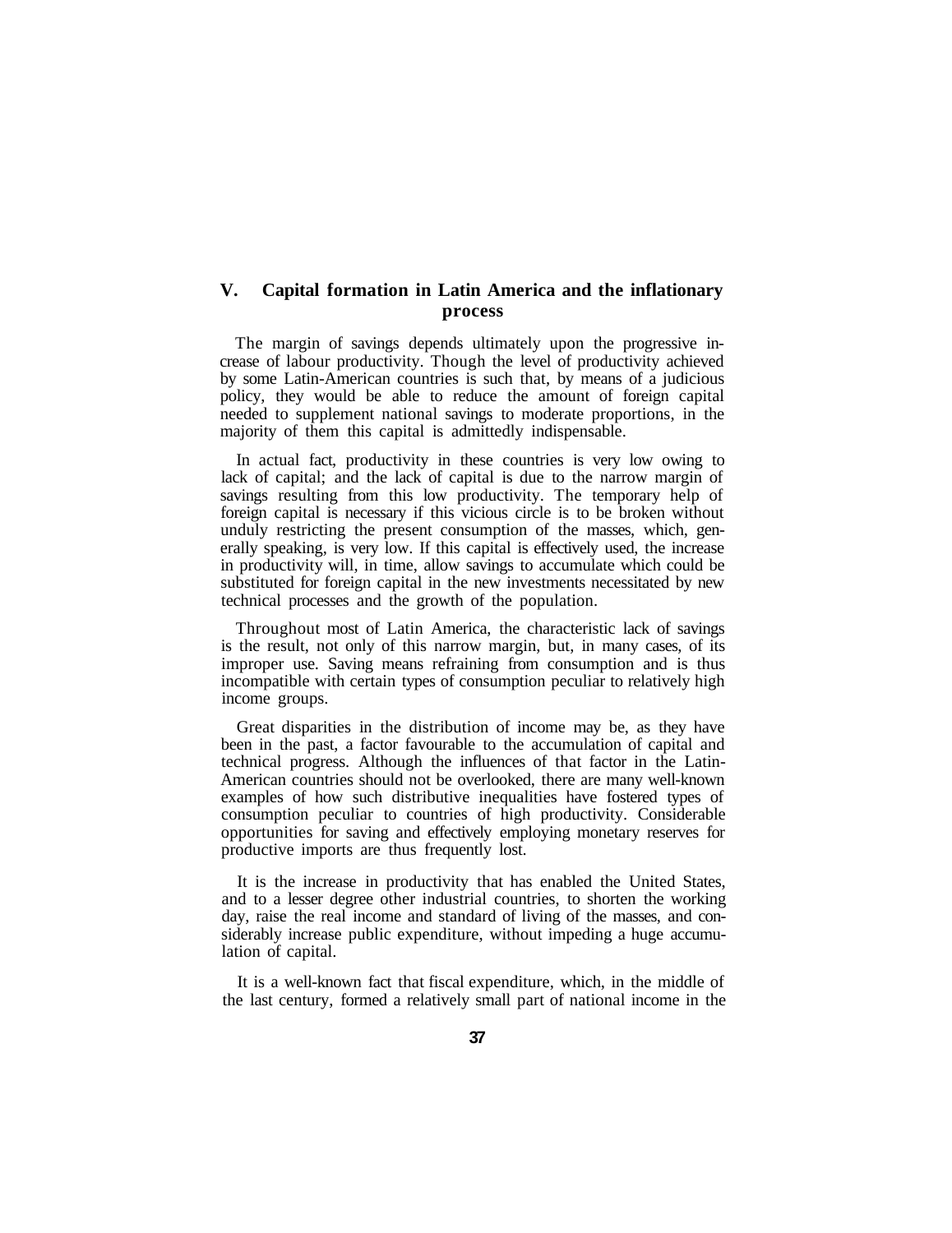great industrial countries, today represents a large portion of it. This has become possible only as a result of increased productivity.

The Latin-American countries have also followed this general tendency. If, where productivity is high and the accumulation of capital considerable, the increase in the proportions of public expenditure is cause for concern, it must be even more so in countries where a considerable part of the national income must be devoted to saving, since saving is necessary to attain that increase in productivity without which the aim of raising the standard of living of the masses would be a mere illusion.

The problem is essentially one of estimating needs. The resources available to satisfy the enormous individual and collective needs of the Latin-American countries are relatively small, and the possible contribution of foreign capital is also limited. Those needs must therefore be evaluated from the standpoint of the aim in view, in order that the limited resources may be most advantageously distributed. If the aim is to increase the measurable well-being of the community, the increase of capital per man must take very high priority. There are various types of public and private investment which are indisputably useful for this purpose, but since they do not increase productivity, they cannot bring about the increase in saving necessary for new investments. On the other hand, those same investments, if put into efficient capital goods, will immediately increase productivity and so develop a margin of saving which, transformed into new investments, will give rise to yet further increases in productivity.

For these and many other reasons, the problem of capital formation is of the utmost importance.

The considerable pressure of those individual and collective needs on comparatively scanty resources usually provokes inflationary processes such as those with which the governments are now so rightly preoccupied. At the same time there has grown up a belief, not only among the privileged, but also among those whose only concern is the general welfare, that inflation is an unavoidable means of forced capitalization where voluntary saving is evidently insufficient.

It is a thesis worthy of careful examination. Since the process is widespread, there is a wealth of data available for fruitful investigation which will later permit an appreciation of its value and range. Meanwhile, some comments may contribute to define this problem.

One indisputable fact stands out: the stimulus of monetary expansion has led to a high level of employment and thereby to a real increase in income. It appears, however, that a large part of that effect had already been achieved during a phase of moderate credit expansion which preceded the acute inflationary process. As that process developed, the increase in employment and real income became less and less marked, and that of prices more so, with consequent disturbances in the distribution of total income.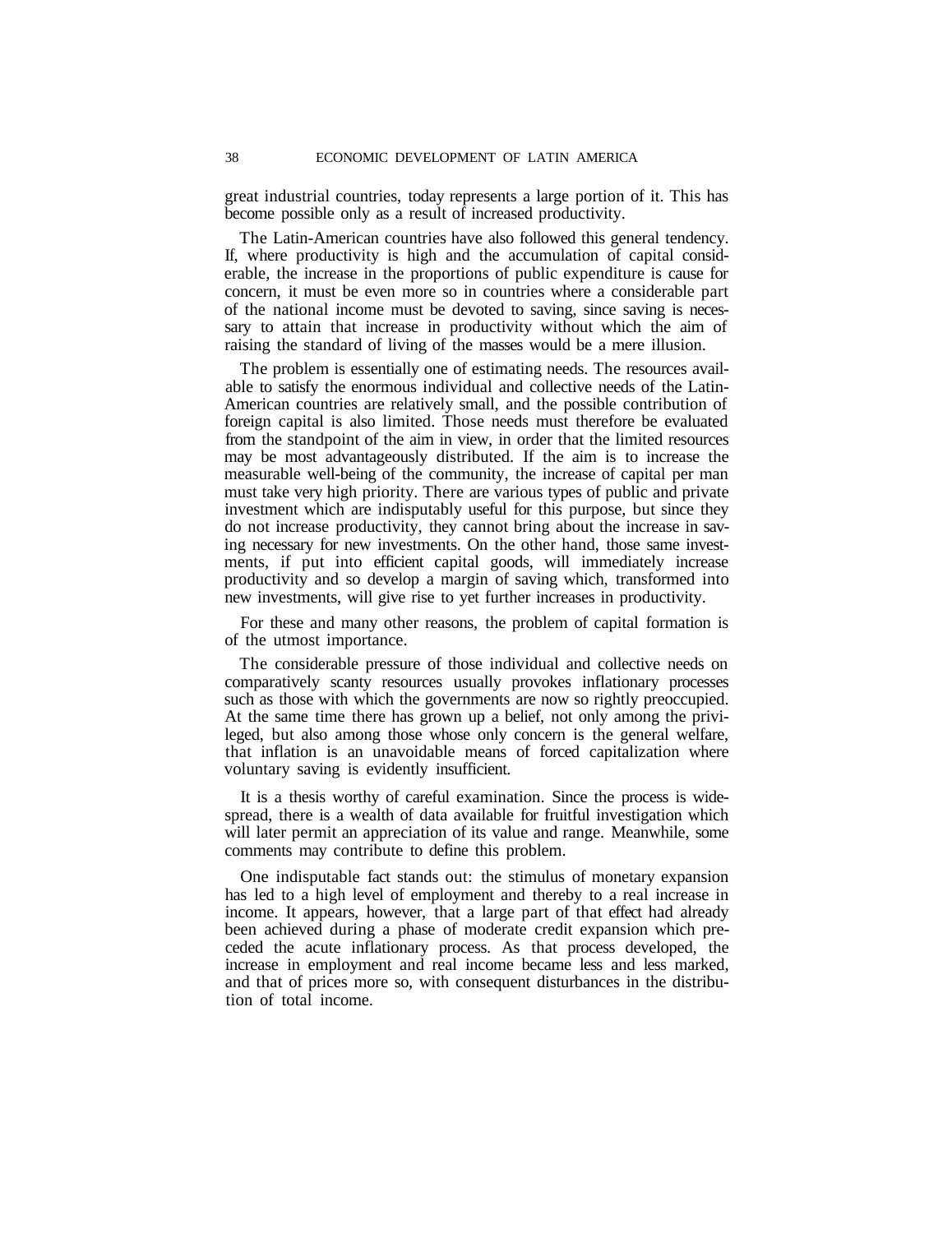This experience provides both positive and negative lessons.<sup>1</sup> The positive lesson is pertinent to the subject since the growth of employment brought about an increase in the potential margin of savings. The negative lesson is also concerned with it. The exaggeration of the stimulus necessary for the achievement of maximum employment led internally to excessive inflationary pressure, which, with the rise in imports consequent upon the resumption of foreign trade after war-time restrictions, absorbed a large part of the gold and dollars which had been accumulated.

The fragmentary information available raises more than one doubt as to whether those reserves have been used in strict accordance with the needs of the economic development of Latin America. In order to throw light upon those doubts, it would be interesting to discover to what extent the aforesaid reserves have been used to import the most essential capital equipment, how far they have been spent on non-essential articles or those related only to the mode of living of high-income groups, and to what extent they have served to cover the capital outflow caused by the process of inflation.<sup>2</sup>

These different uses of foreign exchange are closely linked with the internal effects of inflation. The rise in prices, by creating exceptional profits, places in the hands of a comparatively small group great opportunities for saving, as always happens when income distribution is altered in such a way. It would be extremely interesting to ascertain to what extent these opportunities have been translated into collective savings and whether those savings have been put to the most productive use from the standpoint of the community.

If a large part of the profits arising out of inflation had actually been saved and efficiently invested, those who expound the foregoing thesis would have a strong point in their favour. Unfortunately isolated figures do not provide sufficient reliable evidence to justify any generalization. None the less, the information on Brazil presented by the Joint Brazil-United States Technical Commission is illuminating. In 1946 the large corporations reinvested 30 to 40 per cent of their profits and distributed the rest among the shareholders. The amount distributed by all the corporations is believed to have amounted to 12,000 million cruzeiros, of which one fourth, or barely 3,000 million, represented various forms of

<sup>&</sup>lt;sup>1</sup> The possibility of a rational policy of employment of idle or ill-employed resources has been shown by experience. At one time exports had constituted the chief dynamic factor. After the world crisis, however, they proved insufficient to fulfil adequately their role of stimulating development. In the nineteen thirties, the weakness of the external dynamic factor had already been counteracted in some of the Latin-American countries by a policy of internal stimulation. In order to do so, as was explained elsewhere, it was necessary to reduce the import coefficient. The events of the Second World War showed how much further this policy could be carried. The war brought about a drastic reduction of the coefficient, while at the same time increasing the force of the external stimulus.

<sup>2</sup> It is interesting to note that Latin-American private deposits in the United States amounted to \$729 million on 30 June 1947.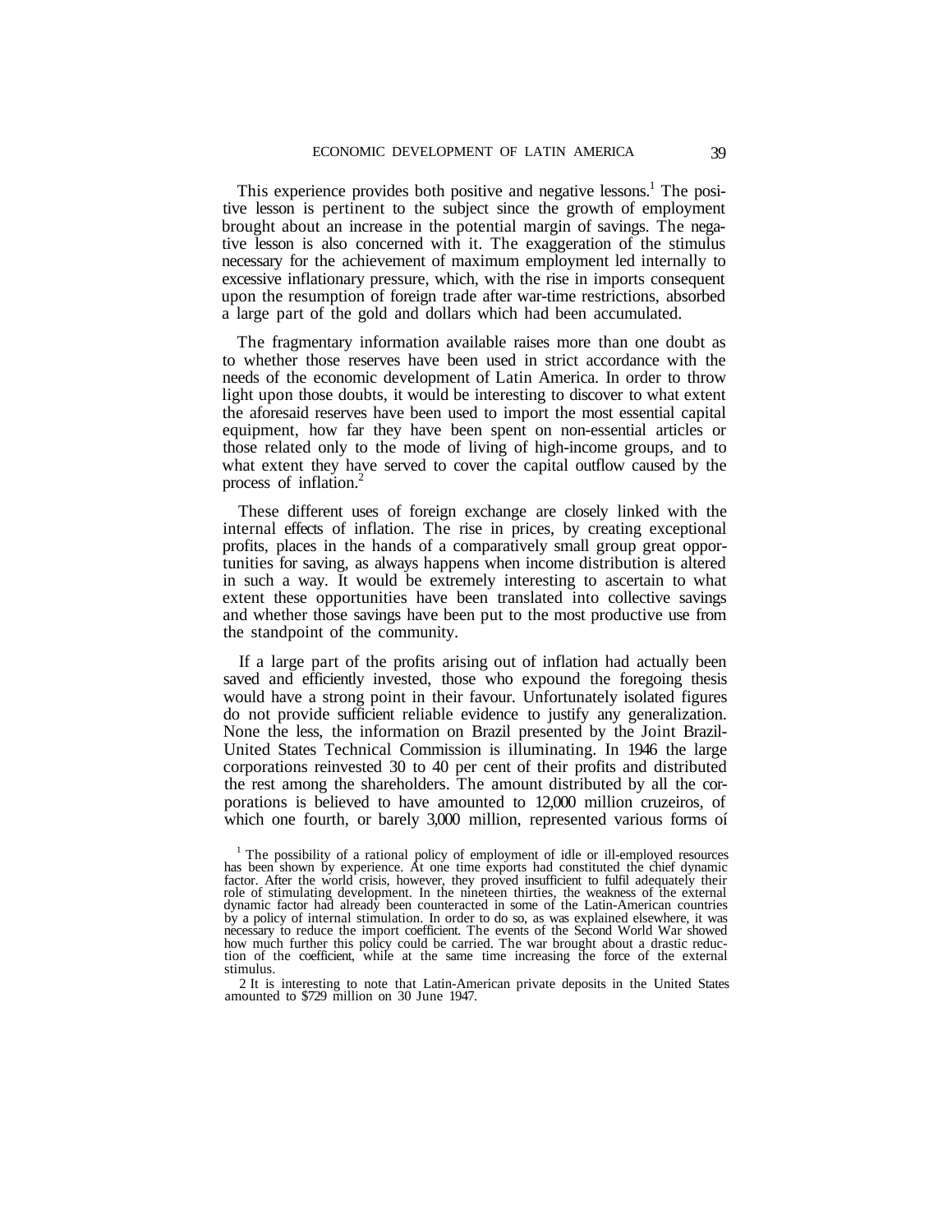saving.<sup>8</sup> Taking the figures as a whole, only about 50 per cent of total profits would represent direct or indirect investments.

That being so, the proportion consumed would have been considerable. Since, moreover, the high-income groups have a high import coefficient, it is not surprising that a large part of the foreign exchange accumulated should have been spent on products not essential to economic development, as may be inferred from other information from the same source.

There is yet another aspect of the question to be clarified. Assuming that under given circumstances a certain amount of inflationary expansion is considered the most practical expedient, in view of the scarcity of savings, there would be ways of best achieving that purpose, at the same time mitigating the serious consequences of the inflation. The State has means of stimulating the investment of a large portion of profits and inflationary incomes through progressive taxation of the part spent and consumed, while lowering the tax or granting exemption on the part invested; furthermore, through exchange control or taxation, it can divert the part which tends to be used for imports incompatible with strong economic growth. Such means may, of course, also serve to increase unproductive public expenditure instead of savings, to the detriment of an increase in national productivity.

Logically, if some groups have benefited considerably from inflation, others must have suffered. Conclusive studies have not yet been made, but it would seem that there is no essential difference between inflation today and in the past. The middle class and the fixed-income groups have generally been those to bear the brunt of the transference of real income to entrepreneurs and other beneficiaries. The better organized labour unions have through wage increases managed to overtake, and at times surpass, the price rise, although usually with a lag. There are not enough reliable data, however, to ascertain to what extent the whole group has benefited and not merely certain sectors. Nevertheless, it should not be forgotten that the increase in employment during the first stage of the expansionary process has usually meant an increase in the real income of the working class family, even when wages have not been adjusted to rising prices.

All this redistribution of income brought about by inflation creates in the sectors that benefit the illusion that the total wealth of the community is increasing, even though real income ceased to rise to any extent, once the initial stage of moderate expansion was passed. It is an illusion peculiar to the stage of euphoria and prodigality; during that time capital equipment is not renewed, as in the case of transport and other public and private investments, and a large part of the previous increase in monetary reserves is spent in a short while. This means the consumption of accumulated capital and so must not be mistaken

8 Report of the Joint Brazil-United States Technical Commission, part III.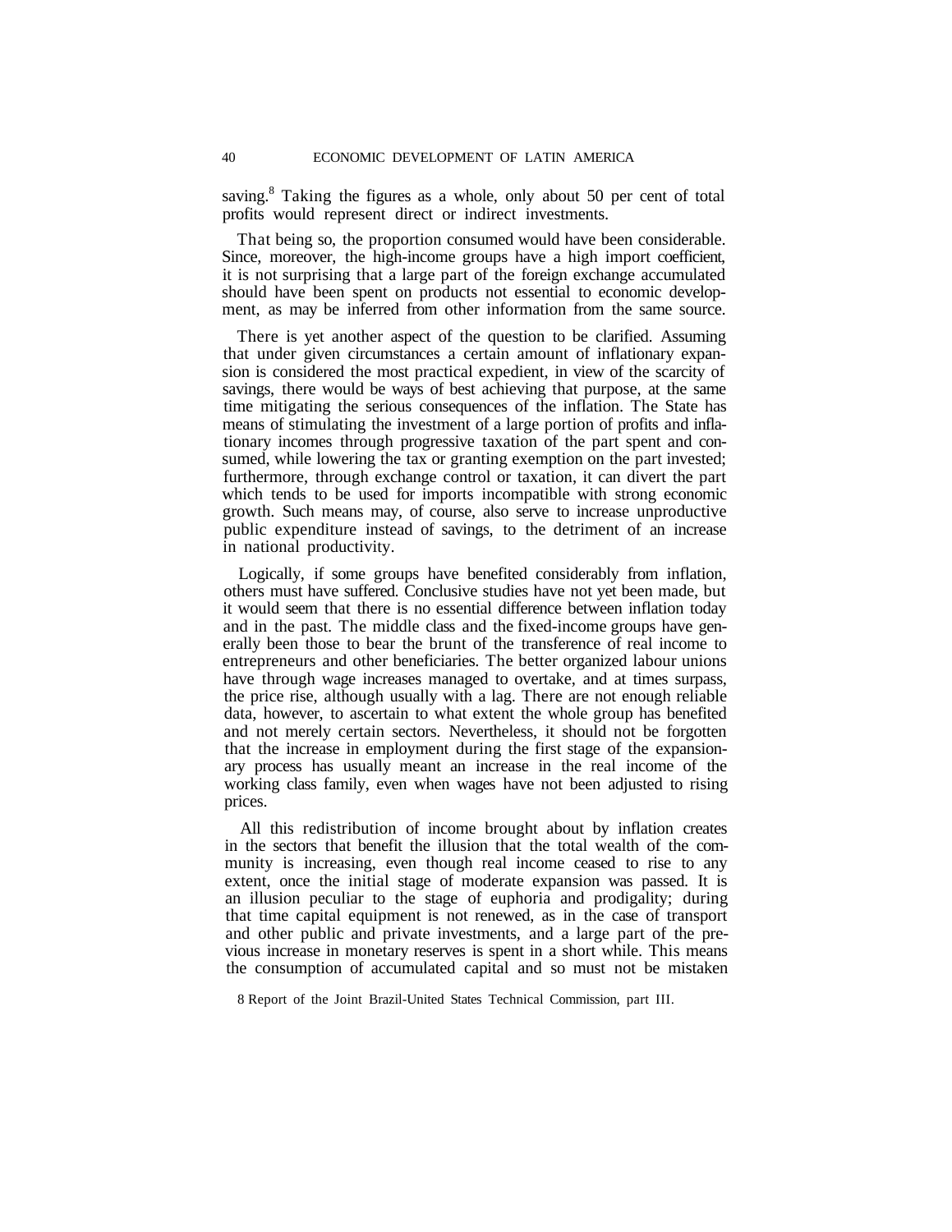for a real increase in income. The illusion begins to fade during the second phase—that of increasing tension—and finally disappears during the third—that of painful readjustment.

The first stage seems to be over in Latin America, and as the second develops, acute social antagonisms are appearing, which threaten the efficacy of the existing economic system. An atmosphere unfavourable to the smooth development of that system is being created, and with it certain kinds of governmental intervention and fiscal measures prejudicial to private initiative and undermining the sense of individual responsibility. Thus the inflation that has greatly increased the remuneration of the entrepreneur ends by impairing his efficiency—a factor of vital importance for the growth of the Latin-American countries.

The State soon takes a substantial share of the entrepreneur's inflationary gains in the form of taxes. The increase in public expenditure resulting from that participation will present a problem no less serious than the others, when inflationary profits disappear and it becomes necessary to bring State wages and salaries into line with the cost of living, with the obvious risk that the proportion of national income represented by public expenditure will again rise, to the detriment of capital formation.

Sound conclusions regarding the value of inflation as an instrument for collective saving can be drawn only after an objective analysis of the above facts and of others arising out of it. Whatever the final figures, it will have to be admitted that inflation has tended to discourage typical forms of voluntary saving which had acquired growing importance in some Latin-American countries. Here may be found the source of future savings for industrialization, when monetary stability can be restored in accordance with the new rules of the game imposed by new conditions. In short, if the forced savings which accumulate through inflation are furnished by many sections of the community whereas the benefits thereof are passed on to favoured groups only, the question arises whether it is not possible to devise other forms of saving (either voluntary or collective) by which resources could be better devoted to productive ends, without the serious social disadvantages of forced saving.

Meanwhile an appeal to foreign savings appears inevitable. Unfortunately, in this connexion the problem inherited from the disastrous experience of the nineteen thirties is still far from solution. While the default of the debtor is still fresh in the memory of the creditor countries, there is a tendency both to forget the circumstances in which default occurred and to spread the mistaken belief that a recurrence of past events could be avoided by the observance of certain rules of procedure. At the root of this we find the same fundamental problem as was mentioned in connexion with foreign trade trends. This was pointed out by the United States Department of Commerce in a study published some years ago.<sup>4</sup>

*\* The United States in the World Economy,* Economic Series no. 23, Washington, D. C, 1943, page 6.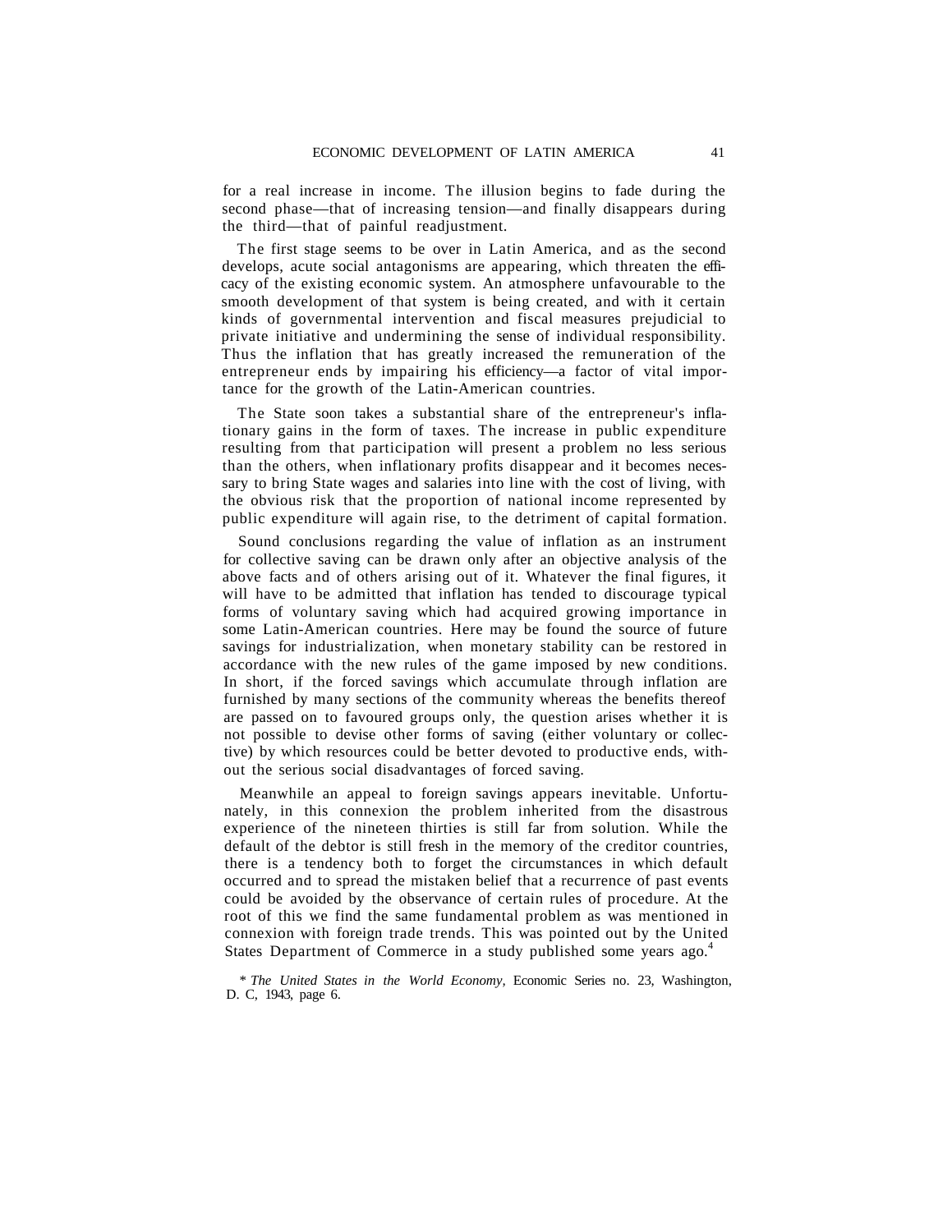In 1929 the United States supplied the rest of the world with \$7,400 million in payment of imports, investments and other items; hence the rest of the world could easily pay the \$900 million due in fixed financial services on capital invested by the United States, apart from remittances of profits. In 1932, however, the supply of dollars was reduced to \$2,400 million, while the services, had they been paid, would still have amounted to \$900 million. The rest of the world would thus have had barely \$1,500 million to cover its imports and other payments to the United States, as against \$6,500 million in 1929.

In the light of these figures, it is not surprising that default was more or less general throughout Latin America. The few countries that continued to meet their obligations did so at great sacrifice, at the cost of a severe contraction of their internal economy and to the detriment of their monetary reserves. It is only natural that, after such an experience, they should be reluctant to find themselves once more in a position in which they must either fail to meet their obligations or sacrifice their economy.

Until a solution to the fundamental problem of foreign trade is found, care must be taken that dollar investments, where they cannot be used to further dollar exports, shall contribute, directly or indirectly, to the reduction of imports in that currency, in order to facilitate future payment of services.

From this and other points of view, it would seem imprudent to renew the active flow of investments of the nineteen twenties without adopting a plan to deal with the series of concrete problems which arise in this connexion. The existence of international credit institutions could be a very effective factor in the drafting of such a plan, in which the types of investment best suited to the development of Latin-American economy through their contribution to productivity and to the development of the necessary capacity for repayment may be considered in co-operation with the individual countries concerned.

There seems no reason why this plan should not include the field of private investment. Much is heard about the need for establishing a system of guarantees or regulations in order to promote it. All this is worthy of further consideration. New measures must, however, be developed in the light of past experience. There were many other difficulties besides the fundamental ones of the nineteen thirties, and the abuses on both sides should be fully admitted in order to prevent a repetition of the evil. In this way, and with effective technical assistance, it should be possible to develop an investment policy that would be welcomed by all concerned because of its reciprocal advantages.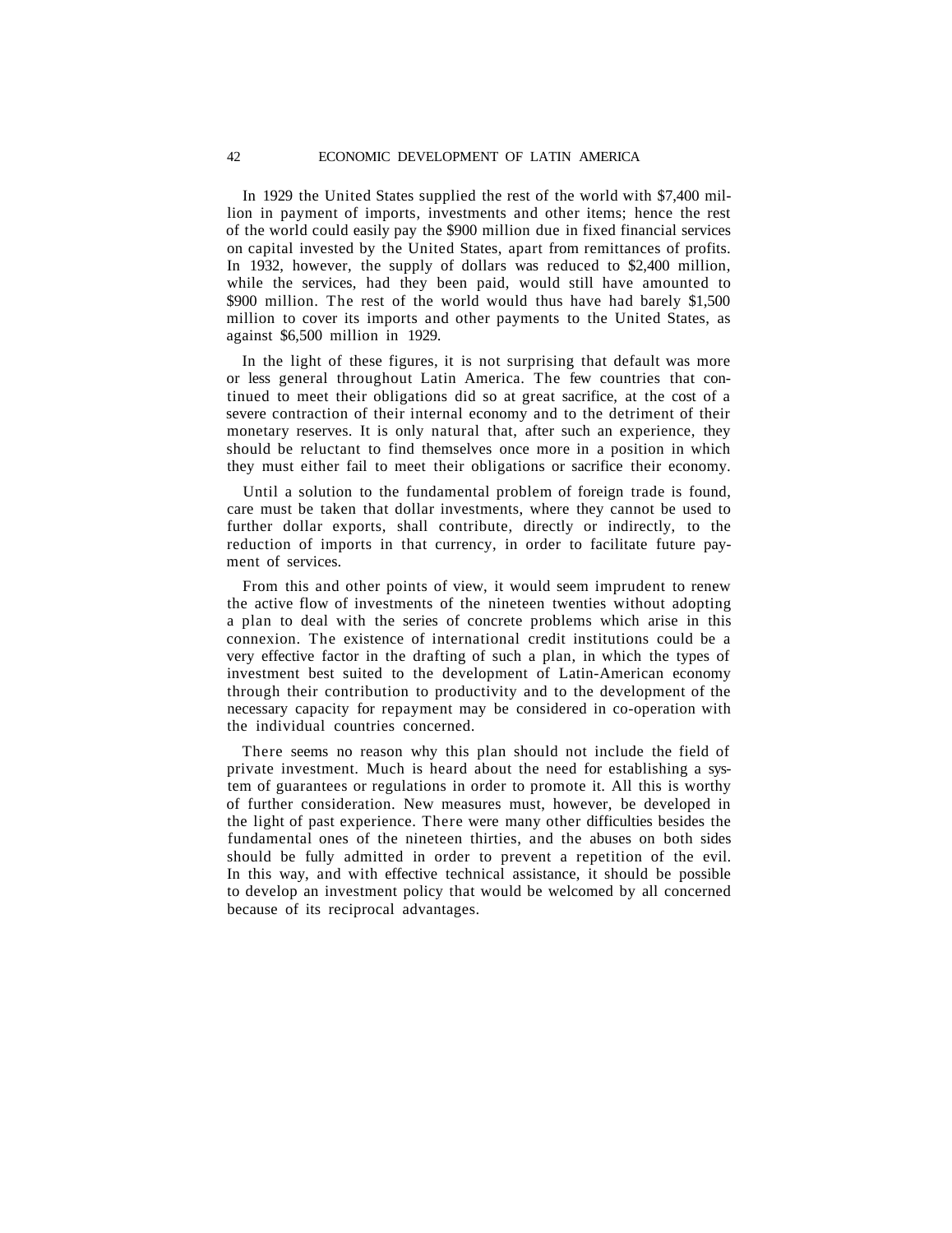# **VI. The limits of industrialization**

It is obvious that the economic growth of Latin America depends on the increase of the average income per inhabitant (which in most countries is extremely low) and on an increase in population.

An increase in the average income per inhabitant could be achieved in only two ways: first, through an increase in productivity; and second, assuming a certain level of productivity, through an increase in income per man engaged in primary production, in relation to the income of the industrial countries which import part of that production. This readjustment, as already explained, tends to correct the disparity in income brought about by the way in which the benefits of technical progress are distributed between the centres and the periphery.

We shall now consider the increase in productivity in relation to the existing population. There are two aspects of the question. On the one hand, the adoption of modern technique will allow production per man to increase, making labour available to increase production in the same activities in which it was already employed, or directing it to others. On the other, the index of productivity will also be raised by the diversion of persons ill-employed in activities where the very low productivity cannot be increased to any notable extent, to others where technical progress makes such improvement possible.

Agriculture offers a typical example of the influence of technical progress. In some of its important branches, technical development has made possible a steady increase in production with a proportionally lower increase in employment. In other words, agriculture absorbs a decreasing proportion of the increase in the population of working age, with the result that industry and other activities have been able to increase their employment more. This is not a case of diverting, to other work, people already employed, but of offering a different form of employment to people reaching working age. There have, however, been instances in which the rapid growth of industry during recent years has brought about an actual transference of workers, with unfavourable consequences for agriculture.

Furthermore, the increase in foreign demand for agricultural products after the great depression was, in general, relatively slow, by comparison with the rate in previous years. Taking this fact in conjunction with the consequences mentioned above, it would be difficult to say what productive activities, other than industry, could have absorbed the increase in population o[ the Latin-American countries which export such products.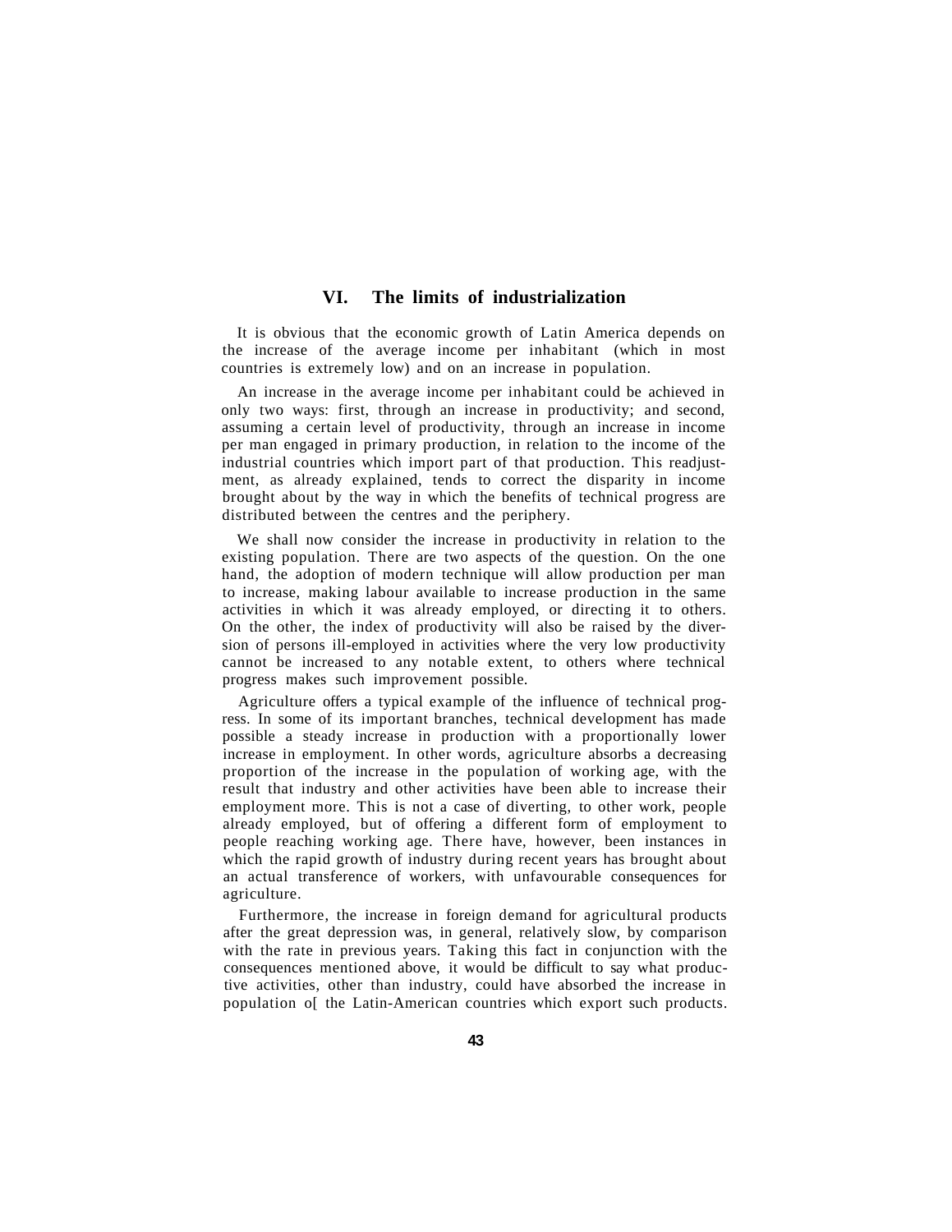## **44 ECONOMIC DEVELOPMENT OF LATIN AMERICA**

It is quite possible that technical progress in other activities will bring consequences similar to those just pointed out. That, too, will mean an important source of man-power for industrial development.

This is not the only possible source. The low level of productivity in industry itself represents a wastage of man-power which, given the proper use of modern technique, can be employed to great general advantage in expanding existing industries or in developing new ones.

Finally, there is another possibility which the recent experience of some countries has shown to be worthy of consideration. The low income level prevailing among the masses has made it possible for the higher incomegroups to enjoy hand-made goods and certain types of personal services at comparatively low prices. This is due to what we have termed illemployed man-power. As productivity in industry increases and real income, *per capita,* rises, there is a natural tendency for the ill-employed to move towards industry. However disturbing this trend may be to some sectors of society, it is the usual way in which the benefits of technical progress are passed on to all social groups within a country, as the experience of the great industrial countries has shown. The solution does not lie wholly in an increase in productivity, however. The social aim of industrialization might well be jeopardized if too large a part of the increase were to be devoted to increasing consumption or to a premature slackening of productive effort.

It has been emphasized that, to achieve this increase in productivity, capital, *per capita,* must be considerably increased and the technique for its effective use acquired. The need is progressive. In fact, a general increase in wages resulting from greater productivity in industry gradually spreads to other activities, which are thereby obliged to use more capital, *per capita,* in order to achieve the increase in productivity without which they would be unable to pay higher wages. Thus many activities in which human labour is now more profitable, because it is cheaper, will tend to become mechanized; the same will happen to a certain degree in household economy.

It is not possible to estimate, even approximately, the extent of these potential capital requirements and thus of the resources that will be needed to satisfy them, since even present capital, *per capita,* employed in the principal Latin-American countries cannot be determined with any satisfactory degree of accuracy. However, to judge from the needs which have already arisen during the initial stage of the industrialization process, the resources made available by exports—at least by dollar exports—do not appear adequate to meet those requirements after other imports and foreign payments have been met.

As already explained, the possibility must be faced that a reduction in the import coefficient may be necessary. This may apply to either the general coefficient or the dollar coefficient and may be brought about by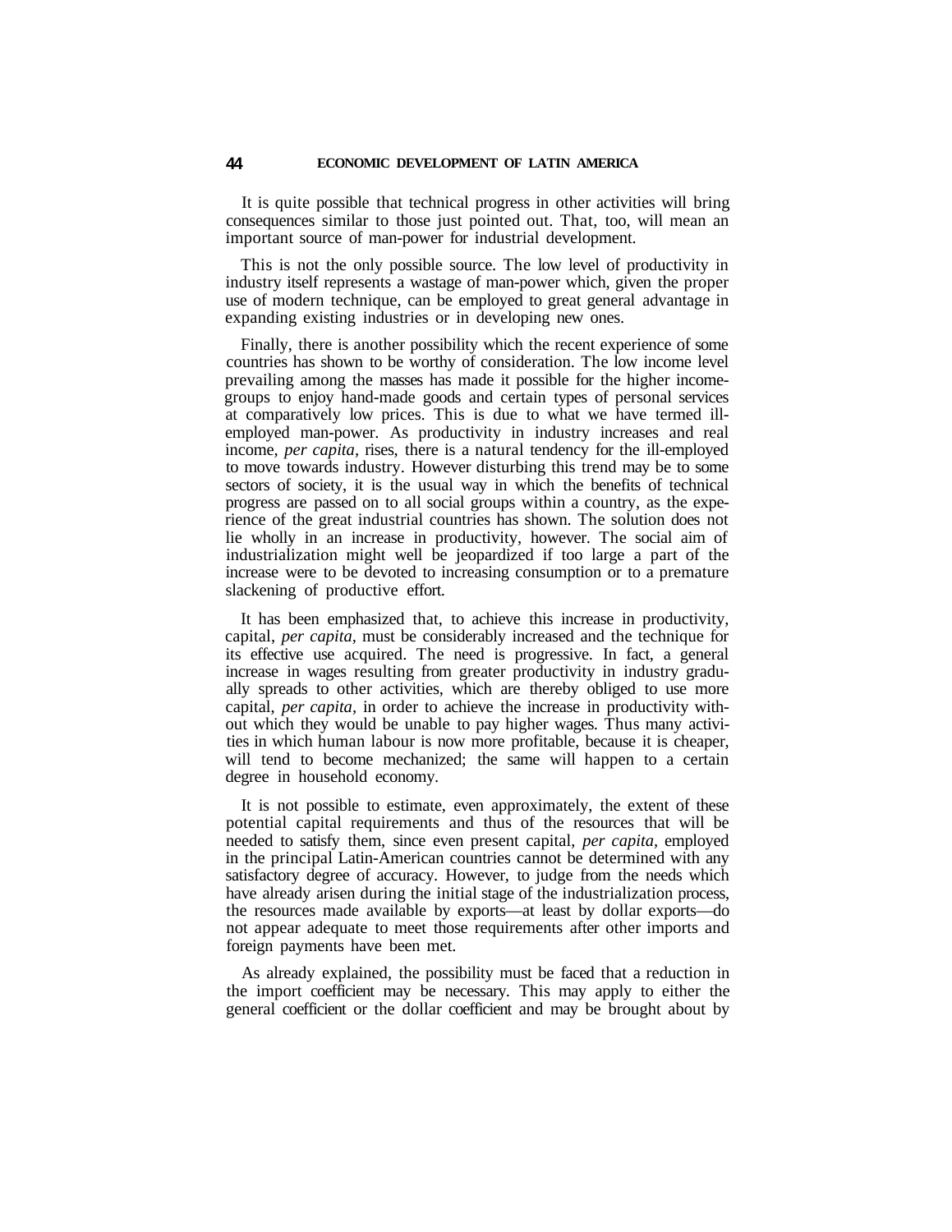decreasing or eliminating non-essential goods, in order to allow increased imports of capital goods. A change in the composition of imports would in any case appear essential to the development of industrialization.

It should be clearly understood what this means. It is merely the adaptation of imports to the resources made available by exports. If the latter were to rise sufficiently, it would not be necessary to restrict imports, except as a further means of intensifying industrialization. Exports from Latin America, however, are largely dependent on fluctuations in income in the United States and Europe and on their respective import coefficients for Latin-American products. Consequently they cannot be controlled directly by Latin America, and the situation can be changed only by the decision of the other countries.

It would be a different matter if Latin America intended to carry industrialization to the point of directing certain factors away from primary production to industry in order to increase the output of the latter to the detriment of the former: in other words, if Latin America, being in a position to maintain exports and imports at a specified level, were deliberately to lower it, sacrificing part of its exports in order to increase industrial production as a substitute for imports.

Would there in that case be an increase in productivity? At this point the question would be defined in classical terms. It would be a matter of discovering whether the increase in industrial production brought about by the factors diverted from primary production was or was not greater than the amount of goods formerly obtained in exchange for the exports. Only if it were greater, could it be said that there was an increase in productivity, from the standpoint of the community; if it were not, there would be a loss of real income.

This then is one of the most important limits of industrialization, one of a dynamic nature which might become less restrictive as the economy developed but which should be constantly borne in mind, however, if the primary objective is to increase the real welfare of the masses.

There is no sign that Latin America is approaching this limit. It is in the initial stage of the industrialization process and in most cases the man-power available as a result of increased productivity is still amply sufficient for industrial growth. Moreover, it does not seem that the countries in which this process of industrialization has reached a more advanced stage have yet been driven to choose between an actual increase in exports and industrial development.

Nevertheless, exports can be sacrificed to an illusory increase in real income long before the possibilities of intensifying productivity or of utilizing all the man-power available have been exhausted.

An increase in productivity requires a considerable increase in capital, and before this can be achieved, a long time will elapse and new techniques will appear which may call for further increases in capital, in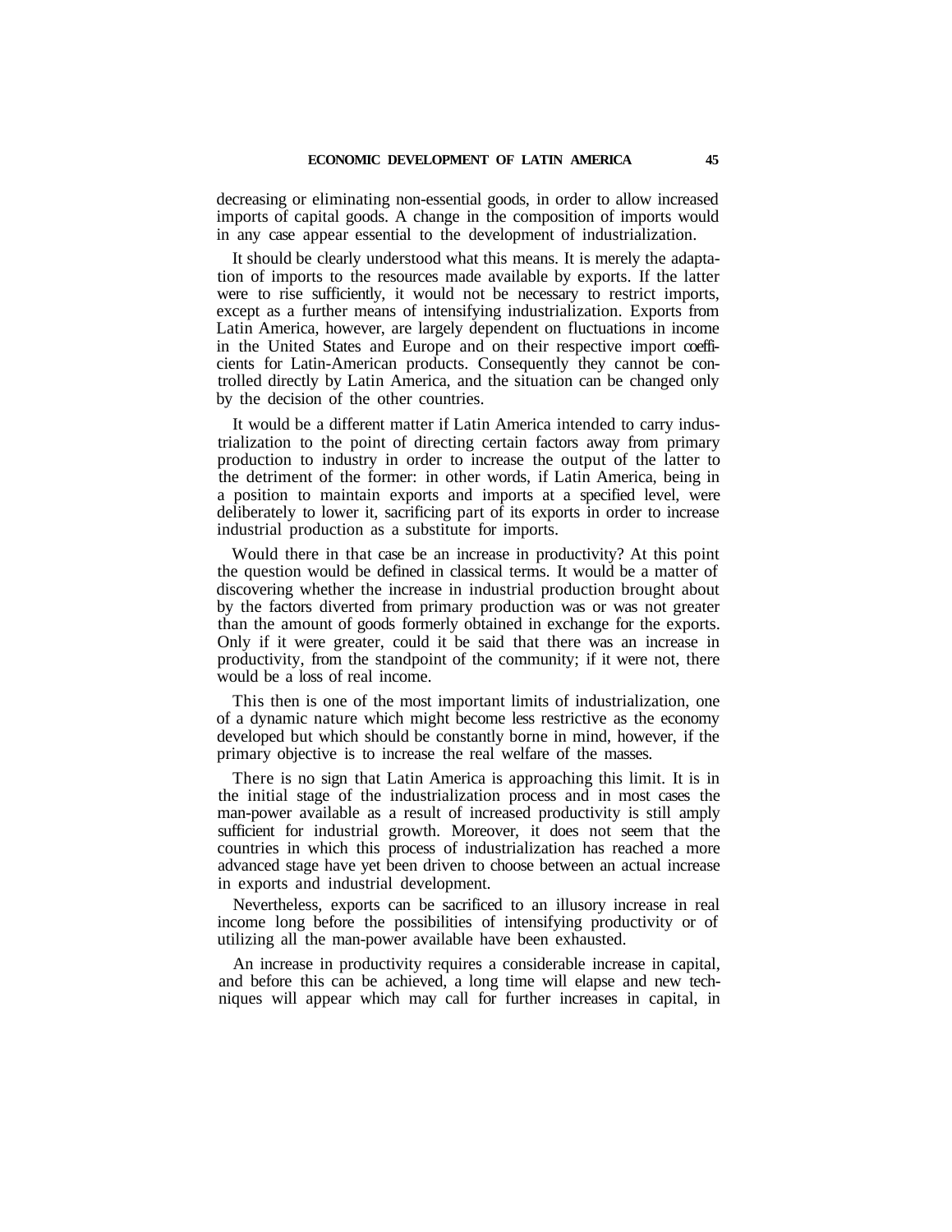addition to that necessitated by the growth of population. At the same time, savings are scarce. It is necessary, therefore, to use them in such a way as to obtain the maximum increase in output. However, a mistaken policy could cause deficient use of these savings, as can be easily demonstrated.

It has been said that technical progress in agriculture and the comparatively slow foreign demand for its products have, in many cases, allowed industry to absorb a larger part of the increase in population of working age than agriculture. Let us assume that year after year this increase in hands is required in agriculture in order to meet rising foreign demands in addition to the increase in domestic consumption, but that, as a result of various measures, industrial development is expanded to such an extent that agriculture is deprived of the hands it needs in order to continue increasing exports.

The reasons why the substitution of industrial production for exports may represent a loss of real income have already been explained. There would, however, be also another loss. Land is a very valuable factor of production, which costs nothing. By comparison with industry, the amount of capital that must be added to it is relatively small. Consequently, the men who could have worked efficiently in agriculture occasion a demand for more capital when employed in industry. That increased capital could, however, have been put to more productive use if, instead of being diluted in the total annual increase in population, it had been confined to a part of that increase: the higher capital per man would have resulted in greater productivity. Hence, the dilution of capital would not have allowed the increase in productivity that otherwise might have been obtained. Thus to the direct loss would be added another, which, although less tangible, would be nonetheless real.

Furthermore, if productivity did not increase, there would be less incentive for ill-employed persons to go into industry, with the result that, instead of man-power being used to the best advantage, it would be disadvantageous^ diverted away from highly productive occupations.

This is not a remote possibility, but a danger to which Latin America is continually exposed and into which it may sometimes have fallen for lack of economic development programmes with specific aims and clearly defined means to achieve them. Capital is scarce and it would indeed be deplorable to invest it where it would lessen total productivity rather than where it could increase it.

It should therefore not be forgotten that the greater the exports from Latin America the greater may be the rate of its economic development. We should not, however, lose sight of the possibility that a recrudescence of protectionist policy in countries that import from Latin America might lead to the replacement of those imports with goods produced locally.

Such a turn of events would be highly regrettable, but should it occur, the only solution would appear to lie in limiting the growth of imports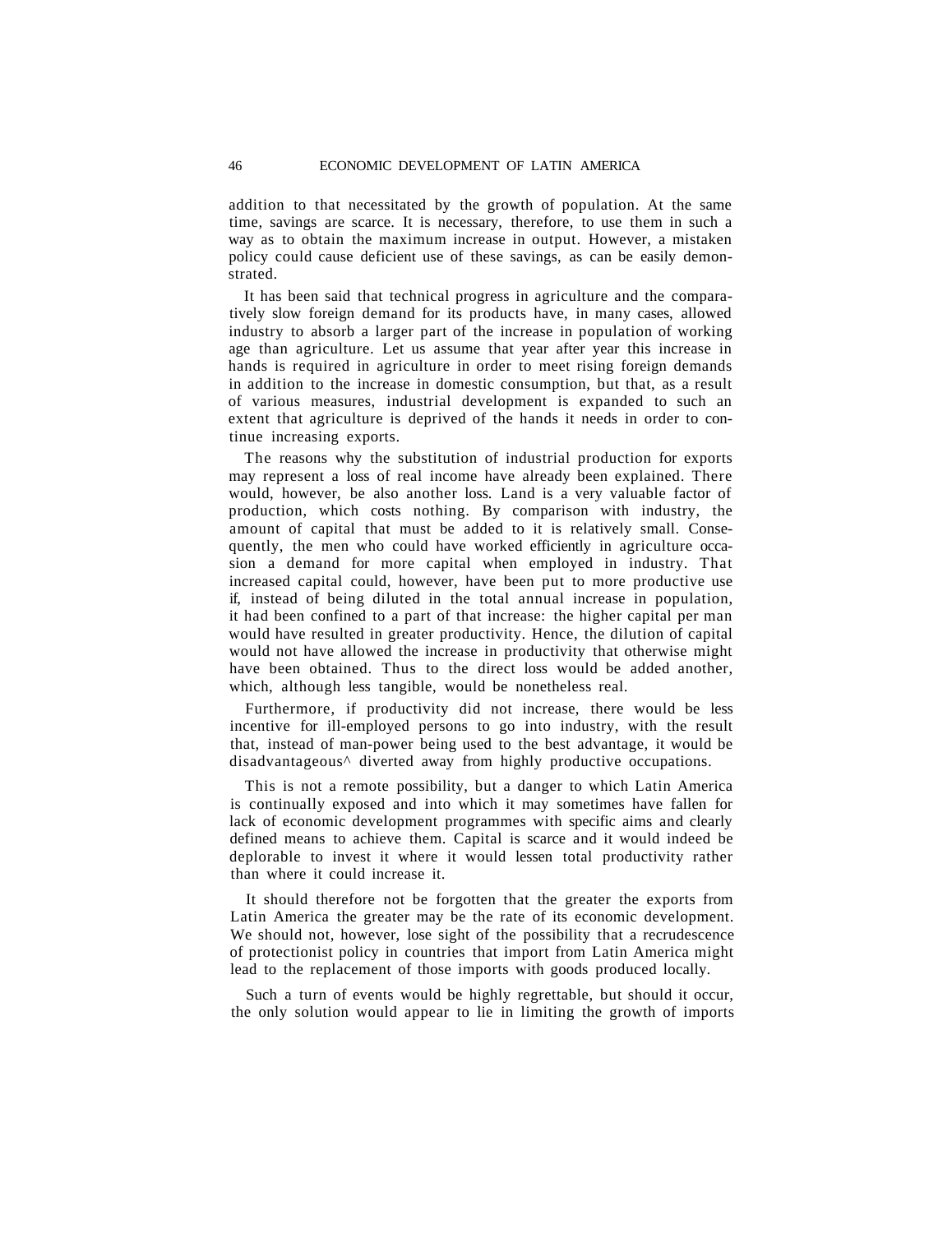or even reducing them in absolute terms, in order to adjust them to exports. In such a contingency, the increase in real *per capita* income would be less than it might have been, and it is conceivable that it might decline if the phenomenon became acute.

In this connexion it is necessary to take into consideration one elementary fact. Europe has lost a large part of its investments in other parts of the world and, from the point of view of the availability of dollars, cannot be expected, even when the process of reconstruction is complete, to be in a position to supply dollars to Latin America. On the contrary, it will need to take great care to balance its own trade. Consequently, even if one individual country were able for a time to reduce its imports to Europe without perceptible loss in its exports to that area, it is obvious that Latin America as a whole could not do so.

In discussing the increase in capital, *per capita,* we have implicitly assumed that industrial establishments would be able to attain a satisfactory size, for which a minimum of production is required. What is this size in the Latin-American countries? The variety of conditions obtaining in the different countries makes it difficult to generalize in this case, as in others. Moreover, no systematic study of productivity and its relation to the optimum size of the establishment and the industry has yet been made in these countries. Depressive examples are quoted, however, of the sub-division of industry into an excessive number of inefficient undertakings within one country or of the multiplication of comparatively small enterprises in countries which, by combining their markets for a number of products, could reach a higher degree of productivity. The present division of markets, with its consequent inefficiency, constitutes another limitation of industrial growth, in this case one which could be overcome by the combined efforts of countries which, by reason of their geographical position and economic features, would be able to undertake it to their general advantage.

It was pointed out at the beginning of this section that there are two ways of increasing real income. One is through an increase in productivity and the other through a readjustment of income from primary production so as to lessen the disparity between it and income of the great industrial countries.

The second result can be achieved only in so far as the first is accomplished. As productivity and the average real income from industry increase in the Latin-American countries, wages in agriculture and primary production in general will have to rise, as they have in other countries.

The effect will be gradual and if there is not some relationship between all the respective increases in average income of the principal countries exporting primary products, unavoidable difficulties may arise in readjustments of the kind just mentioned, whether they be internal or international.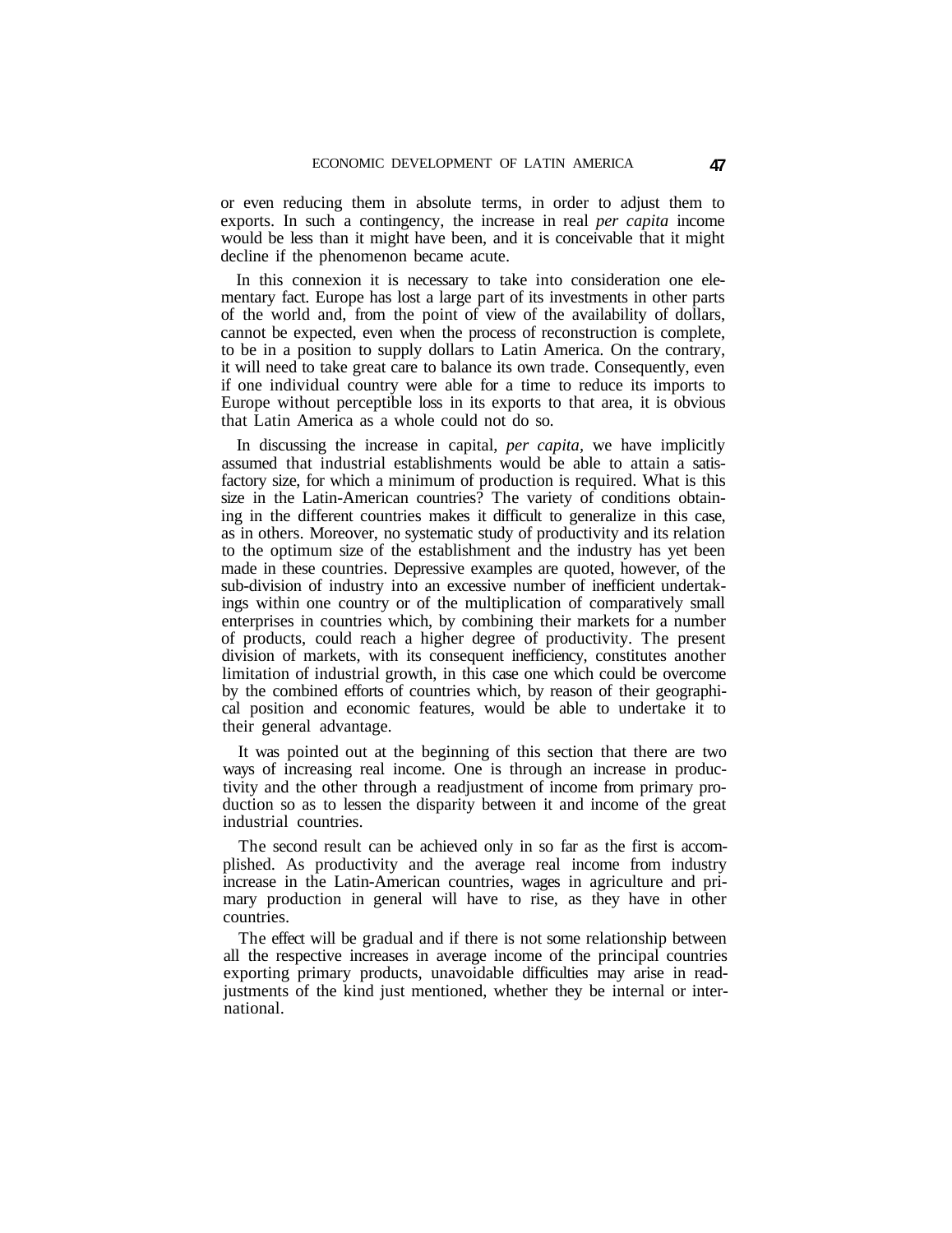# **48 ECONOMIC DEVELOPMENT OF LATIN AMERICA**

The possibility of gaining ground in this sphere depends also on the ability of Latin America to maintain the prices of primary products in the cyclical downswing, the point at which it has frequently lost all or a part of the share of the benefits of technical progress that the periphery usually receives in the upswing. There is room here for international economic co-operation.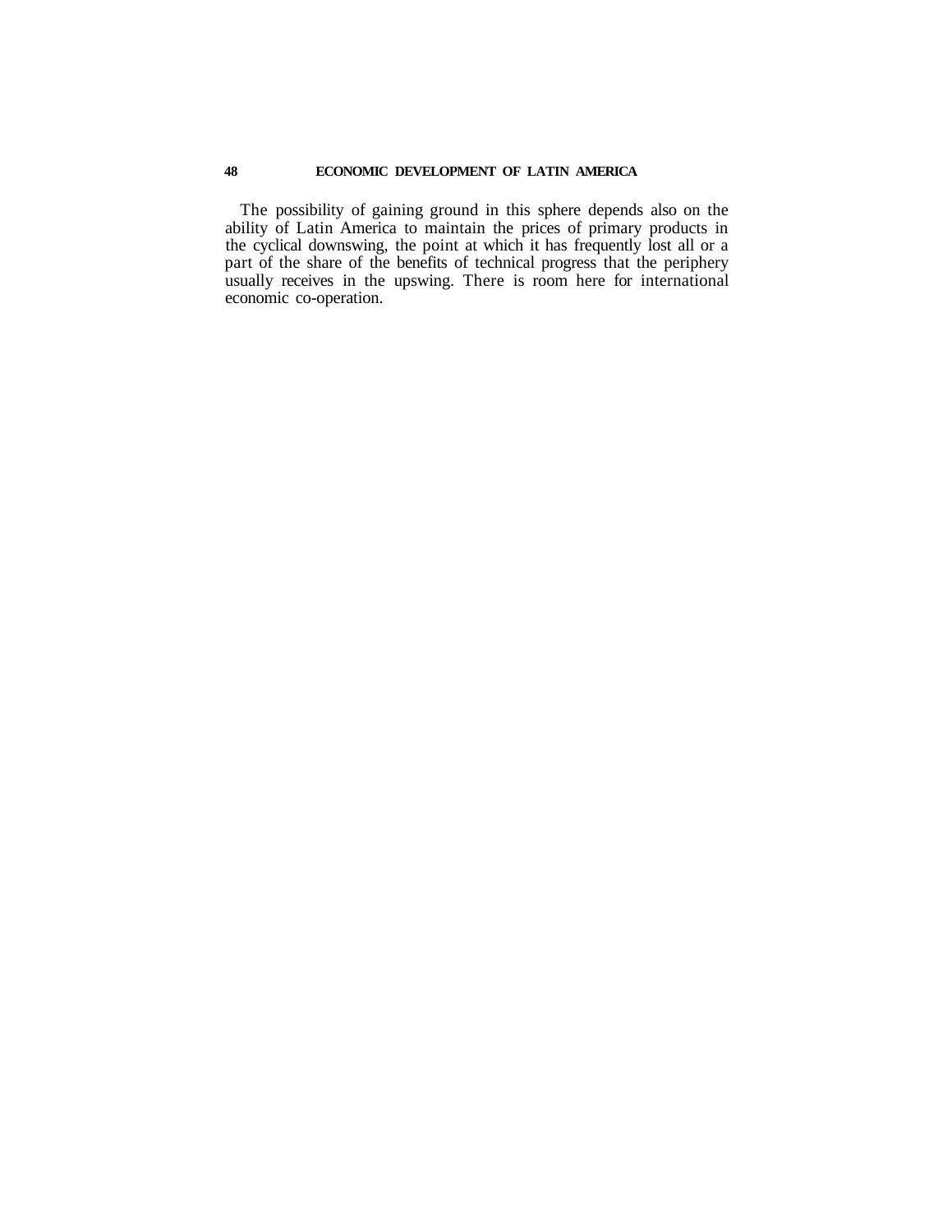# **VIL Bases for the discussion of an anti-cyclical policy in Latin America**

The cycle is the typical form of economic growth under our present system, and, although it is a general phenomenon which must be explained by a single theory, it manifests itself in a different way at the cyclical centres and at the periphery.

Notwithstanding these differences, much has been written about the cycle at the centres, but very little regarding the periphery. The brief comments which follow are not an attempt to fill the gap, but an outline of some ideas on anti-cyclical policy which, if accepted in principle, could constitute a suitable basis for the discussion of the problem. If the discussion is not to take place on an abstract plane, the particular case of each country must be examined in order to determine whether its economic structure and existing conditions make those ideas practicable or whether other ways of dealing with the cycle must be found.

The firm intention of the United States Government to follow an anticyclical policy is well known. It does not seem advisable, however, to rely exclusively upon measures taken by the principal cyclical centre, since in the case of a contraction in that country, firm action on the part of the peripheral countries could be very opportune. The Latin-American countries should, therefore, prepare to play their part in the common task.

At the centres the policy resulting from this aim attempts to influence the volume of investments, which are considered the dynamic factor in economic fluctuations. This is not the case at the periphery. There exports are the dynamic factor, which is not surprising, since their fluctuations reflect those in income at the centres, which in turn are closely linked with investment.

It is not, of course, within the power of the periphery to regulate exports in the same way that the centres propose to regulate investments.<sup>1</sup>

Other means must therefore be sought of averting the more serious consequences of cycles on the internal activity of the Latin-American countries. In the first place, the idea that industrial development will in itself make them less vulnerable to these phenomena should be dismissed. For this to happen, exports would have to become a very small proportion

i This refers to the impossibility of the Latin-American countries changing the pattern of export fluctuations by their own actions, and not to the results that could be achieved through regulating export surpluses, to which reference is made at the end of this chapter.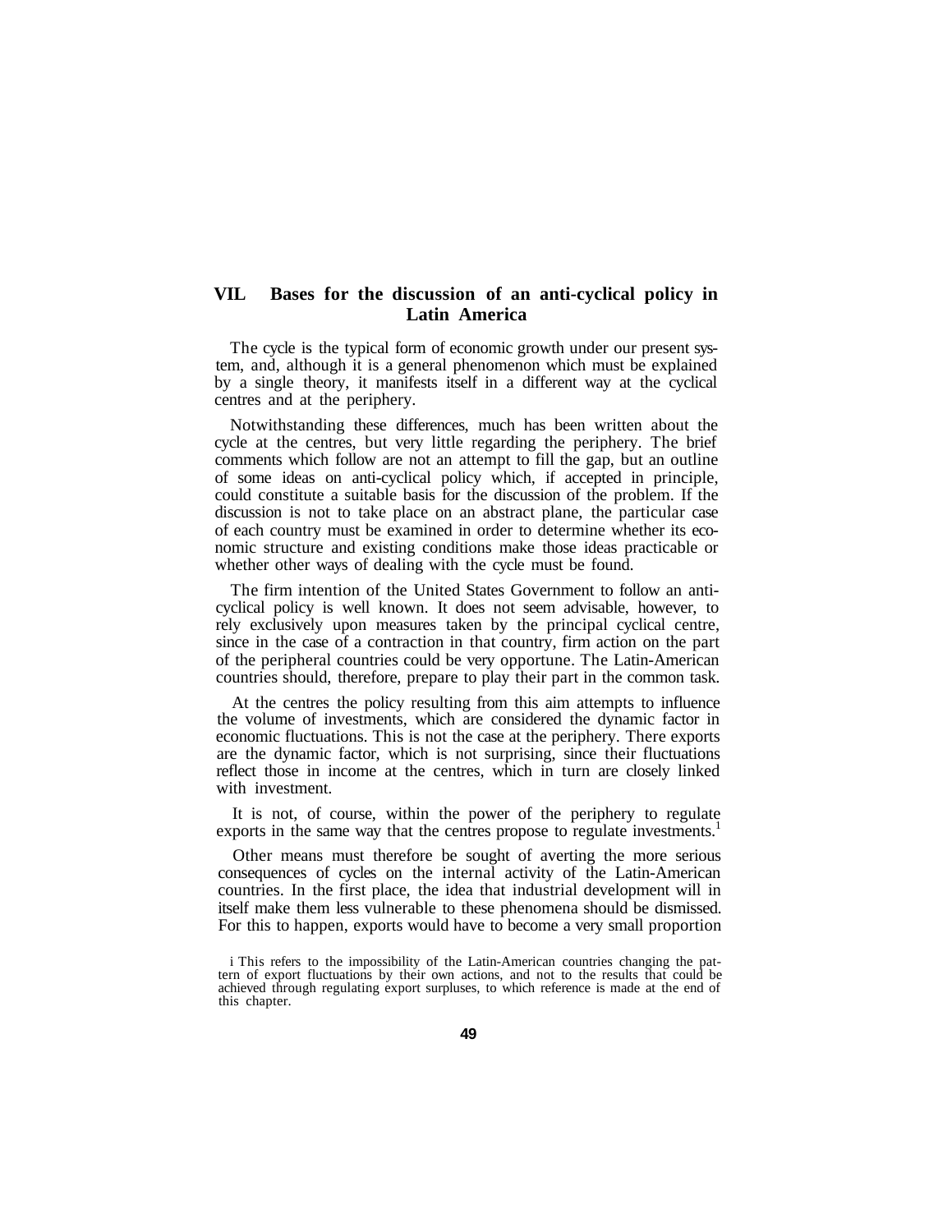of national income. In that case, a country would have already left the periphery and become a cyclical centre, and though it might thus have lessened its vulnerability to external influences, it would have developed those inherent characteristics of the system which give rise to the cyclical fluctuations of the centres.

We are rather of the opinion that industrial development will bring out the consequences of the cycle more clearly, by accentuating fluctuations in urban employment. In a country that is essentially agricultural, depressions manifest themselves more in the fall of rural income than in unemployment; indeed in many Latin-American countries during the great world depression, people who had previously gone to the cities to find work returned to the land. Unemployment was, so to speak, diluted. This cannot be expected when relatively large industrial masses are concentrated in the cities: in that case the cyclical unemployment problem would assume serious social complications.

Does this lead to the conclusion that, from the cyclical point of view, industrialization has this disadvantage? It might be so if economic activity were left free to operate under its own forces. If it is not, however, industrial development could be one of the most effective elements of an anticyclical policy.

Let us briefly examine the various possibilities: in one of them, perhaps the most wide-spread, an attempt is made to lessen or counteract the effects of export fluctuations on internal activity by means of a compensatory policy in which investments, chiefly in public works, are made to vary in adverse ratio to the fluctuation in exports. This policy demands certain conditions. During the cyclical upswing, tax revenue increases and the market is favourable to the sale of public bonds. Nevertheless, the State should not only abstain from using these additional resources to increase public investments, but should restrict them in proportion to the increase in private employment. Thus during the upswing resources would be accumulated in anticipation of bad times or used to repay bank credit extended during the preceding contraction. At the mere mention of these requirements the difficulty of fulfilling them is apparent. For the very reason that the Latin-American countries are in full process of development, their investment projects are always larger than can be carried out with the limited means available. To maintain that, when those means increase and the opportunity of carrying out such projects presents itself, the authorities instead of seizing it should accumulate resources for the future, which may be enjoyed by their successors, would mean making the success of anti-cyclical action depend on attitudes not always compatible with sound political interest.

There are yet other difficulties, among them the flexibility of plans. Investments must be alternately increased and restricted according to the cycle, and that is not an easy thing to do. Moreover, there would have to be a rapid transfer of people from the activities most affected by the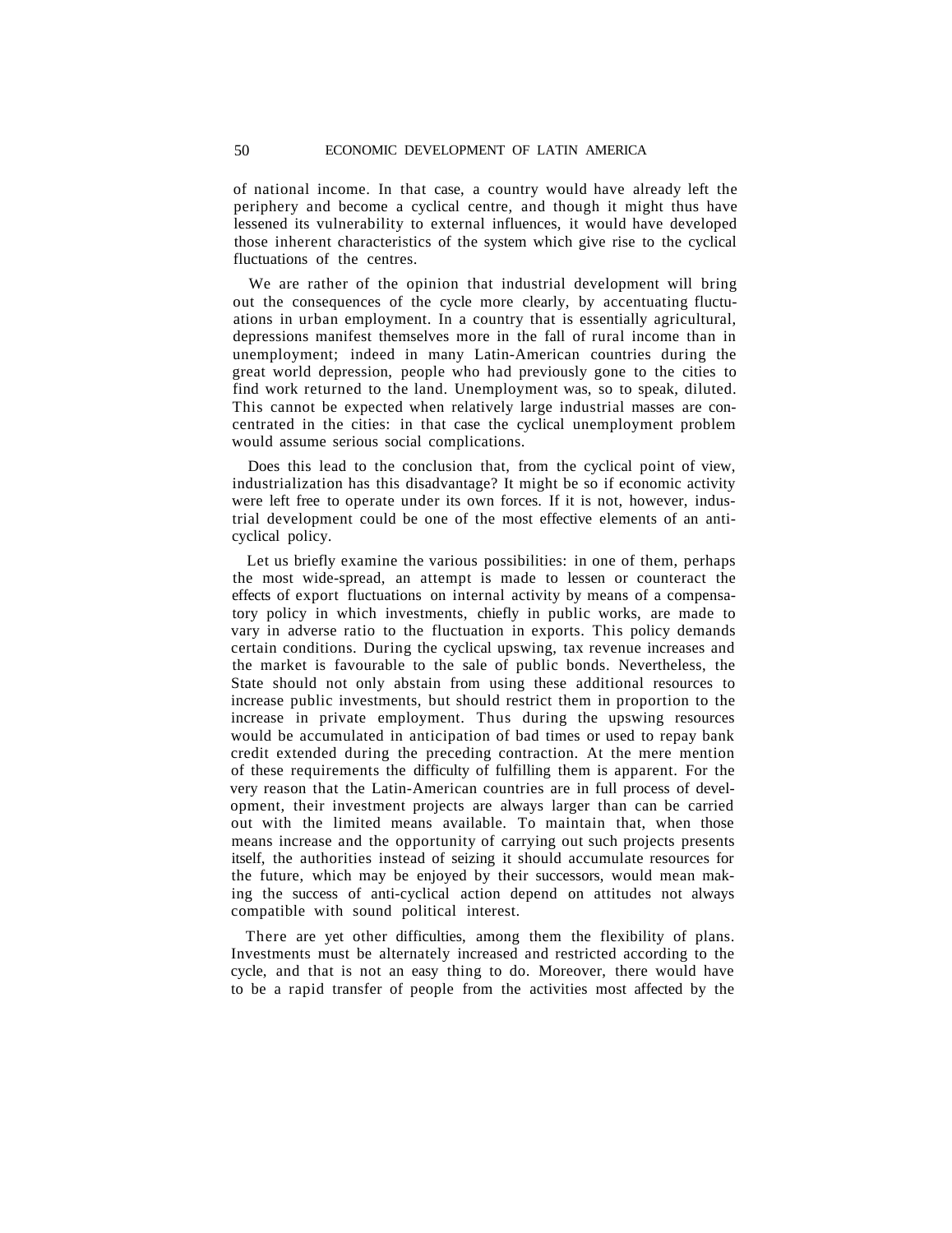depression to those created by the new public investments. All this, if it does not lead to the exclusion of the possibility of anti-cyclical action, at least suggests the exploration of other means more suited to Latin America's individual characteristics.

It is important that internal activity should develop at a high level of employment, despite the cyclical movement of exports. The way in which that movement causes internal activity to rise and fall is well known. When exports increase, so does internal demand, and with it employment and income; the rise in income brings about in turn a rise in imports, which thus tend, although with some lag, to adjust themselves to exports. This is the way the cyclical upswing develops in Latin America. The opposite occurs in the downswing: the fall of exports brings about a drop in income and employment, with a consequent reduction of imports.

Let us now assume that in the course of these phenomena, internal activity has reached its lowest point. Employment has fallen with a corresponding reduction of income from a maximum of, let us say, 10,000 to a minimum of 7,500. Of this 7,500, twenty per cent, or 1,500, is spent on imports required in addition to local production to satisfy the current needs of the population, and the very low level to which exports were reduced barely suffices to pay for these imports.

If, in order to increase employment and income to a maximum, a policy of expansion similar to that recommended in the great centres were followed, there would be an immediate increase in imports, providing the coefficient had not changed. Thus when income reached 10,000, imports would be at least 2,000, and if exports were maintained at a level close to 1,500, there would ensue a disequilibrium which would reduce monetary reserves to a very small amount in a relatively short time.

It should be pointed out incidentally that similar difficulties are not likely to occur at the centre during the downswing, since that is precisely when they receive the inflow of gold from the peripheral countries.

Without exceptional resources, it would not seem possible, therefore, to develop in these countries a policy of expansion tending to increase employment, and at the same time not reduce the import coefficient.

The possibility of doing so is limited by obstacles which vary in importance from one country to another. Let us assume, for the sake of simplifying the argument, that they have been overcome and that the coefficient has gradually been reduced from 20 to 15 per cent through tariff changes. This has enabled employment and income to expand without an increase in imports above the minimum of 1,500, the level at which exports are also maintained; in other words maximum employment has been achieved without disturbing the equilibrium of the balance of payments.

Thus, owing to the reduction of the coefficient, the current needs of the population at this maximum level of employment can now be satisfied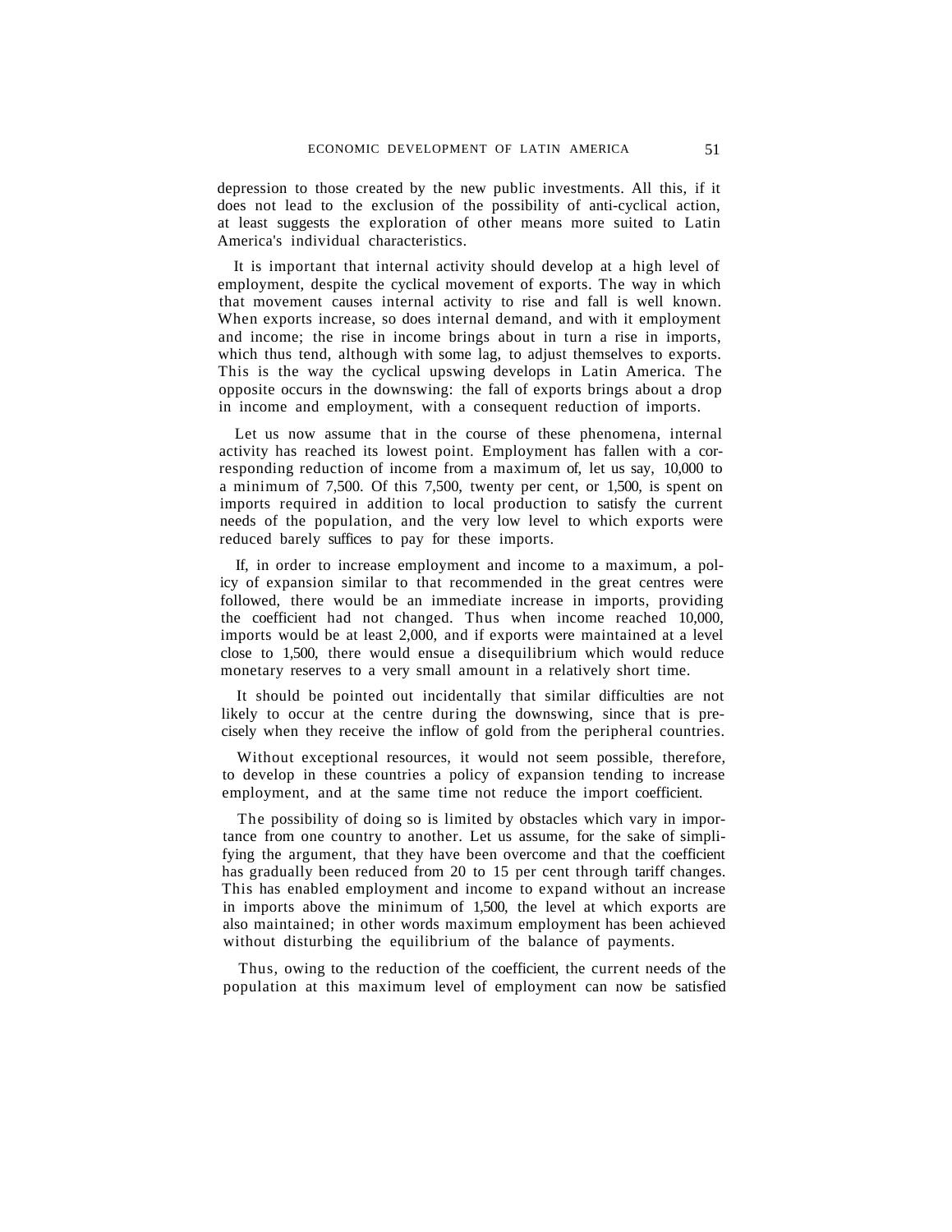with 500 less in imports. The problem has therefore been that of producing the difference internally, whether they were finished consumer goods or the raw materials essential to their manufacture.

Not all consumption, however, can be satisfied by articles of immediate consumption or of comparatively short duration. As pointed out elsewhere, technical progress in the great industrial countries has steadily created new needs for durable consumer goods which must be imported. These goods become indispensable as the standard of living rises. This does not mean, however, that the importation of such articles cannot be drastically reduced when the fall in exports hardly allows payment for essential imports. For the very reason that the goods are durable, it would seem possible to restrict importation of them to the extent required by the intensity of the downswing, if they have been freely imported in **the**  preceding upswing.

The same applies to capital goods. If it has been possible to meet requirements during the upswing, it will be possible to restrict temporarily their import during the downswing. In this connexion, it should be taken into account that with the reduction of the coefficient for articles and materials intended directly or indirectly to satisfy current needs, there will be a greater margin than before for the importation of both durable capital goods and durable consumer goods.

Finally, there are non-essential goods satisfying current needs, which are imported in comparatively large quantities in times of prosperity; it is obvious that when foreign exchange is scarce importation of these can be reduced without serious consequences.

In short, for the purposes of this policy, imports are divided into two categories. One covers those that cannot be deferred, and includes the articles and materials indispensable for achieving maximum employment with a minimum of exports and at the same time ensuring the satisfaction of current needs. The other includes imports of durable consumer or capital goods which are by nature deferable, as well as unessential goods for current consumption.

Let us now continue with our example. The policy adopted had succeeded in bringing about maximum employment, but meanwhile exports had again increased under the influence of a new upswing. At the same time, the demand of primary products which had also fallen to its cyclical minimum, rose again in proportion to the rise in income caused by the increase in the value of exports. It is evident that where there is maximum employment, this increase in demand will inevitably cause a corresponding increase in imports. Prices will also rise, with a consequent increase in the profits of entrepreneurs, which in turn increases their demand and, through it, imports.

Consequently the increase in income that ordinarily results from a rise in exports above the cyclical minimum will soon be transformed, in one way or another, into an increase in imports, without affecting the level of internal employment.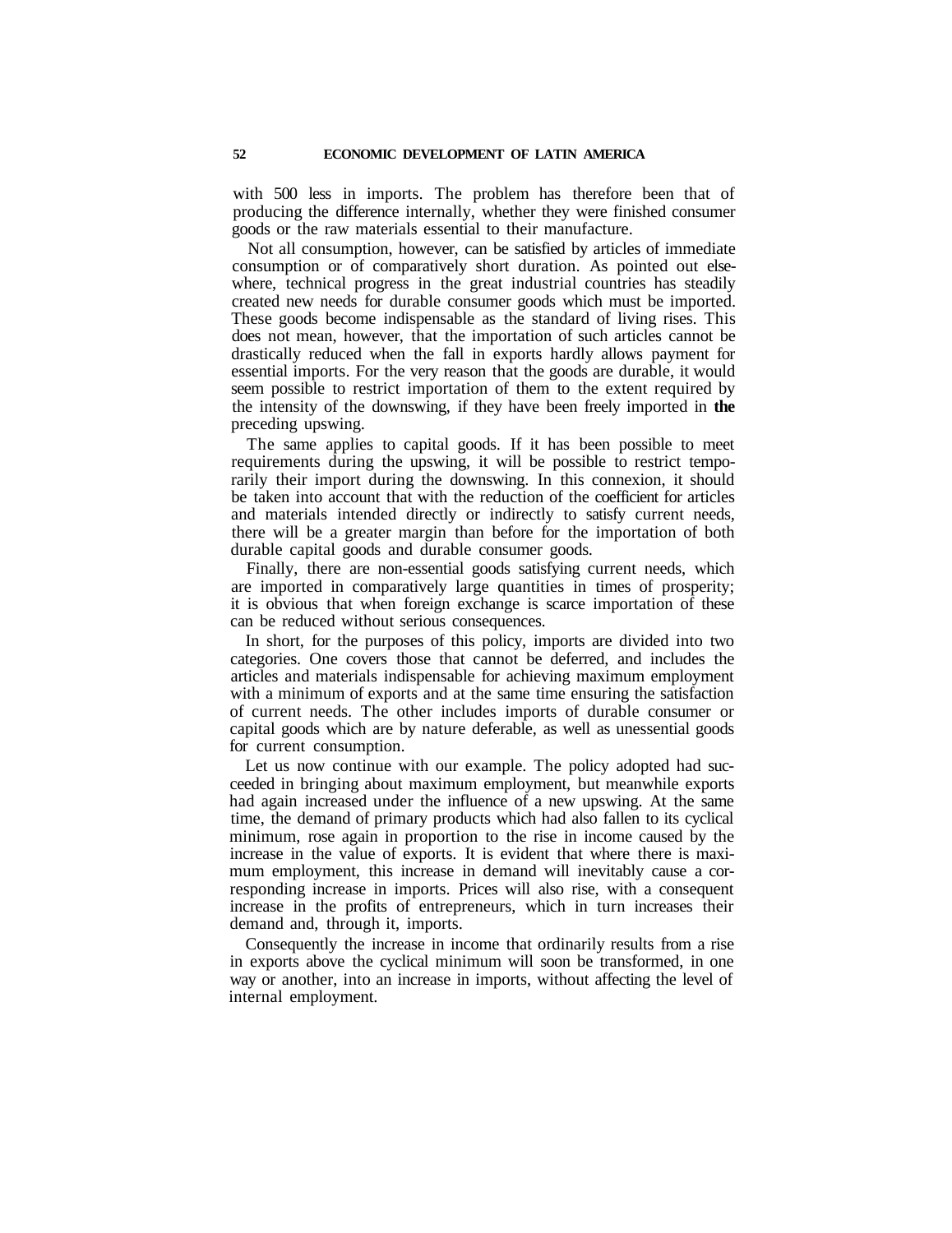It must be remembered that the readjustment of the coefficient does not mean a reduction in imports. They will be of the same magnitude whether or not this anti-cyclical policy is followed, since they depend ultimately on exports and foreign investments. To reach the goal desired, it is only necessary to alter their composition.

In other words, this change is as follows. When exports are at the cyclical minimum, a peripheral country can pay for only a comparatively small quantity of imports. That quantity is not sufficient to cover the imports required to maintain maximum employment. Hence it is necessary to change the composition of imports and, with it, the structure and volume of internal production, in order to satisfy the current needs of the population while maintaining maximum employment.

While exports remain at their minimum level, only goods essential for maintaining employment and current consumption can be imported. When, however, exports again increase with the upswing, the time will have come for the importation of the additional goods necessitated by the increase in demand.

Thus while the imports essential to the satisfaction of the current needs of the population will follow the relatively slow rate of the organic growth of the country, deferable imports will remain subject to the fluctuation in exports.

When it was explained above that a reduction in the coefficient of imports for current consumption was indispensable for the carrying out of an anti-cyclical policy, reference was made to the obstacles which would have to be overcome. These obstacles are of various types.

In the first place, the substitution of internal production for imports usually requires the raising of tariffs, owing to the higher cost of internal production. From this point of view, there would be a loss in real income, but on the other hand, the loss in income resulting from cyclical fluctuations in employment is usually very great. It is very probable that in most cases the collective gain from employment stability is much greater than the loss resulting from the higher cost of internal production. It is conceivable, however, that the precariousness of natural resources and the inefficiency of workers or management might be such that the loss through increased costs would absorb an excessively large part of the increase in real income gained through greater employment. The seriousness of this difficulty cannot be denied.

At the same time, the substitution of internal production for imports requires the importation of capital goods, and consequently the necessity of saving during the process of reducing the coefficient. Even if saving could be achieved internally, to import the capital goods it would be necessary to reduce still further the coefficient of imports for current consumption, thus bringing about a further rise in the cost of living. Therein lies the second obstacle, one which could doubtless be partly removed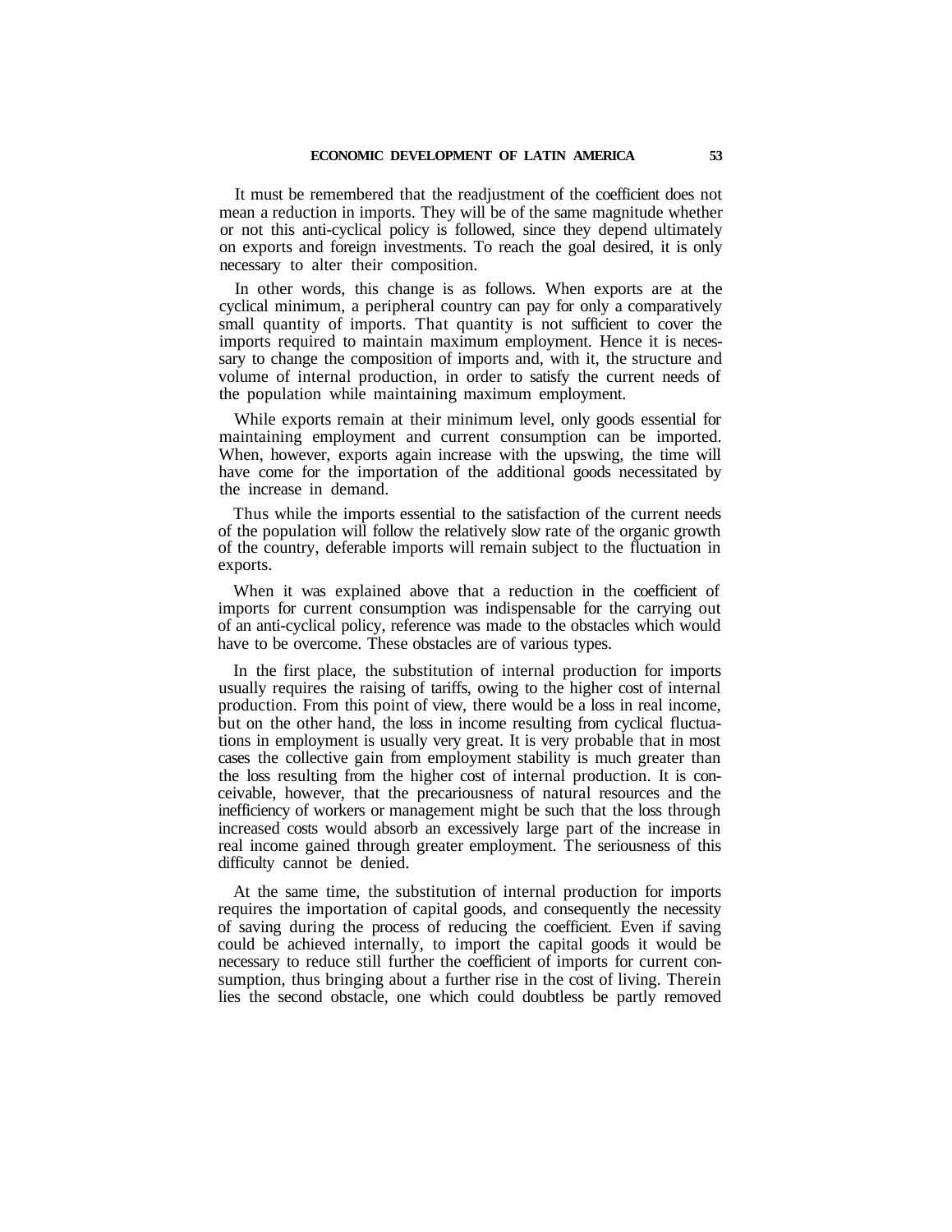with the co-operation of international financial institutions, which would thus be able to show that their anti-cyclical measures, while aiding the peripheral countries, also help to maintain the demand for capital goods at the centres.

Finally, an anti-cyclical policy of this kind might require transfers of productive factors that are not always easily carried out. However, as explained in another chapter, these difficulties could be lessened to a large extent by the increase of the population of working age and by the better utilization of the ill-employed.

In Latin America, the lowest point on the curve of exports and foreign investments has been rising in succeeding cycles. This does not mean, however, that they may not fall to a level lower than in the preceding cycle; the phenomenon is unusual, but has been known to occur, as, for instance, during the great world depression. If it should happen again, a high level of employment could be maintained only to the extent to which monetary reserves were sufficient to cover the excess of essential import over minimum exports or in so far as the international lending agencies were able to achieve their anti-cyclical purpose.<sup>2</sup>

The need for reducing imports of durable goods during the cyclical .downswing has already been pointed out. Is exchange control indispensable to achieve this? As has been seen, the increase in demand for such goods is chiefly the result of new income from increased exports; hence if there is no undue increase in that demand as a result of credit expansion, there will be no need for restrictions, unless there should be a sharp drop in export prices in the cyclical downswing. Restrictive measures would be necessary only if the expansion were very great, or if minimum exports fell below the level of essential imports and there were no extraordinary resources to pay for them.

In such a case, the alternatives are clear: either to reduce even more the coefficient for essential imports, the increase in protective tariffs implied placing an additional burden on the consumers, or deliberately to restrict imports of deferable articles by means of exchange control.

It is easy to picture a country where a marked propensity to import non-essential articles might be incompatible with the high level of imports of capital goods needed for intensive economic development. Exchange control could then be an effective instrument of selection, without precluding other measures.

For such special cases, one can envisage simple measures of control by which the distribution of import permits would be left to the free play of supply and demand, within the limits of the amount of exchange to be made available for such imports.

2 In this connexion, see the remarks of Dr. Hermann Max in *Significado de un Plan Marshall para América Latina.*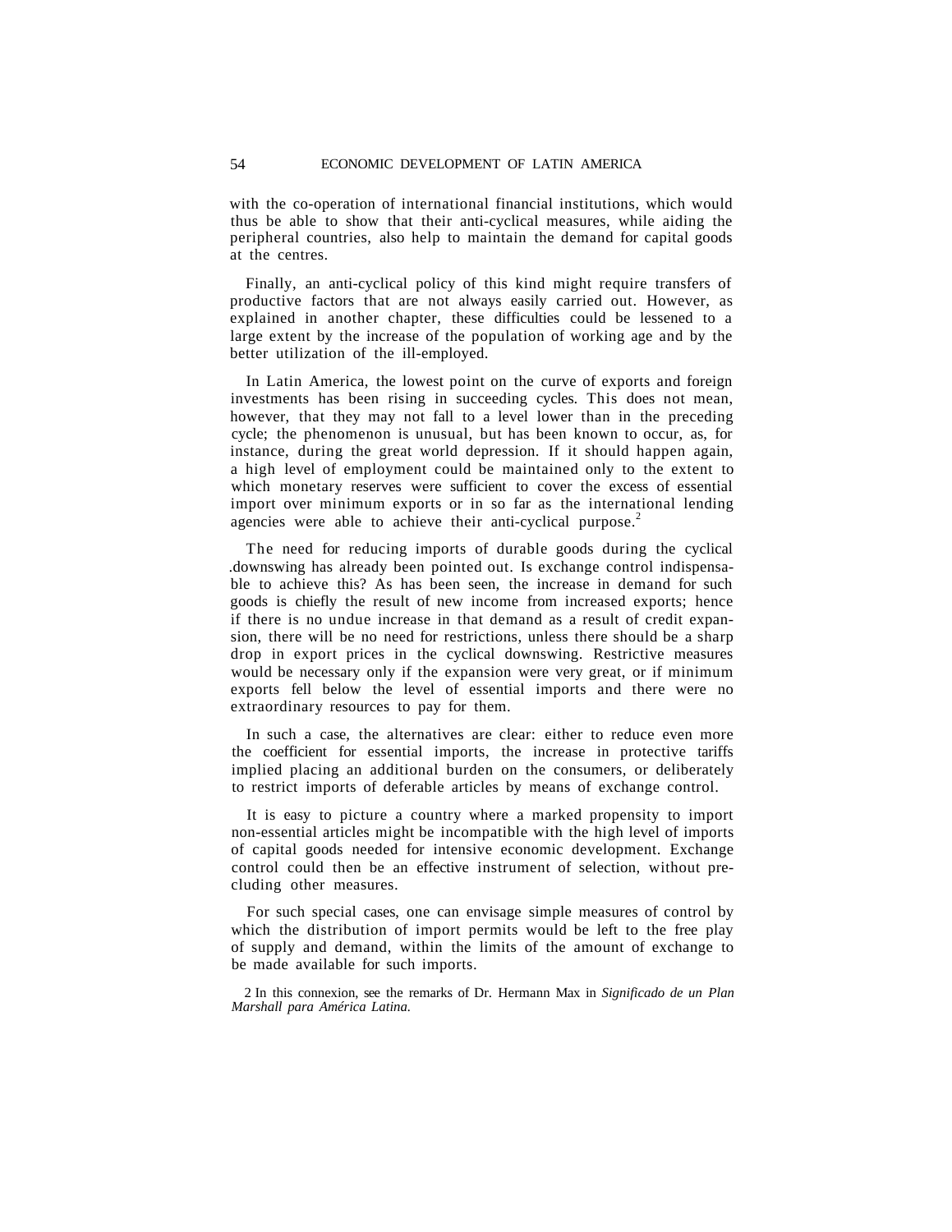On the other hand, it is obvious that if a country were to embark on a very easy credit policy, it would be compelled to choose between devaluation or a system of exchange control which, while masking that devaluation, diverts it with an inflationary influence towards internal activity. An effective instrument of anti-cyclical policy would then become an instrument of inflationary policy. Actually, all measures of monetary policy may equally well be put to good or bad use. There would not even be the excuse of unemployment since, as maximum employment would have been already been achieved, there would be no valid reason to continue the credit expansion.

Mention has already been made of the extreme case in which the cyclical minimum of exports is insufficient to cover essential imports. This is where monetary reserves can fulfil their specific function. It is therefore an appropriate point at which to examine the matter.

Reserves increase in the upswing and, in the downswing, lose a large part of that increase; the greater the previous credit expansion, the greater the loss incurred. This is easily comprehensible if it is remembered that in the peripheral countries imports generally lag behind exports. This, and the similar movement of other items in the balance of payments, causes receipts to exceed payments during the upswing, with a consequent inflow of gold and foreign exchange, while, in the downsing, the opposite occurs.

The theoretical explanation of this interesting process can be briefly recalled. The gold and foreign exchange that flowed in during the upswing tend to flow out again through the circulatory movement of the corresponding income. The foreign exchange that flows in as a result of an increase in exports, for instance, is closely related to an equivalent increase in income; this increase in income circulates internally and is transformed into other increases in income; but in each stage of this circulatory process part of the increase becomes an additional demand for imports, so that the original amount is progressively reduced. Thus the inflowing foreign exchange tends to flow out again. The time lag before it flows out depends, among other things, on the magnitude of the import coefficient and other liability items.

Other things being equal, the higher this coefficient, the sooner will exchange flow out.

It should not be surprising that the outflow of foreign exchange from the Latin-American countries is imperceptible during the cyclical upswings, since the new exchange then flowing in exceeds, in the international accounts of a country, the exchange that flows out, and there is a net gold balance in favour of the country. In the downswing, when exports and other asset items decrease, the outflowing foreign exchange exceeds the inflowing, and monetary reserves thus lose part of the gold gained before.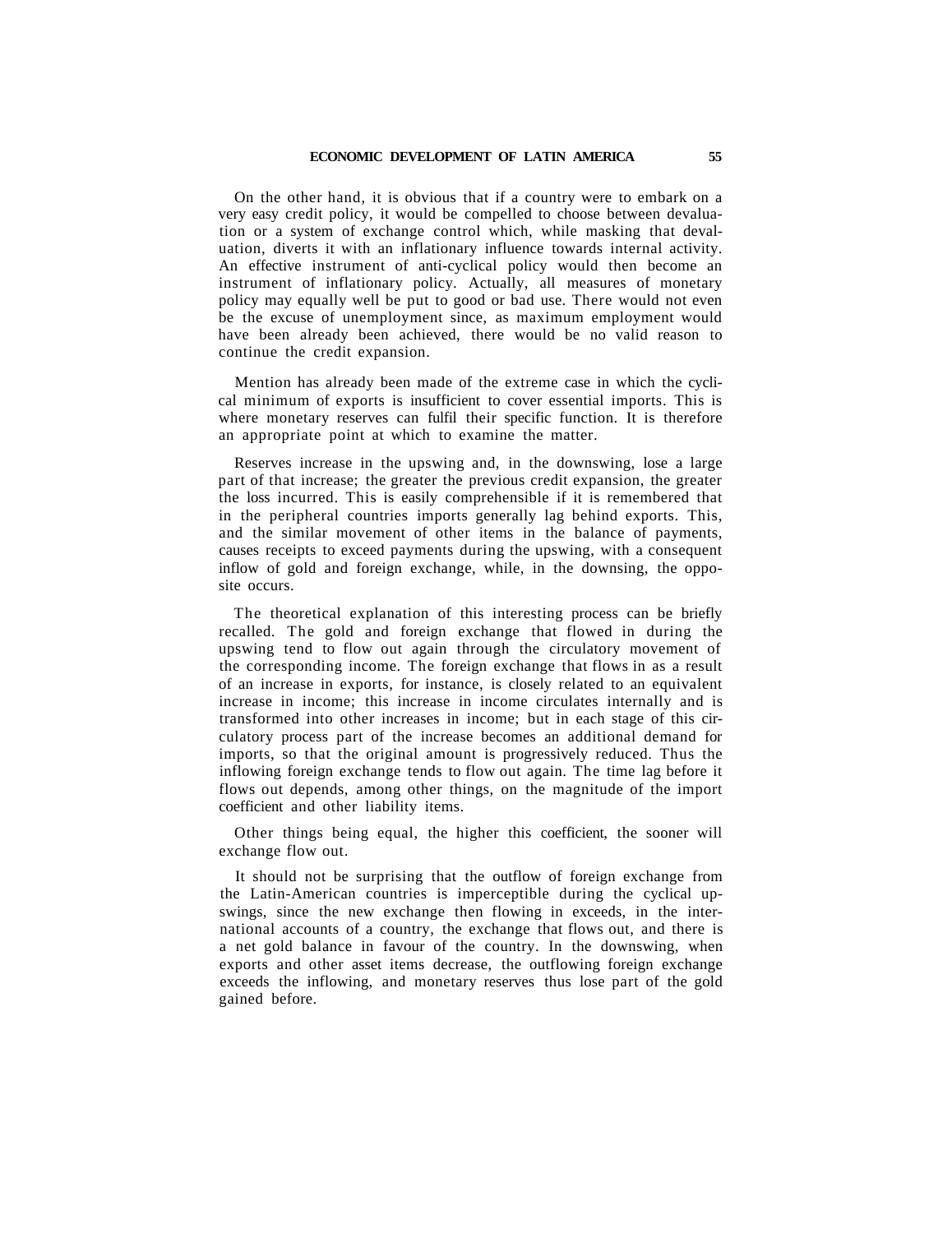#### **56 ECONOMIC DEVELOPMENT OF LATIN AMERICA**

At the end of each cycle there is thus a net increase in gold which represents the share of the country in the world distribution of new monetary metal production. The net increase is comparatively small and depends in the long run on the rate of economic growth of the country and on its coefficient of imports and other liability items in relation to the rest of the world.

If the coefficients do not change, the country which has a higher rate of increase than most will tend to lose a part of the net increase in gold which it would otherwise have had; the more marked the difference in the rates of growth throughout cyclical fluctuations, the greater will be the loss in the net increase of gold.

It could well happen that the gold added, in course of time, to the monetary reserves of a country would not be sufficient to offset the consequences of a reduction in exports during an unusually deep depression. Clearly a reduction in the total import coefficient would help to retain a greater amount of gold in periods of prosperity, and the country would be better able to face such an eventuality.

Additional monetary reserves could also be built up by means of savings; in so far as savings are not invested, a part of income in circulation is not transformed into imports and consequently does not give rise to an outflow of gold. The quantity of gold retained is equal to that of savings. This could be achieved, for instance, if the central bank were to issue bonds during the upswing and cancel the corresponding amount of money, which would again be put into circulation in the downswing; there would be an additional reserve equivalent to the money cancelled which, together with the existing reserves and the share in the world distribution of gold, could relieve monetary pressure if minimum exports should not be sufficient to cover essential imports.

We realize that the building up of additional reserves by means of savings is not a very attractive solution to countries that need to import large quantities of capital goods. It is clear, however, that if a country were able to obtain international credit during a period of acute depression, it could use more gold during the upswing to import capital goods instead of retaining it as envisaged above. Such a possibility is, in fact, conceivable if a general anti-cyclical programme could be drawn up for the periphery whereby a country which had followed a sound policy could rely upon sufficient co-operation on the part of international institutions during the downswing.

It is very understandable that while an inflationary process was developing at the principal centre, it was not considered advisable to aggravate it by granting international credit in excess of that required for the urgent needs of Europe. If, however, there were to be a contraction, the case would be different, and it would be the right moment to adopt a general anti-cyclical policy without the contradictions that would result from unilateral action by each one of the Latin-American countries.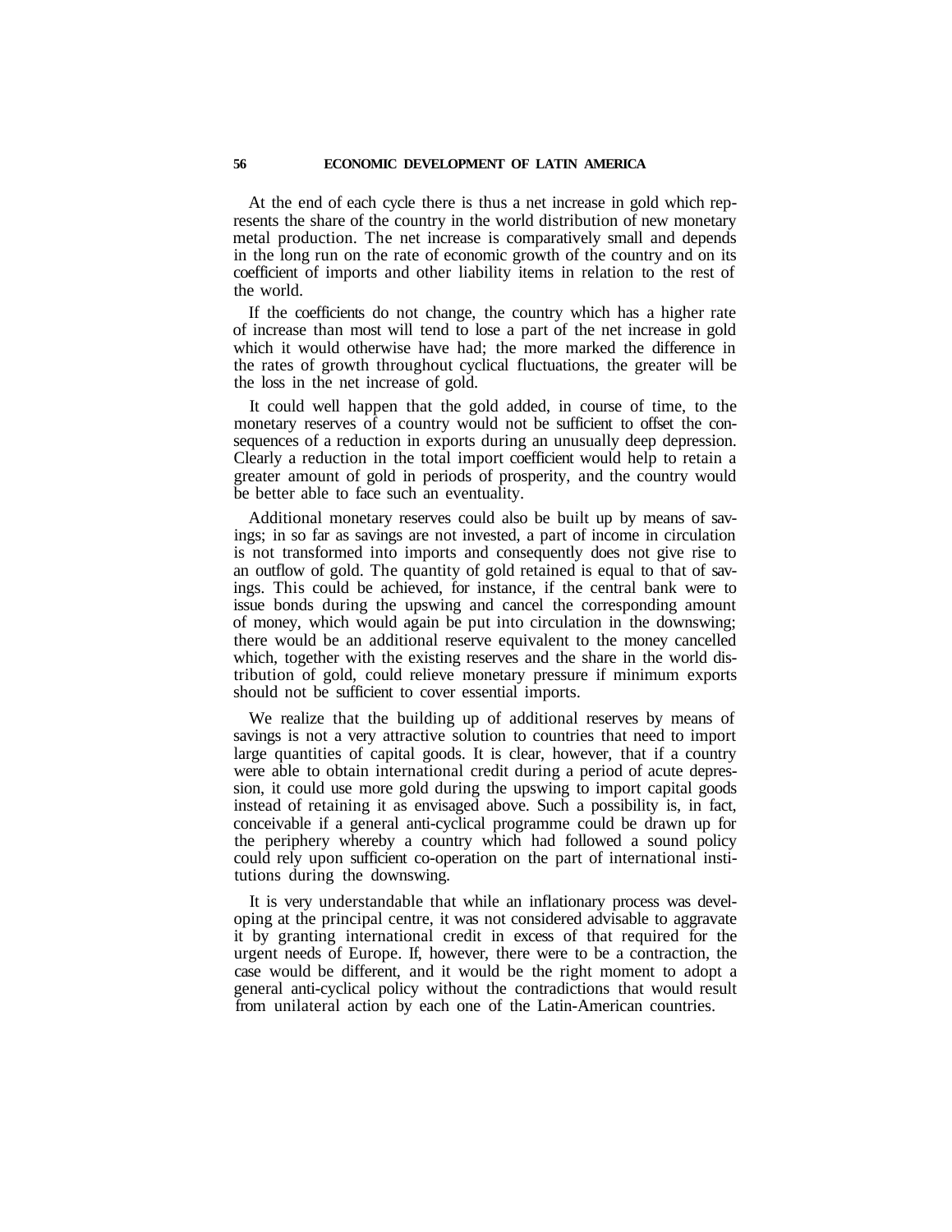International action need not be limited to the field of credit. There are other effective ways of combating depression in the peripheral countries. There has been much discussion of the possibility of purchasing the surpluses of primary production. It is well known that in the downswing agricultural production falls far less than that of industry. It is in the interest of both the centres and the periphery that it should not decline very much, since that would delay the recovery of the centres. It follows that a judicious policy of purchasing surpluses could be highly beneficial; the reduction in imports of primary producer countries would be less, in so far as the cyclical fall in exports could be checked and, consequently, the reduction of demand in the industrial countries would also be smaller.

This regulatory measure would have another advantage. The prevention of an unduly large drop in the prices of primary products through such purchases would help to keep the relation between those of primary and finished products from continually turning against the peripheral countries in the way described earlier.

The aforementioned tendency of agricultural production to decline far less than that of industry, or to decline hardly at all, was taken into consideration earlier, when the bases for a discussion of an anti-cyclical policy were outlined. It was then assumed that the reduction of exports would cause a decline in income in primary production, but no reference was made to the possibility of rural unemployment. The downswing is reflected in a drop in prices rather than in a contraction of production, but as rural profits fall with the prices, so likewise do investments in agriculture, thus causing a certain amount of unemployment.

Though, for the reasons given at the beginning of this chapter, a general compensatory policy is not deemed practicable, this does not mean that there is no need for partial compensatory measures. Even with the effective application of an anti-cyclical policy fluctuation in some types of investments is inevitable. In fact, we have seen that an increase in the profits of entrepreneurs causes an increase in their imports of capital goods. The new equipment, however, calls for the construction of buildings and other improvements that absorb man-power during the upswing and releases it in the downswing, just as happens in the case of rural investments.

This is not an unsurmountable obstacle. One of the specific advantages of not being obliged to follow a compensatory policy of public works and general investment is that of being able to plan steady development in accordance with the growing needs of the country and the amount of savings that can be used to satisfy them. The total amount of construction can thus increase from year to year without the acute fluctuations entailed by a compensatory policy. Partial readjustments would fit into this progressive development very well. For instance, mortgage loans for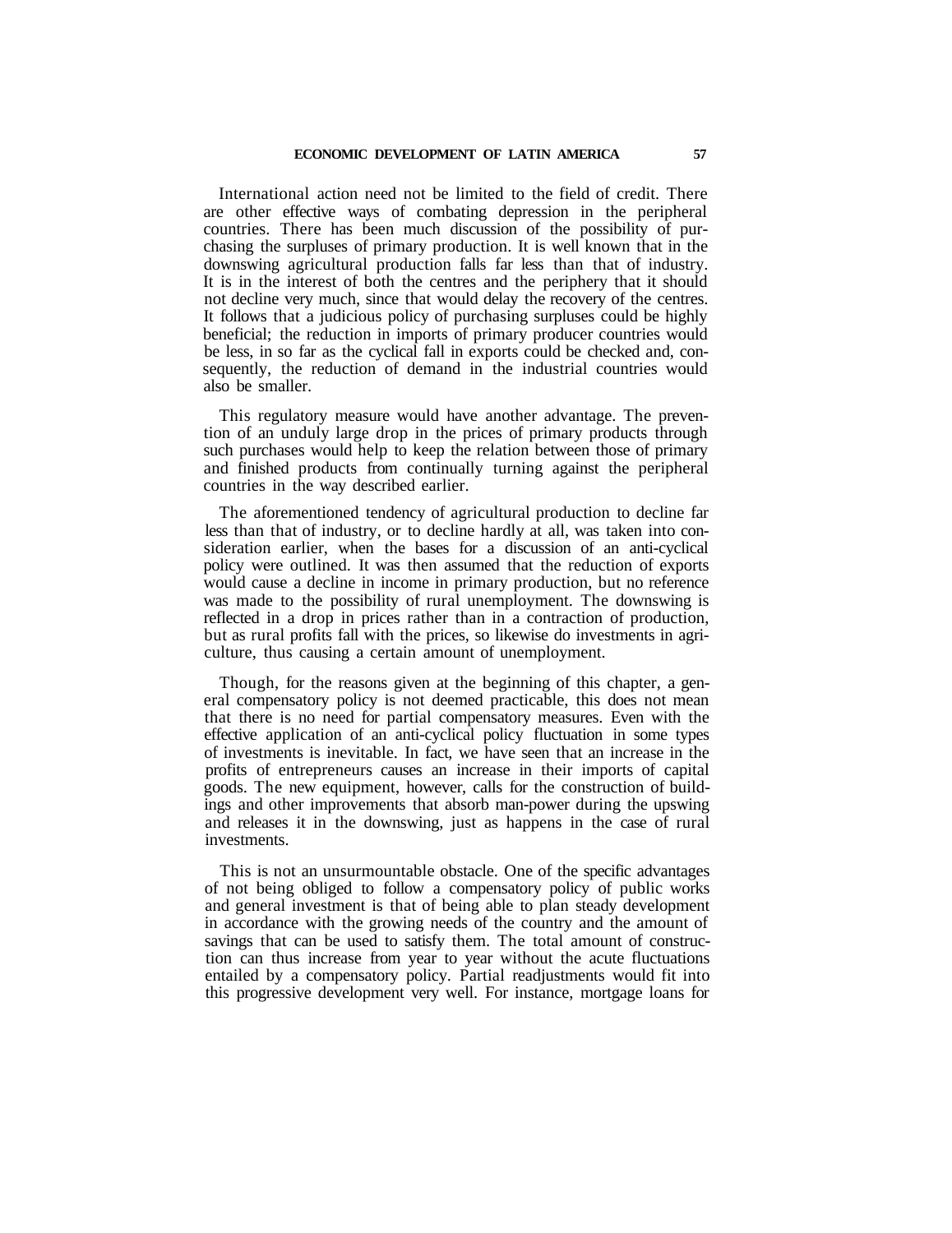private construction could be reduced during the upswing, in order to make available man-power for industrial construction, and during the downswing additional loans could be granted for construction and rural investments in general.

The ideas expressed in this chapter are far from constituting a programme of anti-cyclical policy. They are intended only to present the main aspects of the problem and to arouse discussion, while at the same time pointing out certain differences between cyclical behaviour at the centres and at the periphery which oblige the Latin-American countries to work out their own programme.

Moreover, the exposition of the principal problems relating to the economic development of Latin America would not have been complete without a consideration of anti-cyclical policy. It is an indispensable complement of a long-term economic development policy. As mentioned before, industry will bring out the vulnerability of the periphery to the fluctuations of the centre. It is not enough to increase productivity and thus absorb unemployed or ill-employed factors. Once productive employment has been achieved, steps must be taken to prevent a return of unemployment as a result of cyclical fluctuations.

The two policies are compatible, however, not only as regards their ultimate aim, but also the means of achieving them. Both require a readjustment of the import coefficient. The anti-cyclical policy calls for it so that a country may continue to satisfy its current needs and to maintain maximum employment in spite of fluctuating exports. The industries and activities which satisfy those needs are precisely those which the Latin-American countries can establish with least difficulty, thanks to a market which expands as the rise in productivity increases consumption. If a country could achieve this objective, it would be in a position to endure bad times without detriment to current consumption and employment. It is not necessary for this purpose to force the creation of capital goods industries. If it could be accomplished by a high level of industrial development, technical skill and the accumulation of savings, it would certainly be an encouraging proof of maturity. There is no sound economic reason for setting up capital goods industries, however, since there is still ample room for increasing the productivity of those producing for current consumption.

From the standpoint of economic development, the maximum rise in the standard of living depends on productivity and this in turn depends to a great extent on the most efficient machines. At the same time, it is in durable consumer goods that technical progress continually offers new or improved articles. It would seem advisable, therefore, to import such articles as can be paid for by means of exports or, in the case of capital goods, by foreign investments, within a general programme of economic development.